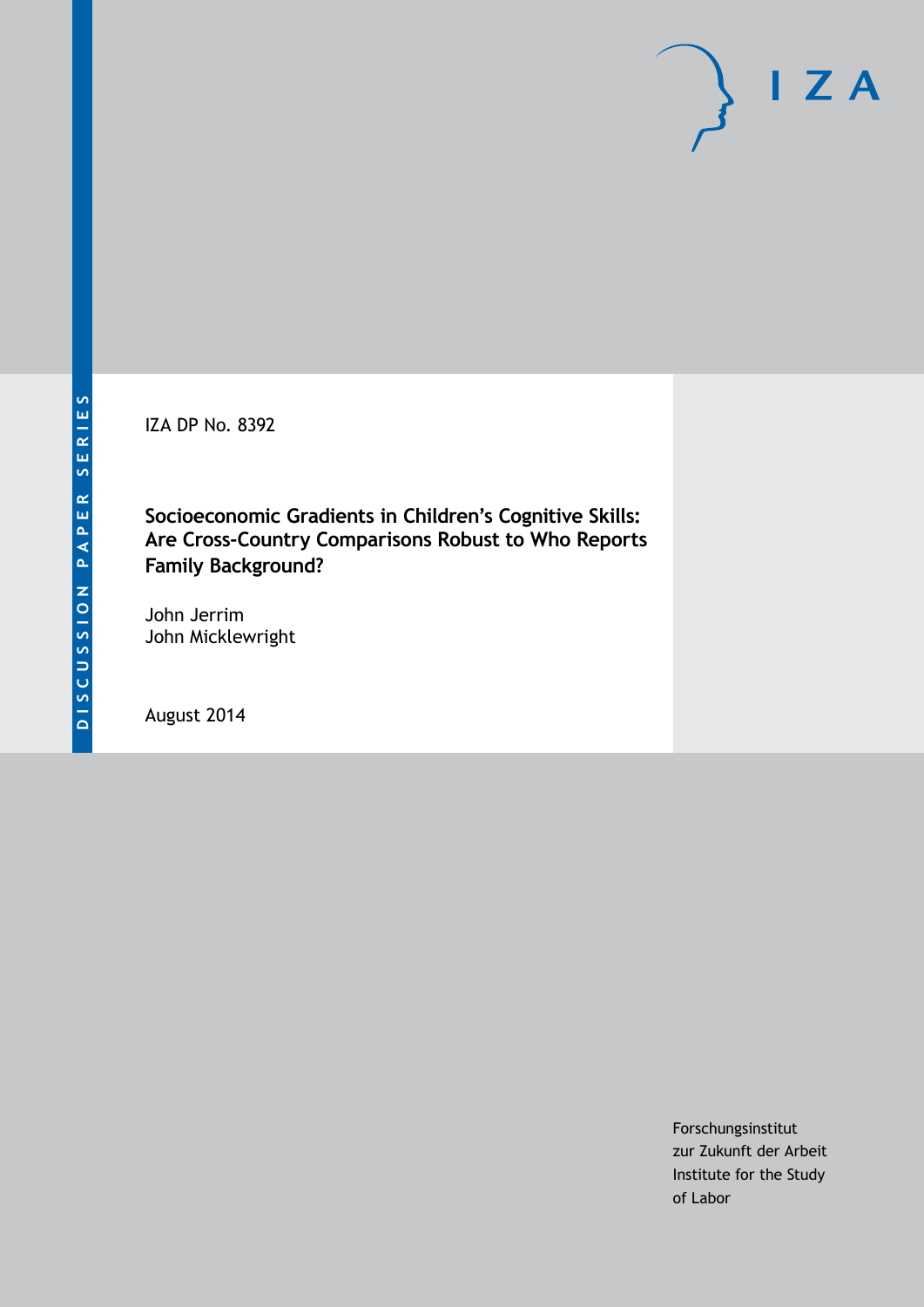# **Socioeconomic Gradients in Children's Cognitive Skills: Are Cross-Country Comparisons Robust to Who Reports Family Background?**

# **John Jerrim**

*IOE, University of London*

# **John Micklewright**

*IOE, University of London and IZA*

Discussion Paper No. 8392 August 2014

IZA

P.O. Box 7240 53072 Bonn Germany

Phone: +49-228-3894-0 Fax: +49-228-3894-180 E-mail: [iza@iza.org](mailto:iza@iza.org)

Any opinions expressed here are those of the author(s) and not those of IZA. Research published in this series may include views on policy, but the institute itself takes no institutional policy positions. The IZA research network is committed to the IZA Guiding Principles of Research Integrity.

The Institute for the Study of Labor (IZA) in Bonn is a local and virtual international research center and a place of communication between science, politics and business. IZA is an independent nonprofit organization supported by Deutsche Post Foundation. The center is associated with the University of Bonn and offers a stimulating research environment through its international network, workshops and conferences, data service, project support, research visits and doctoral program. IZA engages in (i) original and internationally competitive research in all fields of labor economics, (ii) development of policy concepts, and (iii) dissemination of research results and concepts to the interested public.

<span id="page-1-0"></span>IZA Discussion Papers often represent preliminary work and are circulated to encourage discussion. Citation of such a paper should account for its provisional character. A revised version may be available directly from the author.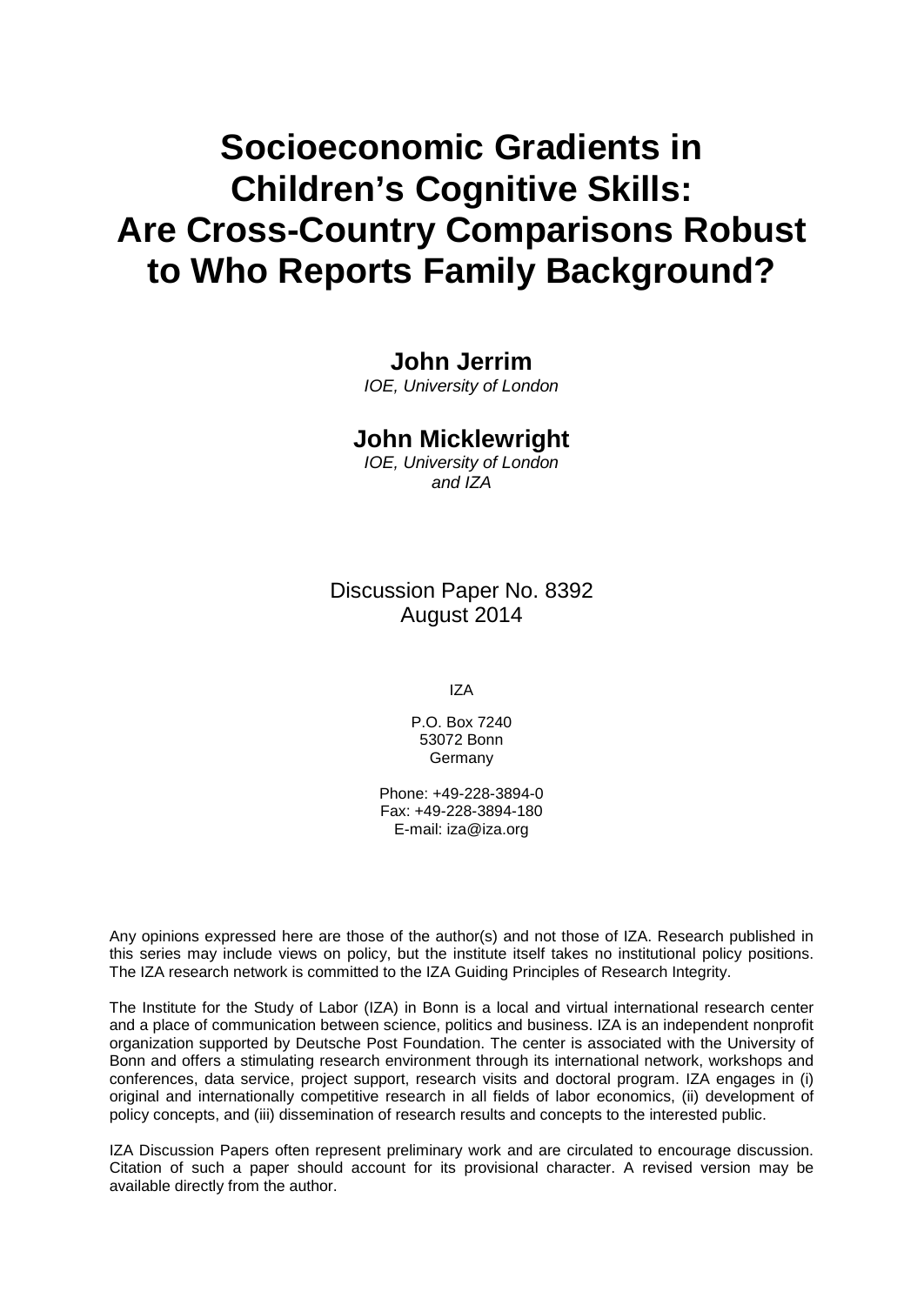IZA Discussion Paper No. 8392 August 2014

# **ABSTRACT**

# **Socioeconomic Gradients in Children's Cognitive Skills: Are Cross-Country Comparisons Robust to Who Reports Family Background?[\\*](#page-1-0)**

The international surveys of pupil achievement – PISA, TIMSS, and PIRLS – have been widely used to compare socioeconomic gradients in children's cognitive abilities across countries. Socioeconomic status is typically measured drawing on children's reports of family or home characteristics rather than information provided by their parents. There is a well established literature based on other survey sources on the measurement error that may result from child reports. But there has been very little work on the implications for the estimation of socioeconomic gradients in test scores in the international surveys, and especially their variation across countries. We investigate this issue drawing on data from PISA and PIRLS, focusing on three socioeconomic indicators for which both child and parental reports are present for some countries: father's occupation, parental education, and the number of books in the family home. Our results suggest that children's reports of their father's occupation provide a reliable basis on which to base comparisons across countries in socioeconomic gradients in reading test scores. The same is not true, however, for children's reports of the number of books in the home – a measure commonly used – while results for parental education are rather mixed.

JEL Classification: C21, C81, I24

Keywords: educational inequality, socioeconomic status, measurement error, international comparisons, PISA, PIRLS

Corresponding author:

John Micklewright Department of Quantitative Social Science Institute of Education University of London 20 Bedford Way London WC1H 0AL United Kingdom E-mail: [j.micklewright@ioe.ac.uk](mailto:j.micklewright@ioe.ac.uk)

We thank the Russell Sage Foundation for funding on a related project which led to the idea for this paper. The work was partly funded by the European Union FP7 GINI project. Helpful comments were made at a GINI workshop at the LSE and by seminar participants at the Institute of Education. We thank Dick Wiggins for his comments on a draft. Micklewright thanks the Melbourne Institute at the University of Melbourne for hospitality during a stay as 2012 Downing Fellow when he worked on the paper.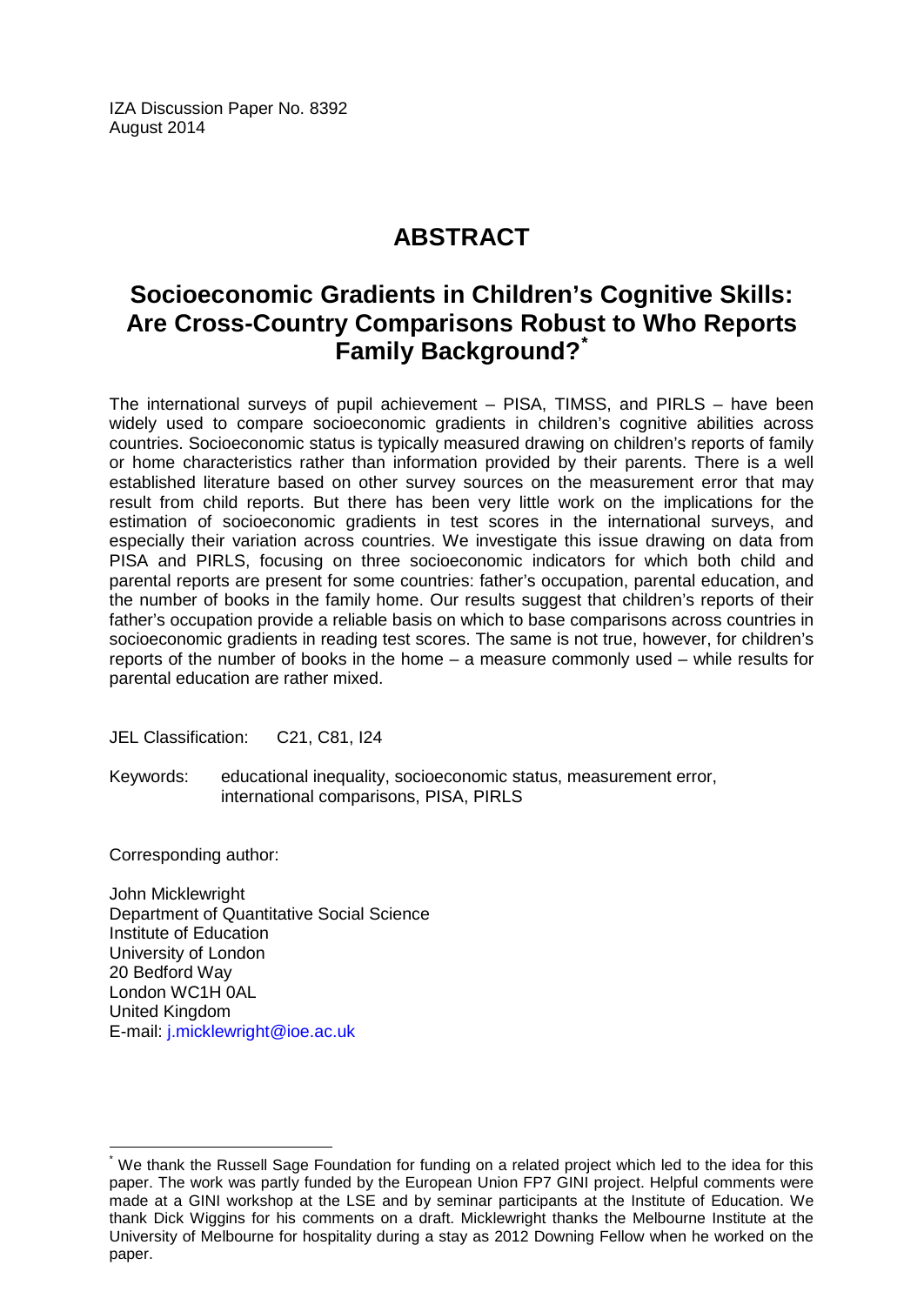#### **1. Introduction**

There has long been interest in how child outcomes are associated with family background. Parents with better education, higher occupations and greater income can invest more in their offspring and provide other stimuli to child development (e.g. Haveman and Wolfe 1995). The international studies of children's cognitive achievement – the Programme for International Student Assessment (PISA), the Progress in International Reading Literacy Study (PIRLS), and the Trends in International Mathematics and Science Study (TIMSS) – have led to increased interest in how and why these socioeconomic gradients in one important outcome vary across countries. Countries can be placed in a comparative context, showing whether the gradient in any one country is particularly large, and the impact of differences between countries in institutional structures and policies that may limit disadvantaged children's achievement can be explored. There has been research into variation in socioeconomic gradients at a given age (e.g. OECD 2001, Marks 2005, Schütz et al. 2008, Woessmann 2008, Jerrim 2012, Hermann and Horn 2011) and whether gradients steepen as children move through their schooling (e.g. Ammermueller 2006, Waldinger 2007, Jakubowski 2010, Jerrim and Micklewright 2012). See also the reviews in Hanushek and Woessmann (2011).

The information on family background that has been used by analysts of these surveys is typically collected from the children rather than from their parents. (The children are aged 9/10 in PIRLS, 9/10 and 13/14 in TIMSS, and 15 in PISA.) All three surveys are conducted via schools and parental questionnaires are either only an optional supplement that countries can include if they wish (and with their own problems of non-response), or, in the case of TIMSS and in early rounds of PISA and still in later rounds for many countries, are not part of the survey at all. There is a well-established literature drawing on other datasets which shows that children may report their parents' and other home characteristics with error. Looker (1989) suggests that children have particular problems reporting parental education. Lien et al. (2001) find that agreement between parental and child reports is reasonably good for occupation, but only 'fair' for education. West et al. (2001) take an optimistic view when considering occupation but emphasise the importance of the fieldwork conditions when collecting the data. Buchmann (2002), citing work by Koretz (1992), notes that the correlation between parent and child reports of home possessions can be low, and that discrepancies 'raise serious questions about the accuracy of these data' (p181). If children's reports of their family background are inaccurate, and this information is used to obtain

2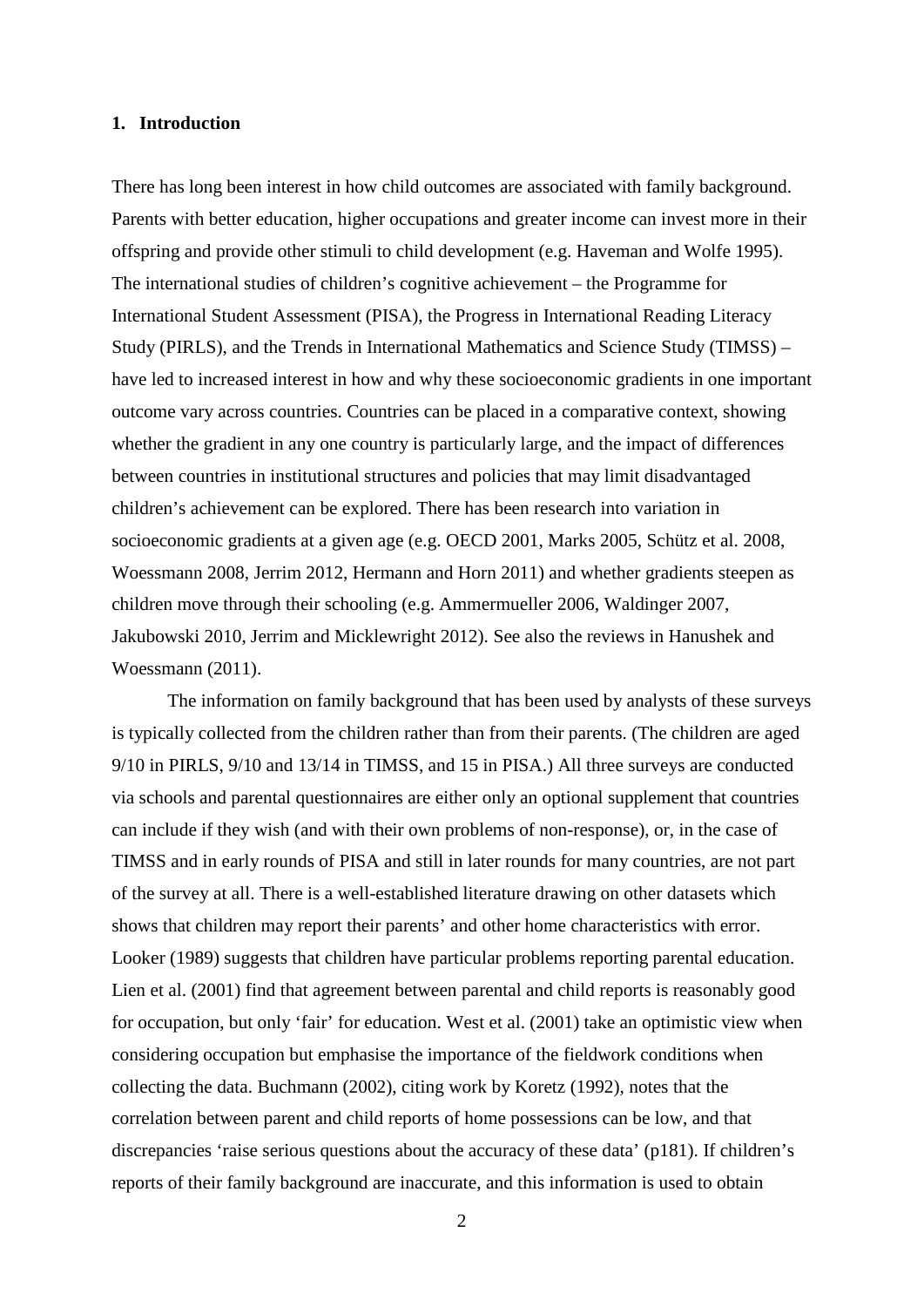estimates of socioeconomic gradients in cognitive achievement, then bias in the estimates can be expected.

In this paper we consider the implication of using the children's reports to estimate the variation across countries in socioeconomic gradients. Research on measurement error in family background in the international achievement surveys has either used data from small scale field trial surveys of parents simply to illustrate the association between parent and child reports (e.g. Adams and Wu 2002, Schulz 2006), or in the important work by Kreuter et al. (2010) on the reporting of parental education, has analysed just one country (Germany). Although insightful, these investigations do not show the differences across countries and do not compare different SES measures. The purpose of this paper is to fill these gaps.

We consider three measures of socioeconomic status (SES): parental education, father's occupation, and the number of books in the family home. The first two are standard SES measures. The number of books is a less obvious measure, but has become an increasingly common SES proxy in cross-national research given its presence in all three of the international surveys of children's achievement, PISA, TIMSS and PIRLS, as well as other international surveys (e.g. Ammermueller 2006, Waldinger 2007, Schütz et al. 2008, Ammermueller and Pischke 2009, Machin 2009, Evans et al. 2010, Jakubowski 2010, Ermish and Del Bono 2010, Hermann and Horn 2011, Brunello et al. 2012, Jerrim and Micklewright 2012). We have some doubts about the validity of books in the home as a measure of SES but we do not pursue the issue in this paper, accepting that – rightly or wrongly – this is a widely used measure.

In Section 2 we discuss the circumstances under which measurement error in SES variables leads to bias in estimates of cross-national differences in SES gradients in test scores. Section 3 describes the data from the two international surveys we use, PIRLS and PISA. PIRLS has always included a parental questionnaire which provides information on books in the home that can be compared with child reports on this measure for most countries. In recent survey rounds PISA has collected reports from parents as well as children on parental education and occupation for a subset of countries.

Section 3 also describes our methods: we first assess the extent of parental and child agreement for the three SES measures. Then, for each measure, we compare the picture obtained of differences across countries in SES gradients in test scores from use in regression models of the parent reports with that obtained from use of the child reports. Since parent reports of SES may also be subject to error, we cannot be sure that the data reveal the extent of measurement error in the child reports or of its impact. Hence our emphasis is on

3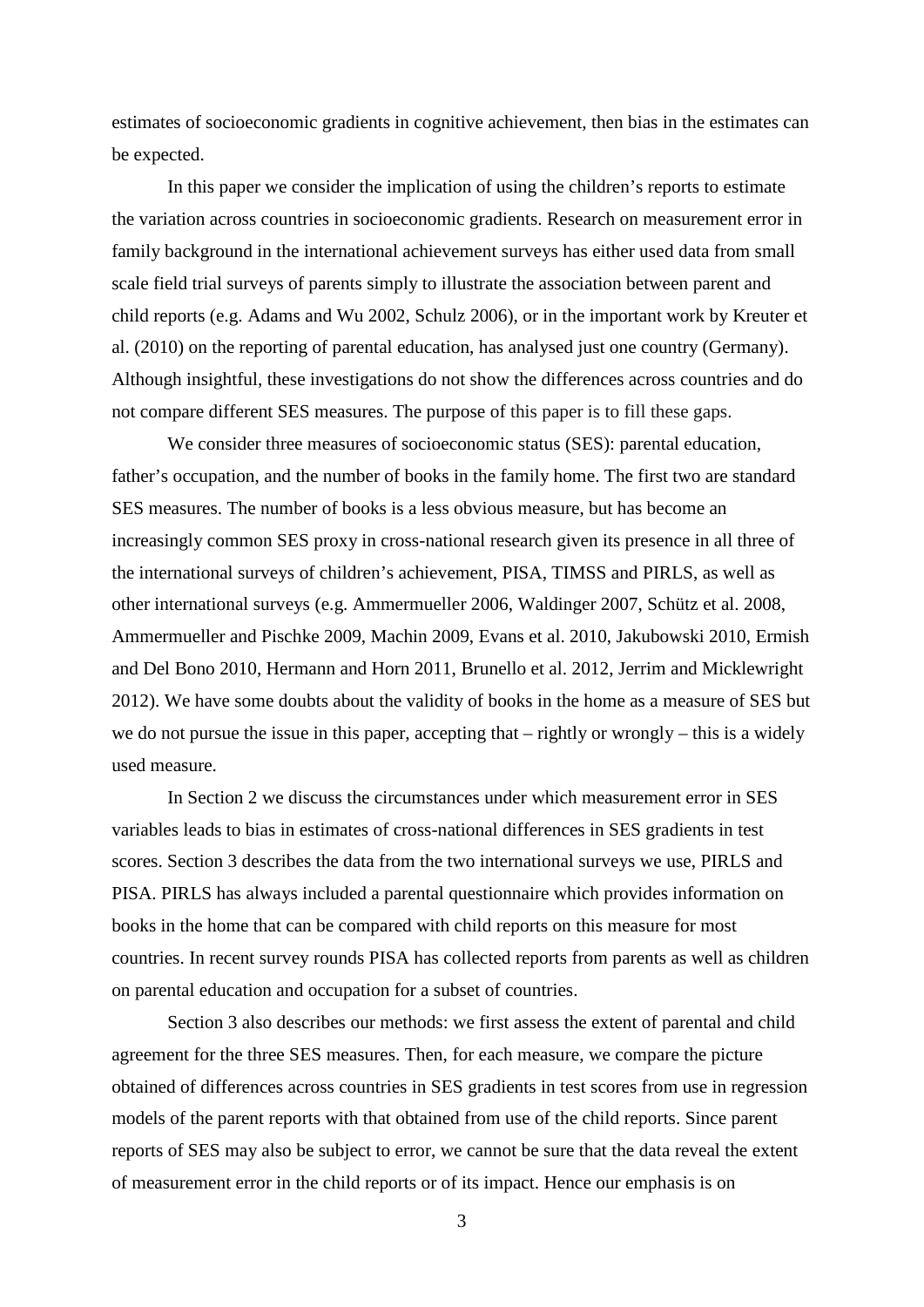'robustness' of conclusions: does the switch from child to parent reports make a difference? Section 4 presents our results and Section 5 gives our conclusions and recommendations.

#### **2. Measurement error and cross-national comparisons of SES gradients**

What difficulties do measurement errors in SES cause in international comparisons of SES gradients in children's test scores? For ease of illustration, we assume a simple bivariate linear model:

$$
Y_i = \alpha + \beta \cdot X_i^* + \varepsilon_i \tag{1}
$$

where  $Y_i$  is the test score of child *i*,  $X_i^*$  is the child's true (perfectly measured) SES, and  $\varepsilon_i$  is a random term. The OLS estimate of  $\beta$  is given by:

$$
\hat{\beta} = \frac{cov(X_i^*, Y_i)}{var(X_i^*)} \qquad . \tag{2}
$$

where lower case 'cov' and 'var' refer to the sample values. Assume that we observe not  $X_i^*$ , but a misreported measure, *Xi*:

$$
X_i = X_i^* + v_i
$$

where  $v_i$  is the measurement error. The standard treatment of measurement error is to assume that it is 'classical' in form:  $X_i$  is just a noisy measure of SES, with  $v_i$  uncorrelated both with the true value  $X_i^*$ , and with  $\varepsilon_i$  (and hence  $Y_i$ ). In this case (and suppressing the individual child sub-script *i* from now on), the OLS estimate becomes:

$$
\hat{\beta} = \frac{cov(X^*, Y)}{var(X^*) + var(v)}
$$
\n(3)

The estimate of the SES gradient is biased downwards in absolute size – the textbook case of 'attenuation bias'. The proportional bias in the probability limit of the estimate of *β* depends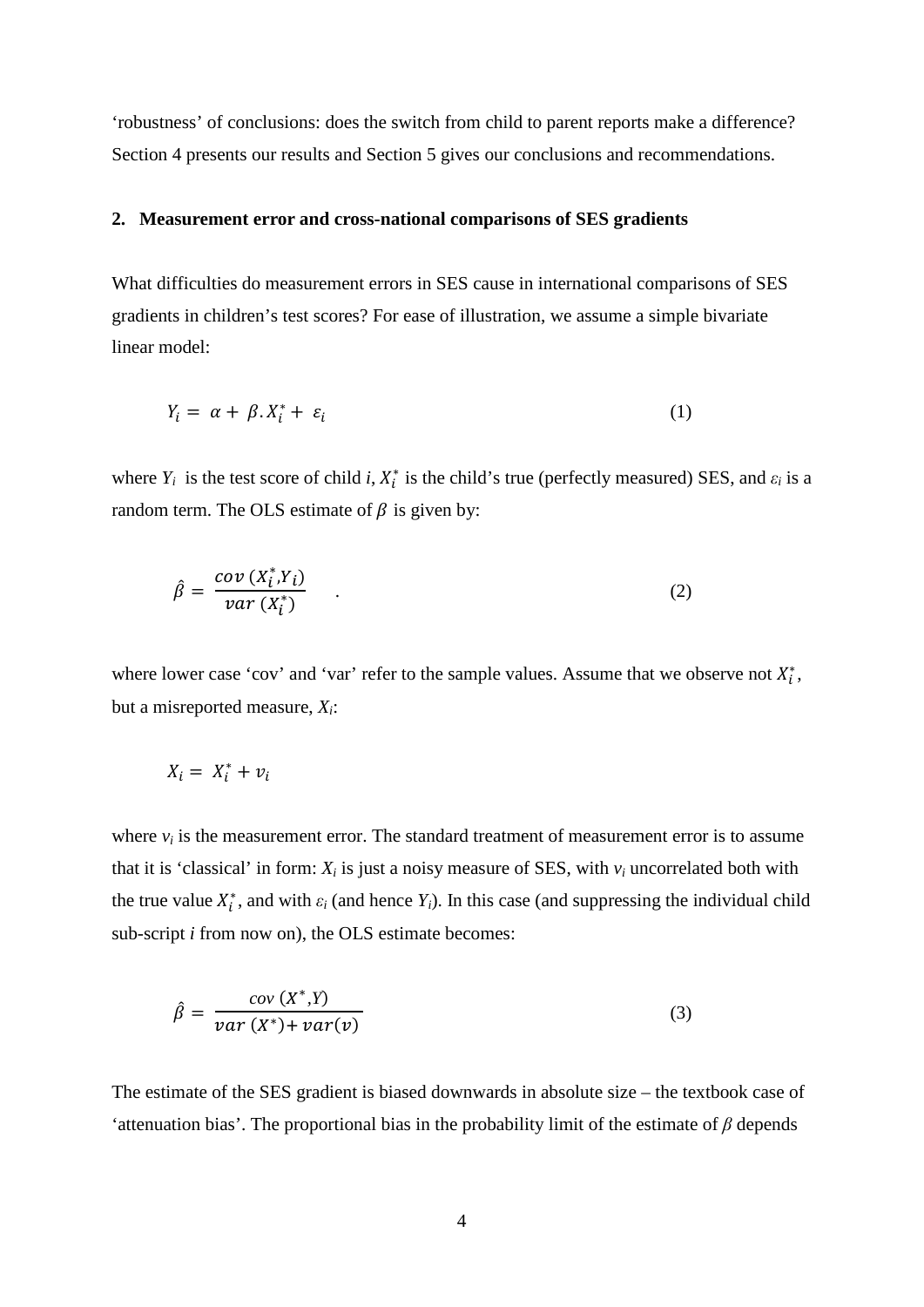on the ratio of the population variances,  $VAR(v)/VAR(X^*)$ , the so-called noise-to-signal ratio (e.g. Cameron and Trivedi 2005:903).

If the child reports of SES in each country are subject to 'classical' error, then the estimates of the SES gradients in test scores based on these reports will all be biased downwards. Whether the estimated pattern of differences across countries in these gradients is biased depends on the cross-country variation in noise-to-signal ratios. Were these ratios all the same, estimates of the relative differences in the SES gradients would be unaffected. The estimate of the gradient in each country would be too low, but conclusions based on the data of the type 'the SES gradient in Country A is twice that in Country B' would be unaffected. In this case, one could assess appropriately the relative differences across countries despite the measurement error in the data.

However, it seems reasonable to expect some variation in the noise-to-signal ratios. For example, consider children's reports of parental education in England and Germany. There are comparatively few exit points from the school system in England, and a quite limited number of educational routes. Germany, on the other hand, has a greater number of different educational pathways and qualifications. As a result, there may be a higher probability of children misreporting parental education in Germany. Another example of variation in noise-to-signal ratios could be when different survey instruments are used to collect data in different countries. Despite the significant resources invested to ensure comparability in national instruments in international surveys, it is possible that national variations are not always perfectly captured. A more substantial problem may arise when using a set of country-specific surveys (e.g. the growing trend for comparisons between longitudinal datasets drawn from different countries that have not been designed to be comparable).

But a more fundamental objection is the reliance on the textbook assumption that measurement error in children's reports is 'classical', uncorrelated with the true value of SES or with the child's test score. In their major survey paper on measurement error, Bound et al. (2001) note that this assumption tends to 'reflect convenience rather than conviction' and argue that 'the possibility of non-classical measurement error should be taken much more seriously by those who analyze survey data'. Mason et al. (1976) discuss this issue of nonrandom measurement error with specific reference to children's reports of socio-economic characteristics. Kreuter et al. (2010) draw upon cognitive theory of response behaviour to argue that children who score highly on achievement tests are more likely to report parental SES measures correctly. Using a follow-up of the PISA 2000 sample in Germany which

5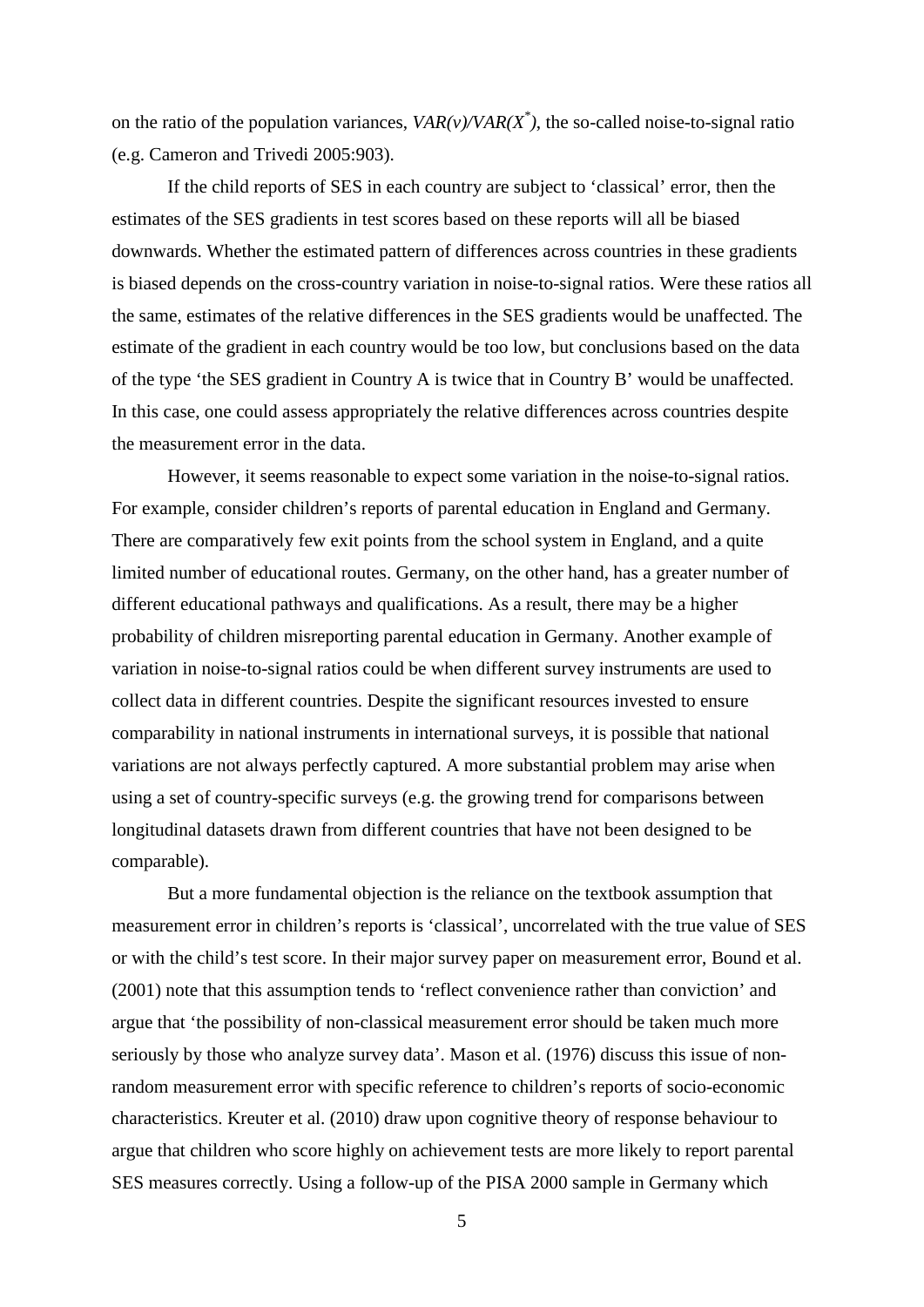collected SES information from parents, they find some evidence of this for parental education (assuming parents reports to be free of error). They then shed doubt on the assumption that reporting error is uncorrelated with the true SES value: children with the highest value of parental education as reported by their parents (a university degree), can only provide the same information or under-report, while those with the lowest values reported by parents (no qualifications) can only provide the same information or over-report. Hence Kreuter et al. argue that a more realistic assumption is that the higher the true value of SES, the more likely the reporting error to be negative.

What are the implications of these patterns of measurement error? Kreuter et al. (2010) note the expression for the OLS estimator in the presence of measurement error that is not restricted to be 'classical' in form:

$$
\hat{\beta} = \frac{cov(X^*,Y) + cov(v,Y)}{var(X^*) + var(v) + cov(v,X^*)}
$$
\n(4)

Consider the single country setting. If, as found by Kreuter et al., more able children provide better reports, then  $cov(v, Y) < 0$  and there is a downward impact on the estimate of *β* coming through the numerator of (4). And if, as just discussed,  $cov(v, X^*)$  < 0, an upward impact comes through the denominator. In this situation the estimated SES gradient in test scores may not be attenuated as in the classical case. Rather, it depends on the exact values of  $cov(v, Y)$ ,  $cov(v, X^*)$  and  $var(v)$ , with a downward bias in the estimate of *β* only ensured when  $var(v) + cov(v, X^*) > 0$ . The direction of bias in the estimated SES gradient becomes an empirical question.

What about the cross-national setting, when the goal is to compare SES gradients across countries? Unlike in the case of 'classical' measurement error, the form of the bias in the estimate of *β* for each country is not a multiplicative adjustment factor. So even in the very unlikely circumstances of all countries having the same values of  $cov(v, Y)$ ,  $cov(v, X^*)$ , and  $var(v)$ , bias in the ratio of the SES estimates for any pair of countries would result. Even in this special case, a conclusion that 'the SES gradient in Country A is twice that in Country B' could not be drawn safely.

To this point we have considered the case of regression with a single explanatory variable. But in practice researchers often estimate SES gradients controlling for other individual or family characteristics or school-level variables. This further complicates cross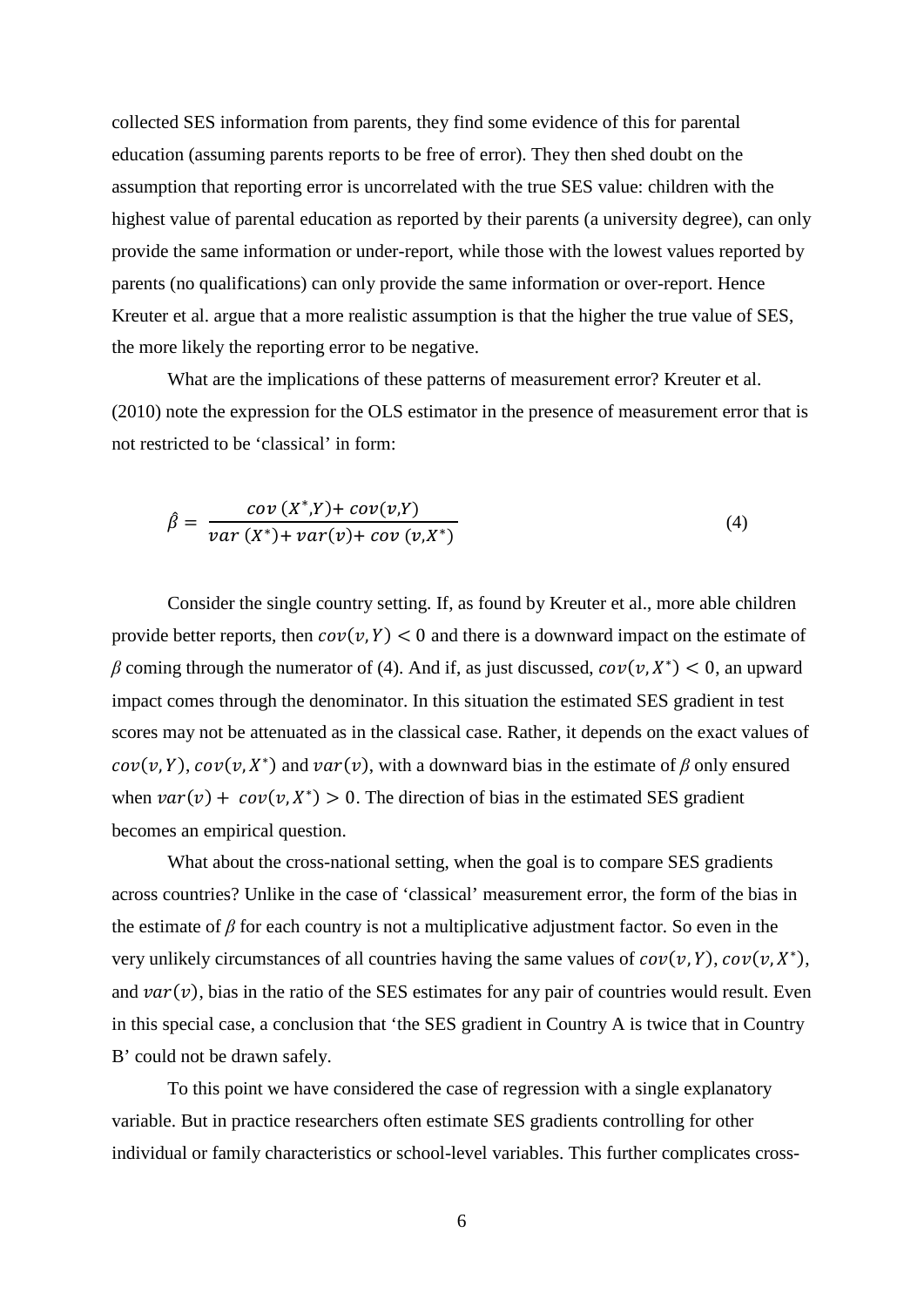country comparison. Returning to the case of 'classical' error, the attenuation bias increases, relative to the case with a single explanatory variable, the greater is the correlation between the true value of the mis-measured variable and the other variables (assumed free of measurement error) that are included in the regression (e.g. Bound et al. 2001: equation (5), Wooldridge 2002: 75). This correlation may well vary across countries. For example, the correlation between SES and school type will be stronger in countries with selective school systems. So even in this simpler case of 'classical' error and in the unlikely event that the noise-to-signal ratios are everywhere the same, the cross-country pattern of SES gradients in test scores estimated with a mis-measured SES variable is likely to be misleading.

In the rest of the paper we investigate empirically the problems that we have raised: we compare child and parent reports of SES, and how their differences correlate with test scores, and then compare estimates of SES gradients in test scores obtained with the child reports with those obtained with the parent reports. Although we have framed this investigation with discussion of children's reporting errors, we cannot rule out that the parents also report SES with error, rather than providing the true values,  $X^*$ . We would expect errors in parental reports to be smaller than those of the children, especially when the SES measures refer to their own individual characteristics. But the possibility of parental error means that the focus of our empirical investigation is more on the robustness of results: how do results differ when we switch between use of child and parent reports of SES?

#### **3. Data and methods**

Our data are drawn from the Progress in International Reading Literacy Study (PIRLS) and the Programme for International Student Assessment (PISA). PIRLS is a study of 4<sup>th</sup> grade (age 9/10) children while PISA focuses on 15 year olds. The surveys have two stage sample designs. First, schools are sampled with probability proportional to size. In PIRLS, one or two classes are then randomly selected from each institution, while in PISA a random sample of 35 children is taken in each school.<sup>[1](#page-19-0)</sup> We use data from the 2001 and 2006 rounds of PIRLS and the 2006 and 2009 rounds of PISA. These data provide us with measures of SES reported separately by the study children and by their parents. By contrast, the Trends in International Mathematics and Science Study (TIMSS) collects information on SES from the study

<span id="page-8-0"></span><sup>1</sup> PIRLS is organised by the International Association for the Evaluation of Educational Achievement (IEA) and PISA by the Organisation for Economic Co-operation and Development (OECD). Average response rates for both surveys (and for both schools and pupils) are high (around 90%), although this varies moderately between countries.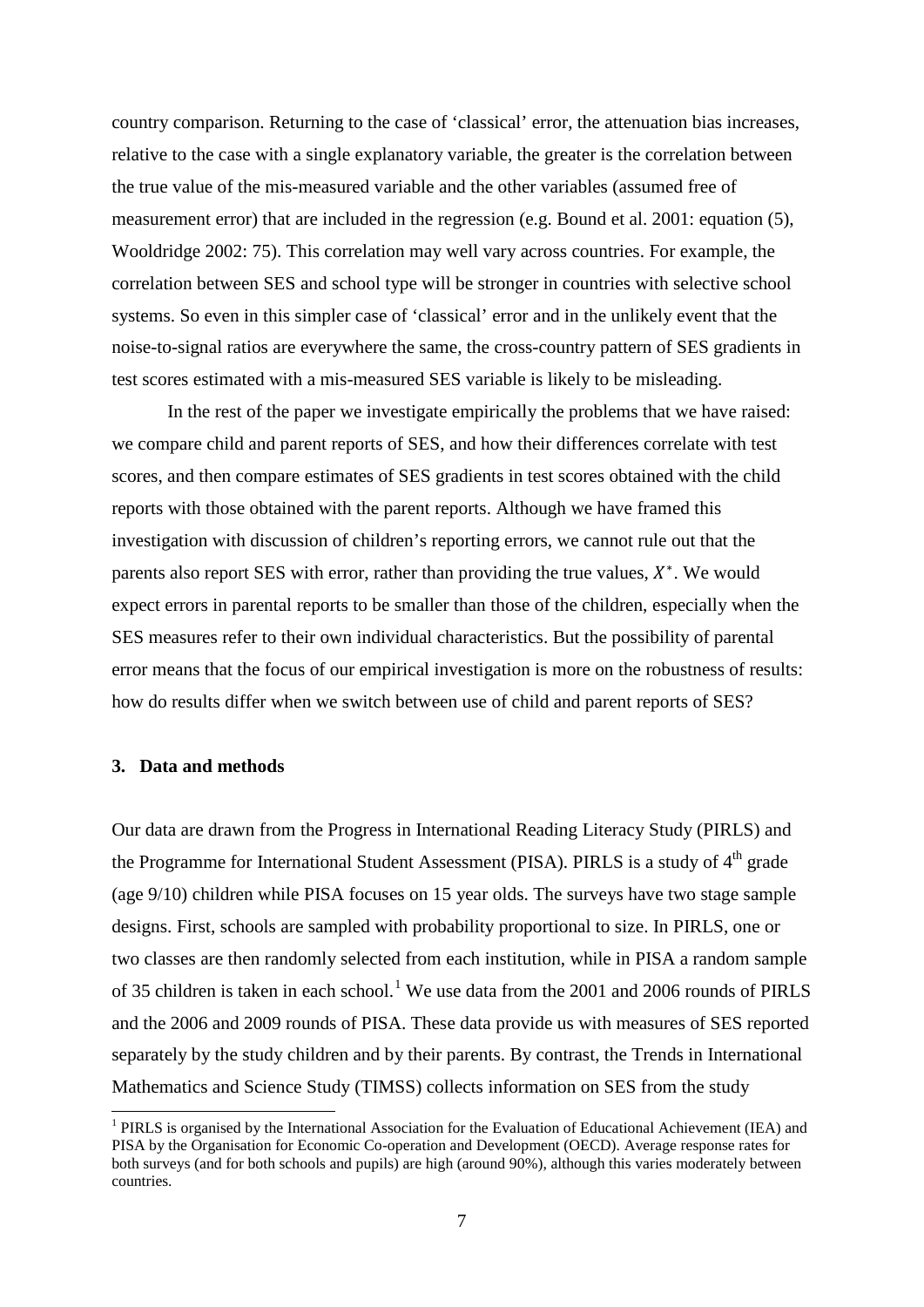children only so we cannot use this survey here. We restrict ourselves only to considering OECD member countries (it is these countries that form the core of PISA).

The purpose of both PIRLS and PISA is to test children's 'functional literacy' – how well they can use the skills examined in 'real life' situations. Children participating in PIRLS sit a one hour test in reading while respondents to PISA take a two hour test that covers reading, maths and science; we focus on results for reading.<sup>[2](#page-8-0)</sup> Both surveys summarize children's answers to the test questions into a single score using an item-response model; the intuition is that true ability is unobserved and must be estimated from responses to the test. Five 'plausible values' of true reading proficiency are generated for each child. Scores are scaled by the organizers of both surveys to have a mean (across core participating countries) of 500 and a standard deviation of 100. In view of the large volume of data, we use the first of these plausible values throughout our analysis.<sup>[3](#page-9-0)</sup> We report all our results in units of national z-scores: we subtract the country specific mean from the 'test score' (i.e. the first plausible value) and divide by the country specific standard deviation.

PIRLS has always had a parental questionnaire in addition to the questions asked of the study children. One or two countries however do not include the survey of parents – England in 2011 and the USA in all survey rounds – and response by parents has been notably low in several other countries, as we show later in this section. PISA administered no questions to parents in its first two rounds in 2000 and 2003. But ten OECD countries conducted a new 'home' questionnaire in 2006 to collect information from parents and nine countries did so in 2009, although there was again a substantial problem of non-response that we come to later. In both surveys, the most common pattern is for the child's mother to complete the parental questionnaire alone if parents do respond to the survey: this is true in around 70% of cases in most countries in PISA and 75% of cases in PIRLS (these figures refer to PISA in 2006 and PIRLS in 2001). It is unusual for both parents to complete the questionnaire together (typically about 10% in both surveys).

We consider in turn the information collected from parents and children on parental occupation and parental education (in PISA) and the number of books in the home (in PIRLS). Unfortunately, only children – but not parents – in PISA are asked about the number

 $\frac{1}{2}$ <sup>2</sup> We re-ran a selection of our analyses using the maths scores. Our conclusions on the robustness of socioeconomic gradients to who reports the family background characteristics were unchanged.

<span id="page-9-1"></span><span id="page-9-0"></span><sup>&</sup>lt;sup>3</sup> We experimented by estimating models with each of the plausible values and then averaging the resulting parameter estimates, as recommended by the survey organisers. We found very little change in our results. (OECD (2009: 129) note that 'analysing one plausible value instead of five plausible values provides unbiased population estimates'.)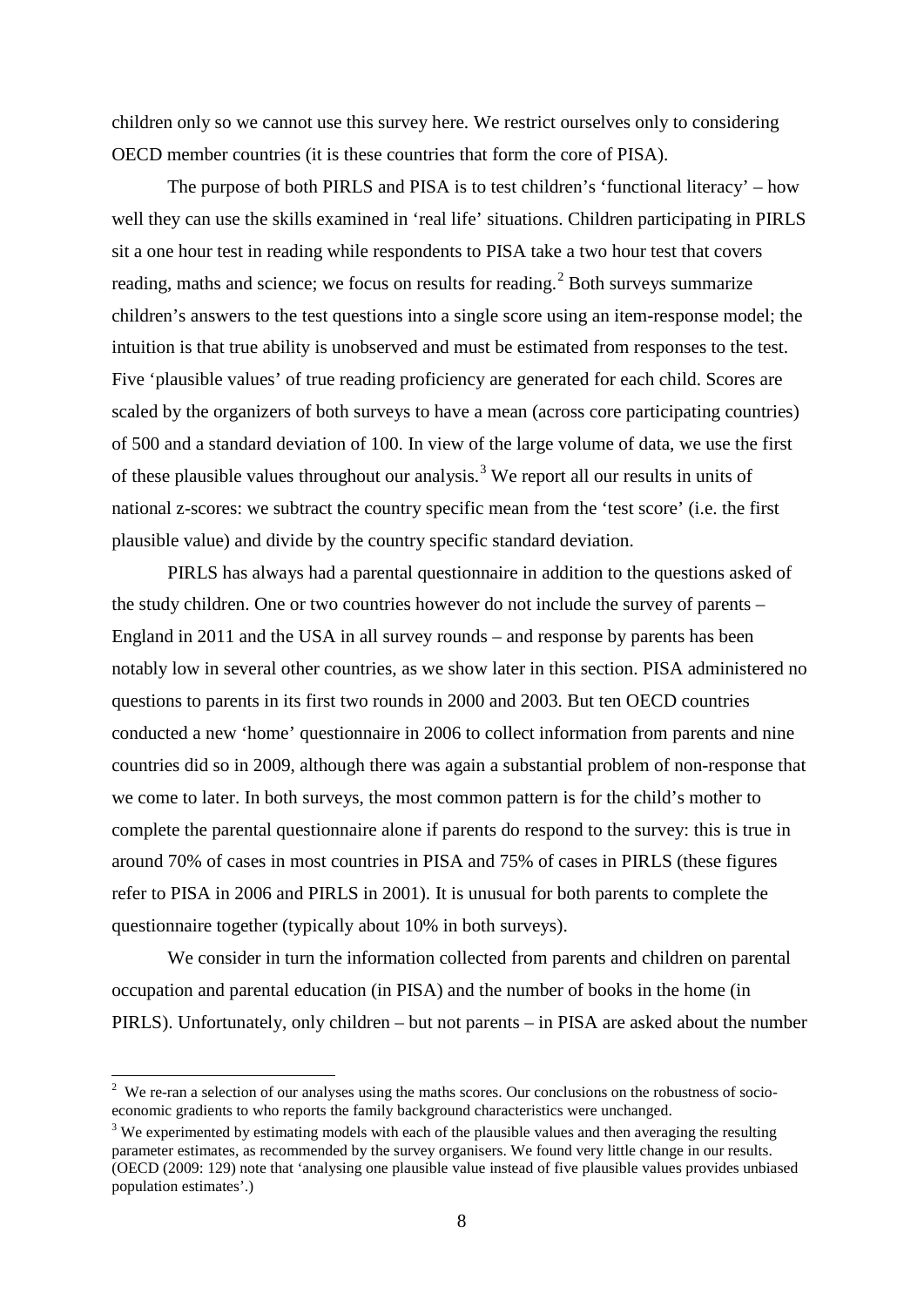of books, and only parents – but not children – in PIRLS are asked about parental occupation and education. Hence we cannot compare the consistency of child and parent reports between the two surveys for the same SES measure. In both surveys, our understanding is that parents as well as children answer self-completion questionnaires – there are no interviewers to provide further guidance.

#### *Parental occupation*

Children in PISA are asked the following two questions about both their mothers' and fathers' occupations:

*What is your [mother's / father's] main job?* (e.g. school teacher, cook, sales manager)

• Please write in the job title

*What does your [mother / father] do in his main job?* (e.g. teaches high school students)

• Please use a sentence to describe the kind of work he does or did in that job

The 'home' questionnaire in 2006 asked identical questions to the children's parents. No information on occupation was asked of parents in 2009. We therefore have 10 countries where parent and child reports of parental occupation can be compared.

The descriptions given by respondents were converted by the survey organisers into four digit ISCO codes (the ILO categorization of occupations). <sup>[4](#page-9-1)</sup> We recode the data in a similar manner to Marks (2005). This leads to five social class groupings: high professional, low professional, routine white collar, skilled manual, and semi-skilled or unskilled manual.<sup>[5](#page-10-0)</sup> We also comment on results under possible alternatives, including the continuously measured occupational status index proposed by Ganzeboom and Treiman (1996). We focus on results for father's occupation, which has been widely used to study SES differences in the sociological literature. (We demonstrate in Appendix A that use of mother's occupation gives similar results.)

<sup>&</sup>lt;sup>4</sup> Details can be found at [www.ilo.org/public/english/bureau/stat/isco/isco88/publ4.htm.](http://www.ilo.org/public/english/bureau/stat/isco/isco88/publ4.htm) We assume that the parental and child reports are coded independently.

<span id="page-10-1"></span><span id="page-10-0"></span> $<sup>5</sup>$  These have been created using the Stata code written by Hendrickx (2004). Due to the small number of</sup> children with parents reported as farm workers, we include this category with the semi-skilled or unskilled manual category.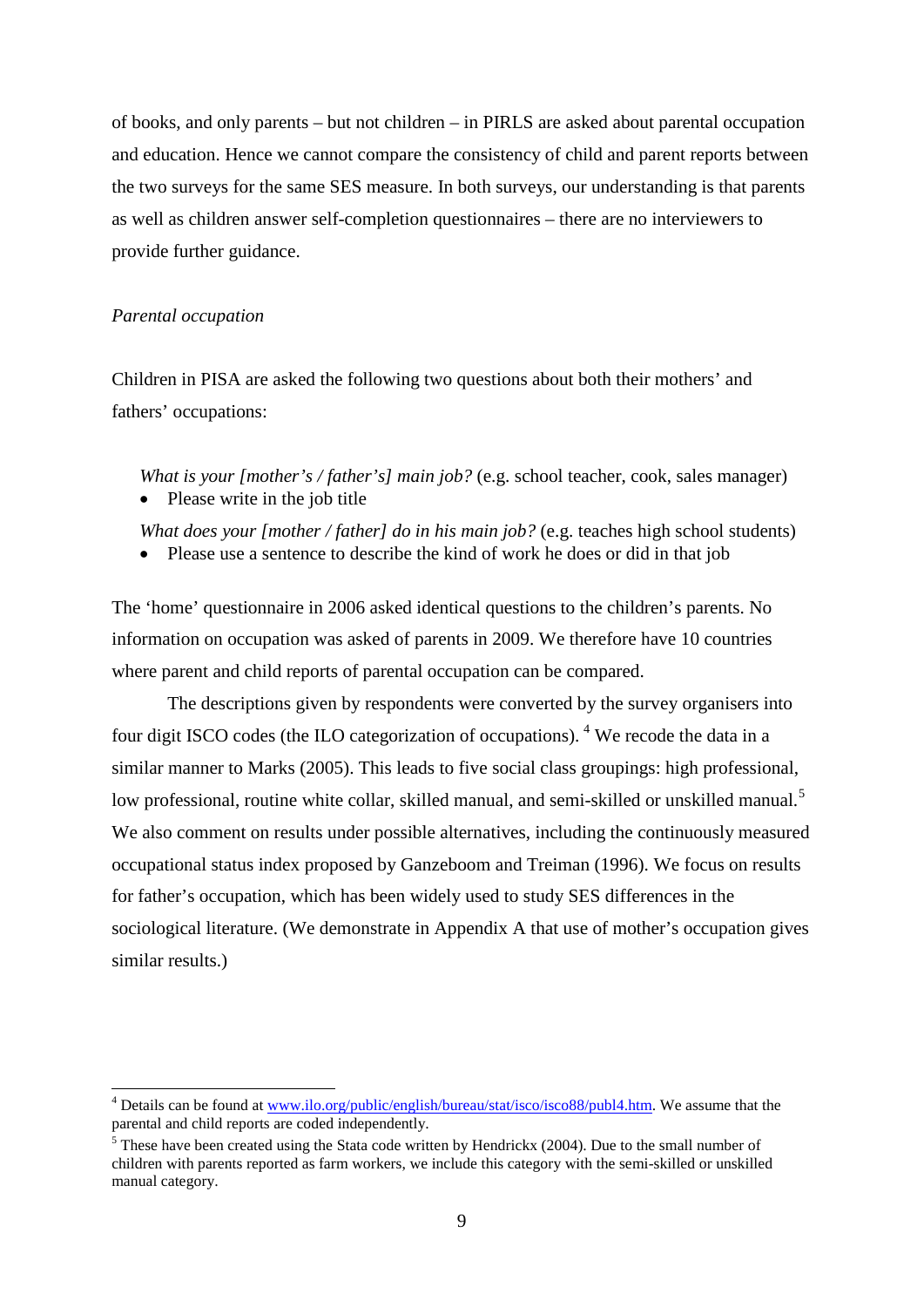# *Parental education*

Children in PISA were asked the following two questions about their mother's and father's educations. Country specific options were provided in the questionnaire (the phrases in brackets illustrate those for the USA):

*What is the <highest level of schooling> completed by your [mother/father]?*

- ISCED level 3A [She completed grade 12]
- ISCED level 3B/3C [N/A]

- ISCED level 2 [She completed grade 9]
- ISCED level 1 [She completed grade 6]
- She did not complete ISCED level 1 [She did not complete grade 6]

*Does your [mother/father] have any of the following qualifications?*

- ISCED level 6 [Masters, doctoral, or professional degree such as medicine]
- ISCED level  $5A$  [Bachelor degree a 4 year college degree]
- ISCED level 5B [Associate degree  $-2$  year degree from a community college]
- ISCED level 4 [Vocational or technical certificate/diploma after high school]

The 'home' questionnaire in 2006 and in 2009 asked parents directly about their own educational qualifications:

*Does the child's [mother/father] have any of the following qualifications?*

- ISCED level 5A/6
- ISCED level 5B
- ISCED level 4
- ISCED level 3A

Note that parents were not asked to discriminate between levels of education below ISCED 3A (a level that implies the parent completed high school in the USA). We therefore combine children's reports of parental education below ISCED level 3A into a single group so we have the same set of five categories for child and parent reports: ISCED level 5A/6, level 5B, level 4, level 3A, below level 3A. We then calculate a 'highest parental education' variable which is based upon the highest qualification achieved by either of the child's parents.<sup>[6](#page-10-1)</sup> (Appendix B presents analysis where maternal and paternal education are considered separately – the two variables give similar results.)

<span id="page-11-0"></span><sup>&</sup>lt;sup>6</sup> We focus on the highest education level obtained by either parent (rather than focus on mother's/father's education level separately) as this is the most widely used measure in the existing literature.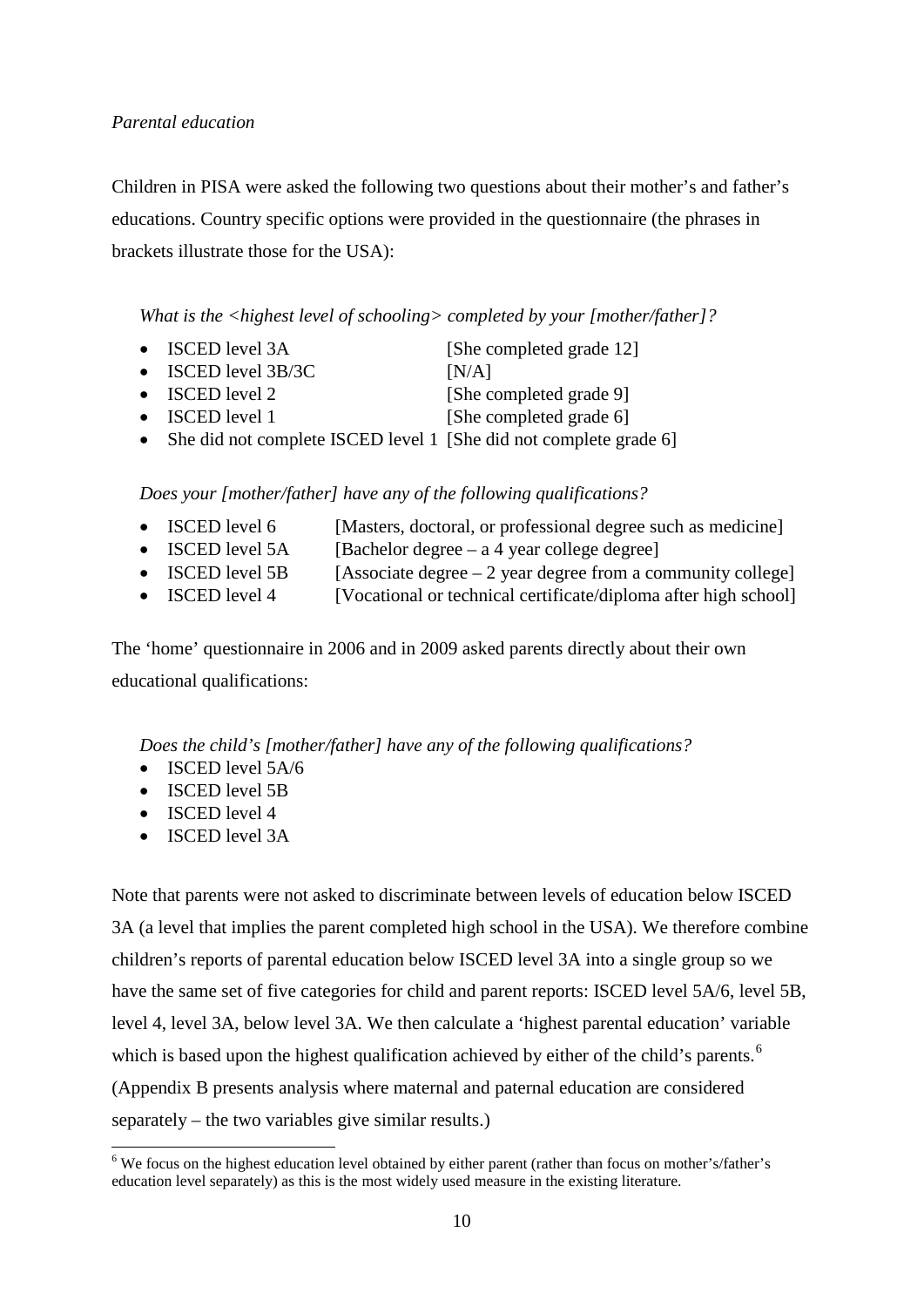# *Books in the home*

We have to switch to PIRLS data to investigate our third SES measure – the number of books in the family home.<sup>[7](#page-11-0)</sup> Books in the home have been widely used in analyses of SES gradients in children's test scores based on PIRLS and TIMSS in particular, but also PISA. PIRLS is the only study among the three where information on books in the home is collected from both children and parents. Children in PIRLS are asked:

*About how many books are there in your home? (Do not count magazines, newspapers, or your school books)*

- None or very few (0-10 books)
- Enough to fill one shelf (11-25 books)
- Enough to fill one bookcase (26-100 books)
- Enough to fill two bookcases (101-200 books)
- Enough to fill three or more bookcases (more than 200)

A diagram in the questionnaire accompanies each category of books. For example, the diagram for 26-100 books shows a full bookcase with four shelves.

The parents are invited to answer a very similar question:

*About how many books are there in your home? (Do not count magazines, newspapers or children's books.)*

- $\bullet$  0-10 books
- $\bullet$  11-25 books
- $\bullet$  26-100 books
- $\bullet$  101-200 books
- More than 200 books

It is important to recognise that children in PIRLS reporting this information are younger than children reporting parental education and occupations in PISA. If we find that books in the homes is the least consistently reported SES measure when comparing child and parent reports, this could be due to younger children being less able to provide reports of home and

<span id="page-12-0"></span><sup>7</sup> There is debate over the extent to which books in the home is a measure of SES or of 'scholarly culture' (Evans et al. 2010) which we do not enter here.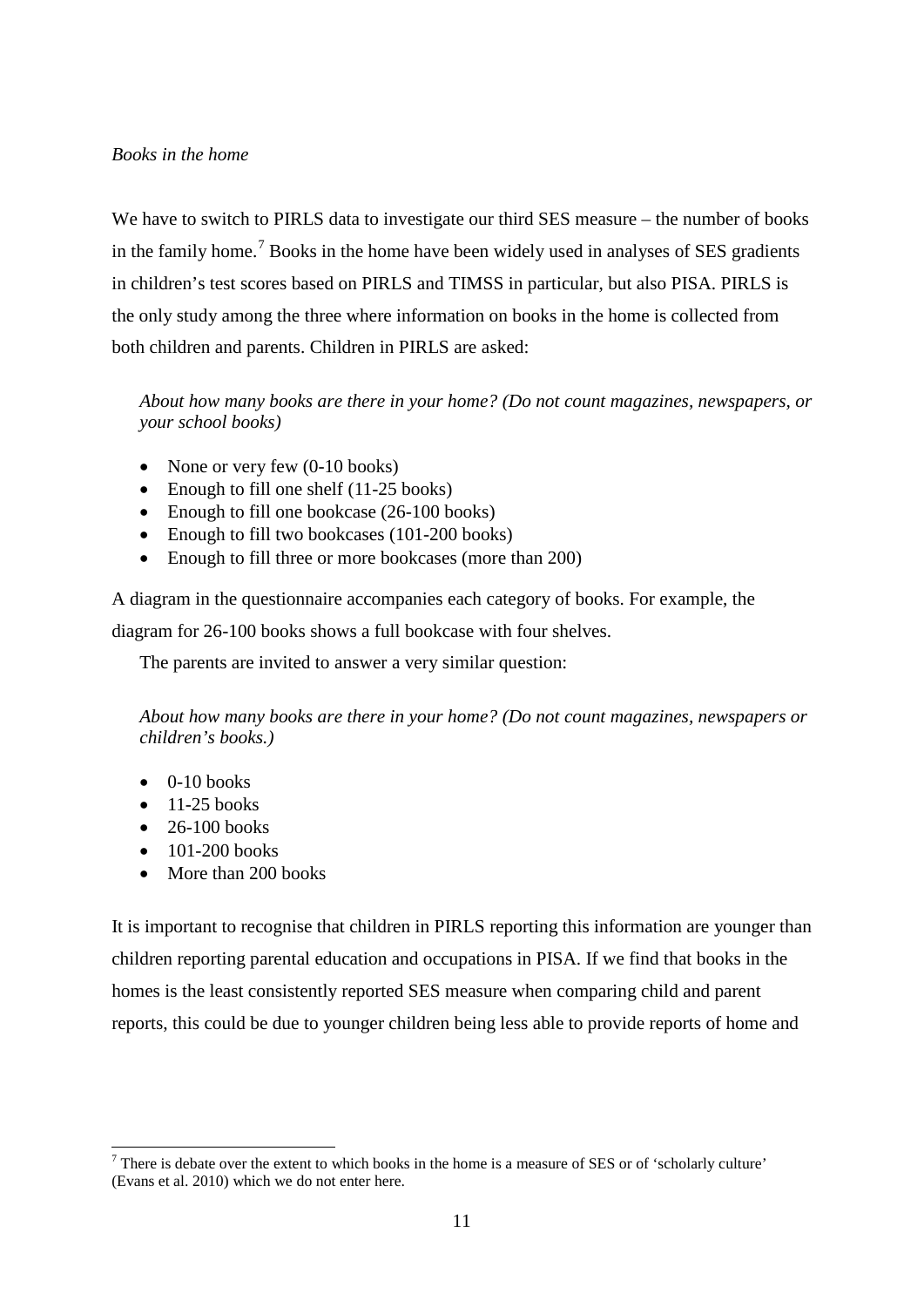family characteristics than are older children (see Looker 1989) rather than to the number of books in the home being particularly difficult for children to estimate.<sup>[8](#page-12-0)</sup>

In all three cases – occupation, education, and books in the home – there are limits in practice to the assessment of measurement error in children's reports by comparing their responses to those of their parents. First, the information provided by parents may also contain error (including as a result of proxy reporting e.g. the mother reporting the father's education). We expect this to be especially important for the number of books and least important for occupation. In practice we can therefore only investigate the *consistency* of children's and parents' reports of our SES measures.

Second, there is the problem of complex family structures. The PISA questionnaire provides the following guidance to responding children:

*Some of the following questions are about your mother and father or those persons who are like a mother or father to you — for example, guardians, step-parents, foster parents, etc. If you share your time with more than one set of parents or guardians, please answer the following questions for those parents/guardians you spend the most time with.*

No such guidance is given in the parental questionnaire.<sup>[9](#page-13-0)</sup> This could result in child reports referring to one person (e.g. the biological father) while parental reports refer to someone else (e.g. a step father) thus weakening the observed association between the two variables.

Finally, there is the practical matter of missing reports of SES, either from children or, much more commonly, from parents – notably due to non-response to the parental questionnaire. We show the extent of this problem in the PISA and PIRLS data for 2006 in Table 1.

#### **<** Table 1 here **>**

<span id="page-13-1"></span>For father's occupation and parental education (in PISA) there is at least one report missing for over a quarter of the sample in 6 countries (occupation) and 5 countries (education) out of the 10 where the parental questionnaire was conducted. The figure varies considerably so that

<sup>&</sup>lt;sup>8</sup> There is also a small difference in the question on books posed to parents and children, although we assume this is not important in practice.

<span id="page-13-0"></span><sup>9</sup> Rather the questionnaire simply states: 'In this section we ask questions about the background of both the mother and the father of the student'.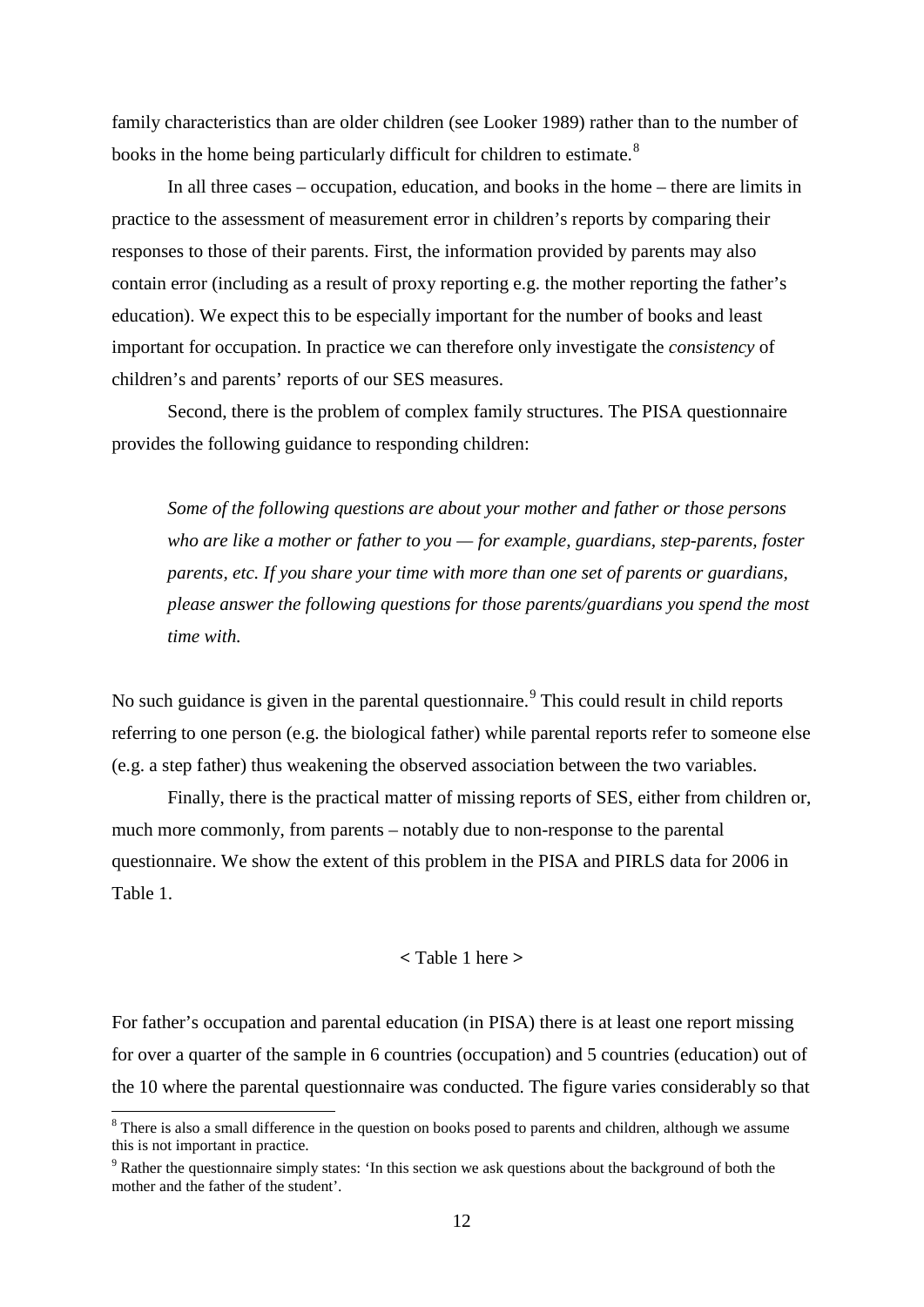information is complete for father's occupation in only 48% of cases in Denmark but 92% in South Korea. (The countries are ranked within each panel in declining order of the percentage of cases with both child and parent reports.) The problem is driven by the figures for missing parental reports. The extent of this problem further increases the incentive for analysts of PISA data to use the child reports of SES, an incentive that is already high given the relatively few countries administering the 'home' questionnaire. Missing information is less common for books in the homes (in PIRLS) – the modal country has complete information for 89% of cases – although there are very large numbers of missing parental reports in a small number of countries: in 30% or more cases in the Netherlands, Spain, New Zealand, Scotland, and England. Recall also that no parental questionnaire is issued in the USA.

Parents and children who fail to report SES may be systematically different to those who do provide this information. Table 2 presents the mean reading test scores for children with the parent SES report missing (left panel) or the child report missing (right panel) minus the mean score for children with complete information (both reports present), measured in national z-scores. (The figures again refer to 2006 data only.) All figures are negative: children with missing parent or child reports of SES have lower average test scores (the differences are almost always statistically significant).<sup>[10](#page-13-1)</sup> The extent of this selectivity seems to vary across countries; for instance there is a stronger association between missing information on parental education and occupation data in Germany (0.7 to 0.8 standard deviations) than in Luxembourg (0.3 to 0.4 standard deviations).

# < Table 2 here >

In principle, we could take into account the selectivity of the missing data problem. But the relevant methods rely on strong assumptions.  $\frac{11}{11}$  $\frac{11}{11}$  $\frac{11}{11}$  Consequently, we undertake a 'complete case' analysis, where we restrict our sample to those children where both parent

<sup>&</sup>lt;sup>10</sup> PISA data for 2009 contain more information on family structure and show that (i) the great majority of children without a father present in the household do report their father's characteristics, and (ii) controlling for single parent status does not appreciably reduce the sizes of the differences in Table 2.

<span id="page-14-1"></span><span id="page-14-0"></span> $11$  If there were a variable within the dataset that could predict well non-response to the parental questionnaire but not the outcome of interest (children's reading achievement), one could use this as an instrument to correct for sample selectivity. However we do not see a credible candidate in either the PIRLS or PISA data. Alternatively, one could use multiple imputation to predict missing reports on the basis of other observable characteristics. This would hinge on the untestable 'Missing At Random' (MAR) assumption.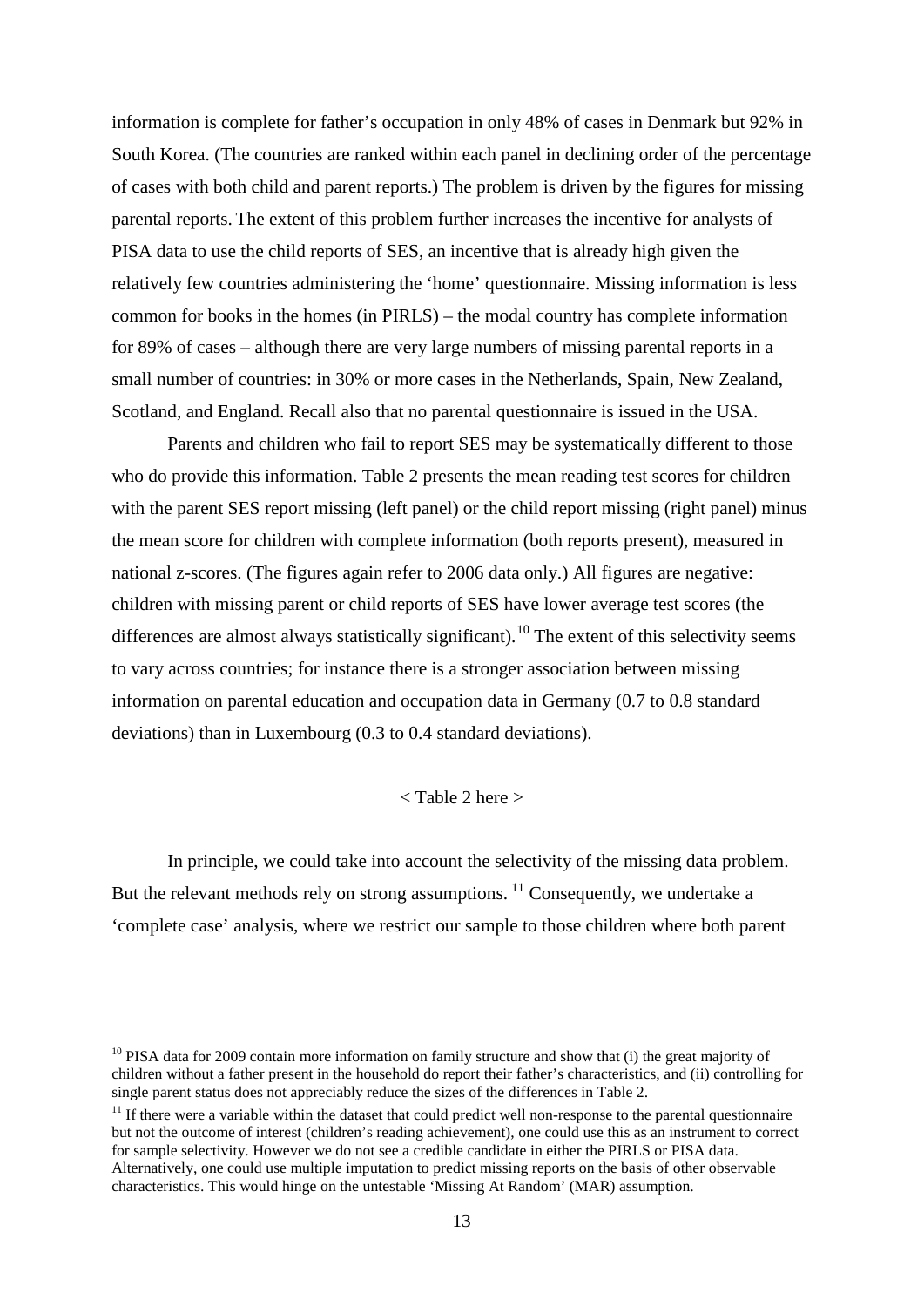and child reports are available (cases in Table 1, column 1), recognising that this limits the generalisability of our results.<sup>[12](#page-14-1)</sup>

#### *Methods*

We first document for each SES variable the frequency with which parents and children report the same category of the variable concerned. (Each variable has the same number of categories – five.) This measure of consistency does not take into account that parents and children may simply agree by chance. We therefore also present estimates of Cohen's Kappa, a measure of 'inter-rater reliability' that adjusts for chance agreement. Following Kreuter et al. (2010), we then consider whether children whose SES reports agree with those of their parents (i.e. same category reported) have test scores that differ on average from those of other children (giving an indication of whether  $cov(v, Y) = 0$  as discussed in Section 2).

Finally, we use a simple linear regression model to estimate the SES gradients in test scores for each country. The dependent variable is the child score on the PISA or PIRLS reading test, with SES – defined by one of our three measures – the covariate of interest. We include controls for children's age, gender, immigrant status, and the interaction of immigrant status with SES (dummy variables for missing information for the controls are also included – all cases included in the regressions have complete information on the SES variable in question). The estimated standard errors allow for the clustering of children within schools. This particular specification has been chosen for consistency with the existing literature (e.g. Schütz et al. 2008). Formally, we estimate the model:

$$
T_{ij} = \alpha + \beta'.SES_i + \gamma_1.Gender_i + \gamma_2Age_i + \gamma_3. Imm_i + \gamma'_4.SES * Imm_i + \epsilon_{ij}
$$
 (5)

# $(i = child, j = school)$

where *T* is the child's reading test score and *SES* is the measure of socio-economic status of interest. *Gender* is a dummy variable indicating the child's gender (reference = girl), *Age* is a continuous variable indicating child's age in months, and *Imm* is a dummy variable indicating the child is either a first or second generation immigrant. Since *SES* is a categorical variable it

<span id="page-15-0"></span> $12$  If the least able children are the most likely to mis-report measures of socio-economic status, then dropping these individuals from our analysis could lead us to overstate the extent to which estimates of the socioeconomic gradient in children's reading achievement are robust.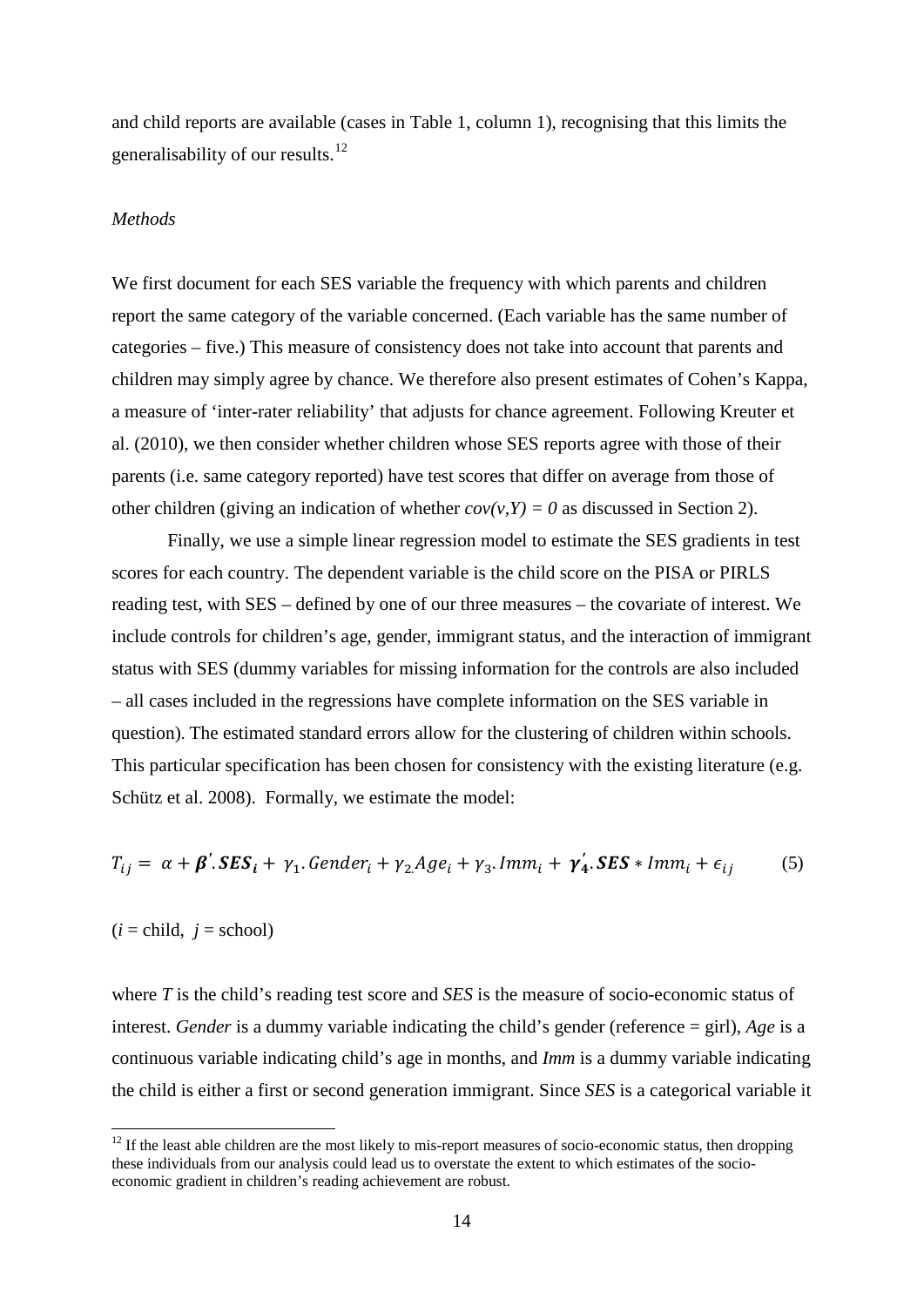is entered as a vector of dummy variables, with the most disadvantaged group as the reference group (e.g. semi/unskilled manual occupation). When using the books variable, we combine the bottom two categories (0-10 and 11-25 books) to form the reference group due to the sparse number of observations in the lowest category. The parameter estimate for the most advantaged group (e.g. high professional occupation) provides our estimate of the SES gradient in test scores (we check the robustness of our results to this choice).

We estimate the model twice for each country for each of our three SES measures of interest, once using child reports of the variable (education, occupation, or books) and once using parent reports. Comparison of the results from the two sets of regressions shows whether the cross-country pattern of SES gradients is robust to who reports SES – the child or the parent.

#### **4. Results**

#### *The extent of agreement between parents and children*

Table 3 shows the percentage agreement between parent and child reports for each of the three SES measures. Figure 1 gives box-and-whisker plots of Kappa statistics of inter-rater reliability. Kappa values can vary between 0, indicating no agreement, and 1, indicating perfect agreement. To aid interpretation of the estimated values, we follow the rules of thumb in Landis and Koch (1977), who suggested that 0.01 to 0.20 indicates 'slight' agreement, 0.21 to 0.40 'fair', 0.41 to 0.60 'moderate', 0.61 to 0.80 'substantial' and 0.81 to 0.99 'almost perfect' agreement. We are interested in two features of the results: (a) whether agreement between child and parent reports differs across the three SES measures, and (b) the extent of variation across countries for any given measure.

> < Table 3 here >  $\langle$  Figure 1 here  $\rangle$

For books in the home, the data points generally lie towards the left hand side of Figure 1, with most Kappa statistics less than 0.2, indicating only 'slight' agreement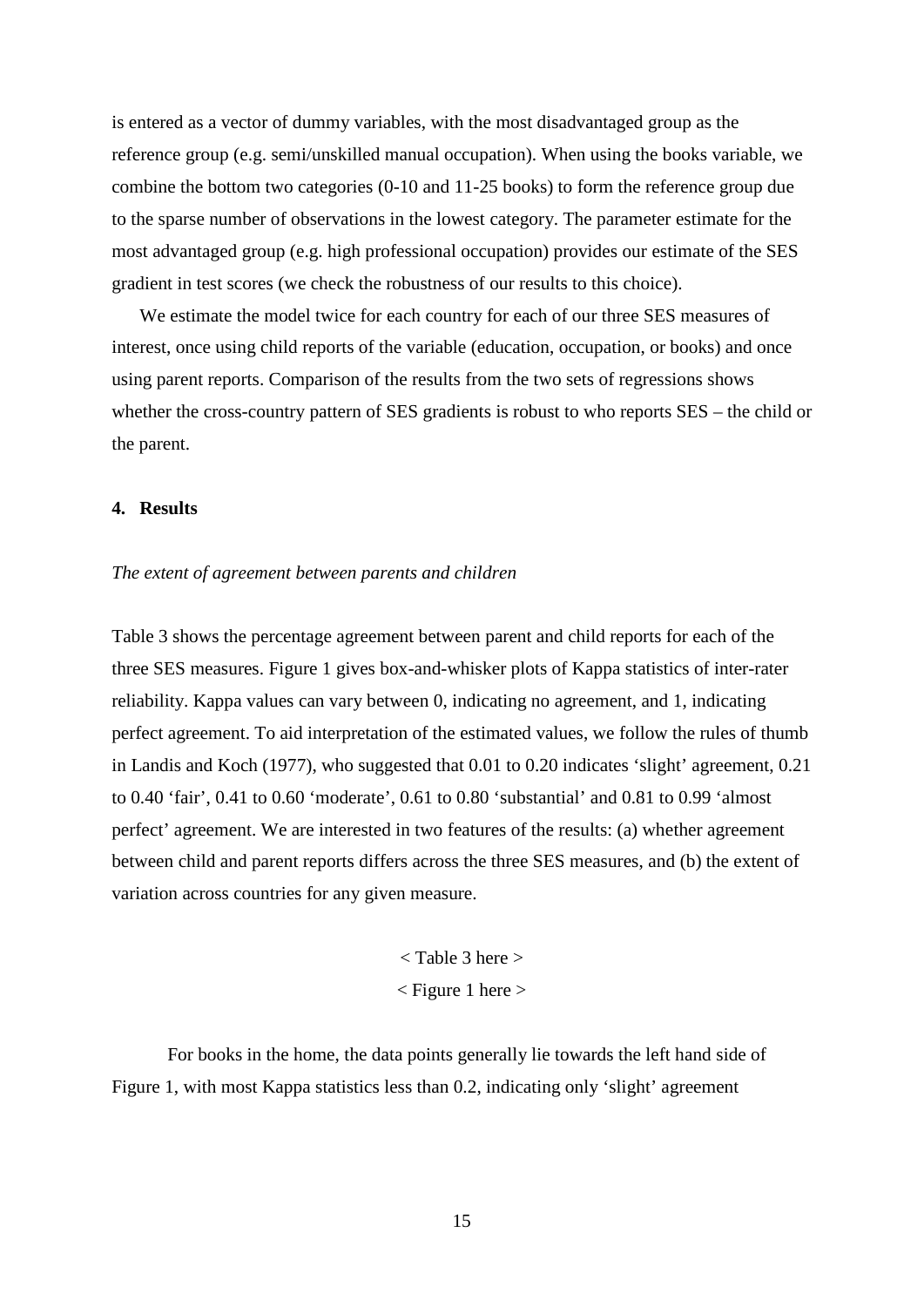according to the Landis and Koch classification.<sup>[13](#page-15-0)</sup> Table 3 shows the percentage of children reporting the same category of number of books as their parents to average only 40%, and reaching 50% only in one country (Turkey). There are also signs of moderate variation across countries, with Kappa statistics ranging from 0.12 (the Netherlands in 2001) to 0.38 (Slovakia in 2006).

Parental education shows more consistency between parent and child reports. Most Kappa statistics exceed 0.40, suggesting 'moderate' agreement, and the percentage of children reporting the same category as their parents is above 50% everywhere, with an average of 63%. However, there is quite a lot of variation across countries.

The results for father's occupation are the most encouraging. Consistency between parent and child reports tends to be higher than for the other SES measures – Kappa statistics typically exceed 0.60, indicating 'substantial' agreement on the Landis and Koch rules of thumb, and percentage agreement averages 71%. There is only limited variation across countries. We also computed correlations between parent and child reports using an alternative variable for father's occupation – the continuous occupational status index developed by Ganzeboom and Treiman (1996). Values were reasonably high (averaging 0.69) and again showed only moderate variation across countries.

Our results show that agreement between parents and children is best for parental occupation and least good for books in the home.<sup>[14](#page-17-0)</sup> The lower agreement for books may reflect the younger age of the children in PIRLS than in PISA (although Vereecken and Vandegehuchte (2003) find children only a little older than the PIRLS children giving reports on parental occupation that agreed well with those of their parents). Or it may reflect the difficulty people of all ages have in estimating numbers of books, whether a child or an adult, implying parental as well as child error is to be expected. By contrast, we would expect the least parental error – including error due to proxy responses by mothers – for reports of father's occupation.

#### *Differential measurement error*

<sup>&</sup>lt;sup>13</sup> The graph presents estimates of Kappa statistics that do not account for the ordinal nature of the categorical SES variables. We also estimated Kappa values that give more weight to disagreement of increased gravity (cells in the cross-tabulation that are further away from the leading diagonal). The overall pattern in the graph was unchanged.

<span id="page-17-1"></span><span id="page-17-0"></span> $14$  We checked the sensitivity of this conclusion by restricting attention to the five countries (Italy, Iceland, Poland, Germany and New Zealand) with data on each of the three SES measures; books in the home still showed the lowest levels of consistency between parent and child reports, and father's occupation the highest.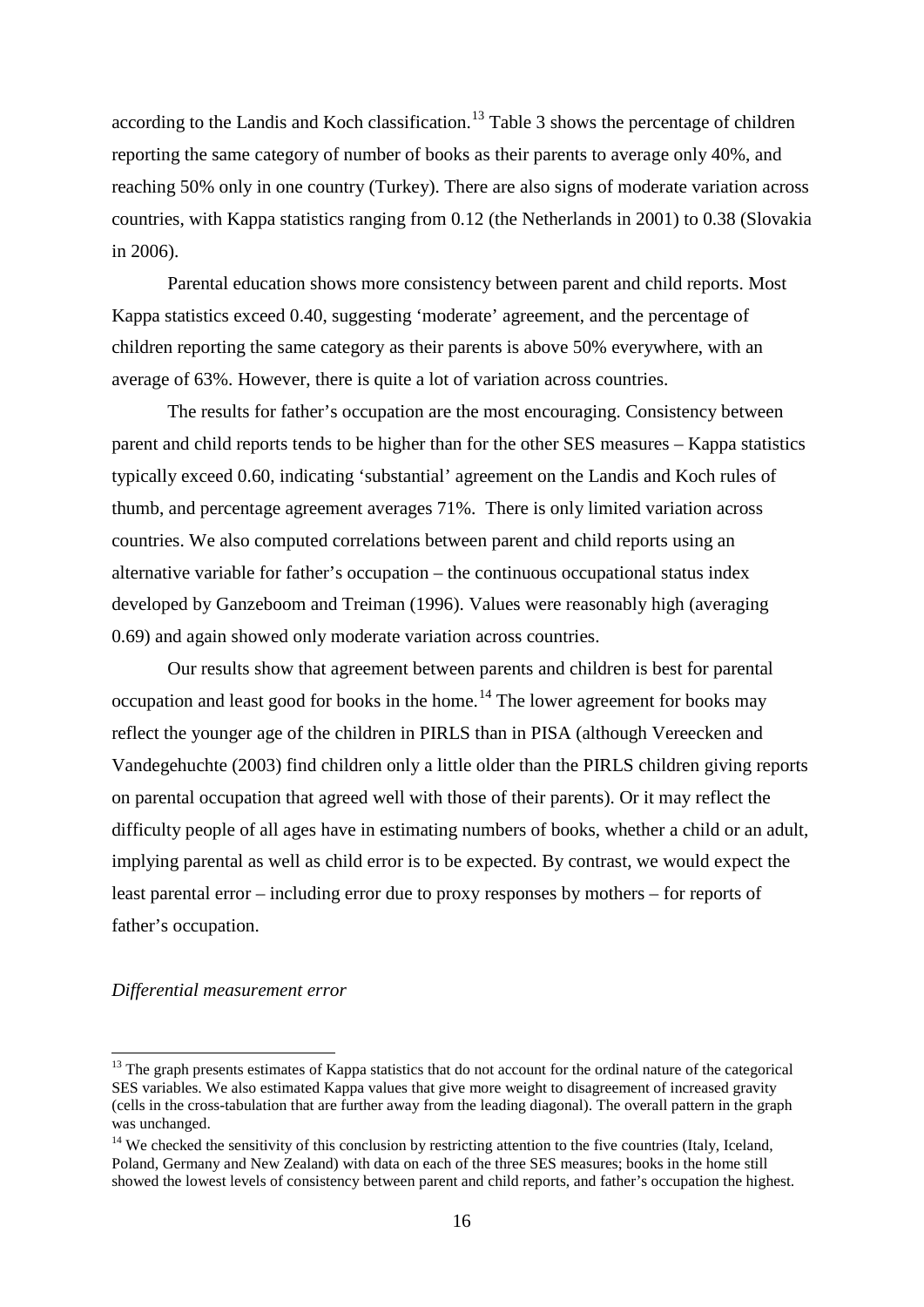Do children whose SES reports agree with those of their parents have better test scores? In the terminology of Section 2, this provides an indication of how the measurement error varies with the response,  $cov(v, Y)$ , indicating a departure from the assumptions of classical measurement error. (This interpretation assumes that the parents' reports are error free.) Figure 2 shows the difference in mean reading achievement (in national z-scores) between children whose reports agree with those of their parents and other children. (The two-letter country labels are given in Table 3.) We subtract the mean for children who disagree from the mean from those who agree: positive values show that children providing consistent reports have higher test scores. Countries are ranked by the size of the difference in means for the SES measure concerned.

#### < Figure 2 here >

We start with father's occupation. The 95% confidence interval includes zero for 9 of the 10 countries indicating no significant difference in mean reading scores. Moreover, the cross-national variation in the estimates is quite modest, with the values in most countries typically less than 0.15 national standard deviations. This again provides encouraging signs of the validity of children's reports of father's occupation, and the consistency of crossnational estimates based upon this measure.

The lengths of the bars are notably larger for parental education. The differences in means are all positive and in every case we easily reject at the 5% level the null that the differences in the population are zero. Children who agree with their parents score on average 0.2 to 0.3 of a national standard deviation higher on the PISA reading test. This extends the conclusion by Kreuter et al. (2010) based on PISA data for Germany of differential measurement error in children's reports of parental education – showing this is the case for a much larger set of countries. The 95% confidence intervals tend to overlap – there is relatively little variation across countries. Germany (DE) is the median country and we unable to reject the hypothesis that the difference in mean scores here is the same as that in other countries in our sample.

The pattern for books in the home is quite similar to that for parental education. Children who report the same category of number of books as their parents tend to have higher maths test scores (in only two countries does the 95% confidence interval include zero). Cross-national variation is again moderate, with the confidence intervals overlapping for most countries. The outliers include England (GB(E)), where children who agree with

17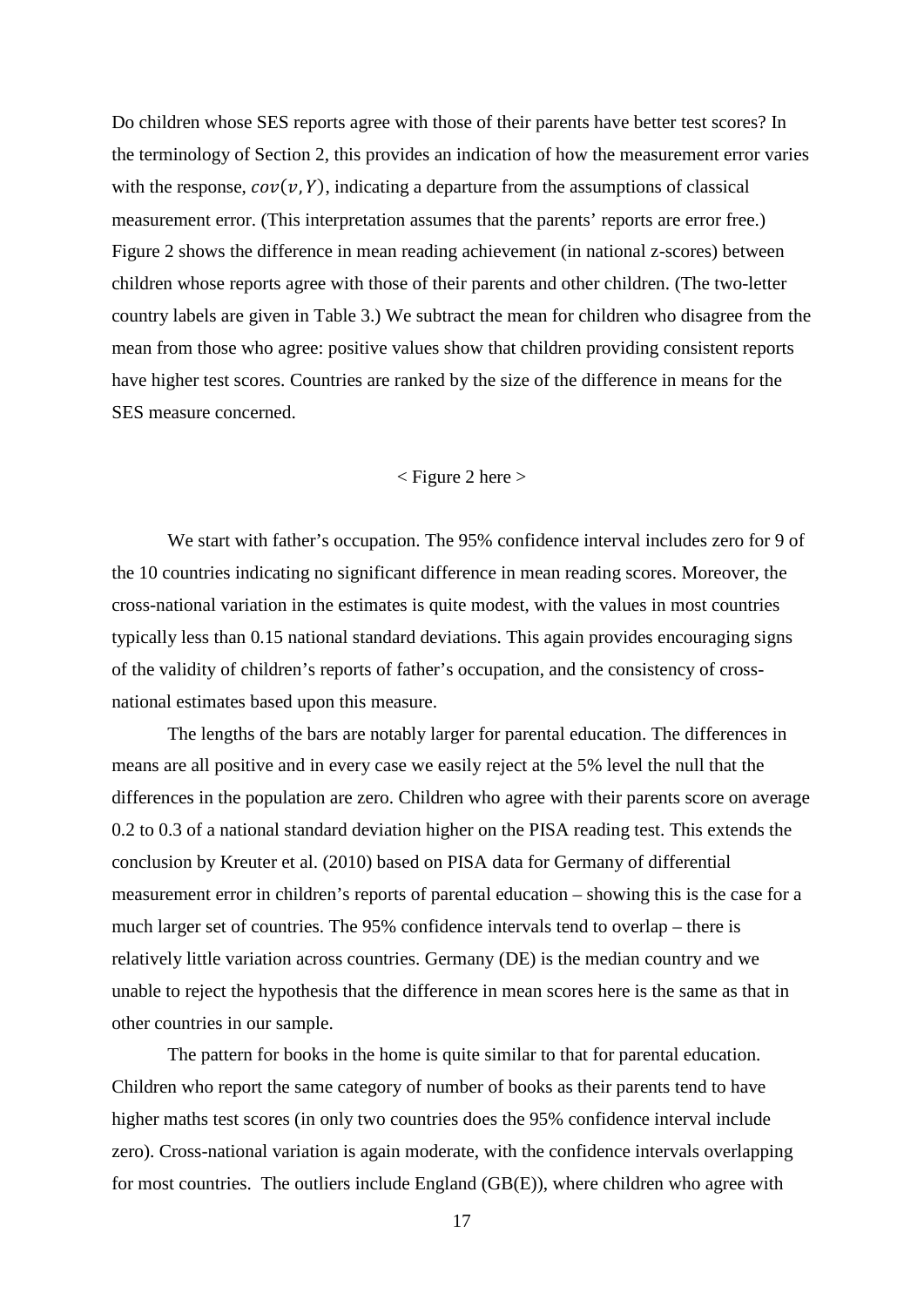their parents' reports of books score on average 0.35 of a national standard deviation more on the PIRLS reading test (the difference is significantly greater at the 5% level than in the majority of other countries).<sup>[15](#page-17-1)</sup> This suggests that estimates of the SES gradient based on child reports in PIRLS may be subject to pronounced downward bias in England, resulting from negative covariance between the measurement error in the reports and the test score – the term  $cov(v, Y)$  in the numerator of equation (4). However, this conclusion ignores any offsetting biases resulting from the negative covariance  $cov(v, X^*)$  expected in the denominator of (4). A cross-tabulation of parent and child reports for England demonstrates this pattern in Table 4. When parents report the lowest category (0 to 10 books), 79% of children report a higher one. On the other hand, 46% of children report a lower figure when parents report the highest category (more than 200 books). We emphasised in Section 2 that the net result of these two effects is an empirical issue, to which we now turn.

#### < Table 4 here >

#### *Robustness of the SES gradient to the switch between child and parent reports*

We now investigate whether the pattern of differences in SES gradients in test scores across countries depends on the choice of child or parents reports on which to base the SES measure.

We start with father's occupation, the measure for which child and parent reports appear the most consistent. We estimate the regression model in equation (5), entering father's occupation as a series of dummy variables. We summarise the SES gradient by the estimated coefficient on highest level of occupation ('high professional'), which measures the average difference in reading score between children with fathers in this group and children with fathers in the base category, the lowest occupational group ('semi/unskilled manual'), controlling for other variables in the model.

Figure 3 shows estimates when using children's reports of father's occupation on the horizontal axis and when using parental reports on the vertical axis. The data points are all close to the 45 degree line (the correlation coefficient is 0.94). The size of the gradient varies greatly across countries, from less than 0.5 to over 1.0 national standard deviations. However, the close correspondence between the two sets of estimates indicates that the pattern and size

<span id="page-19-1"></span><span id="page-19-0"></span><sup>&</sup>lt;sup>15</sup> Our restriction to cases with complete data means that we are excluding half the sample in England (see Table 2).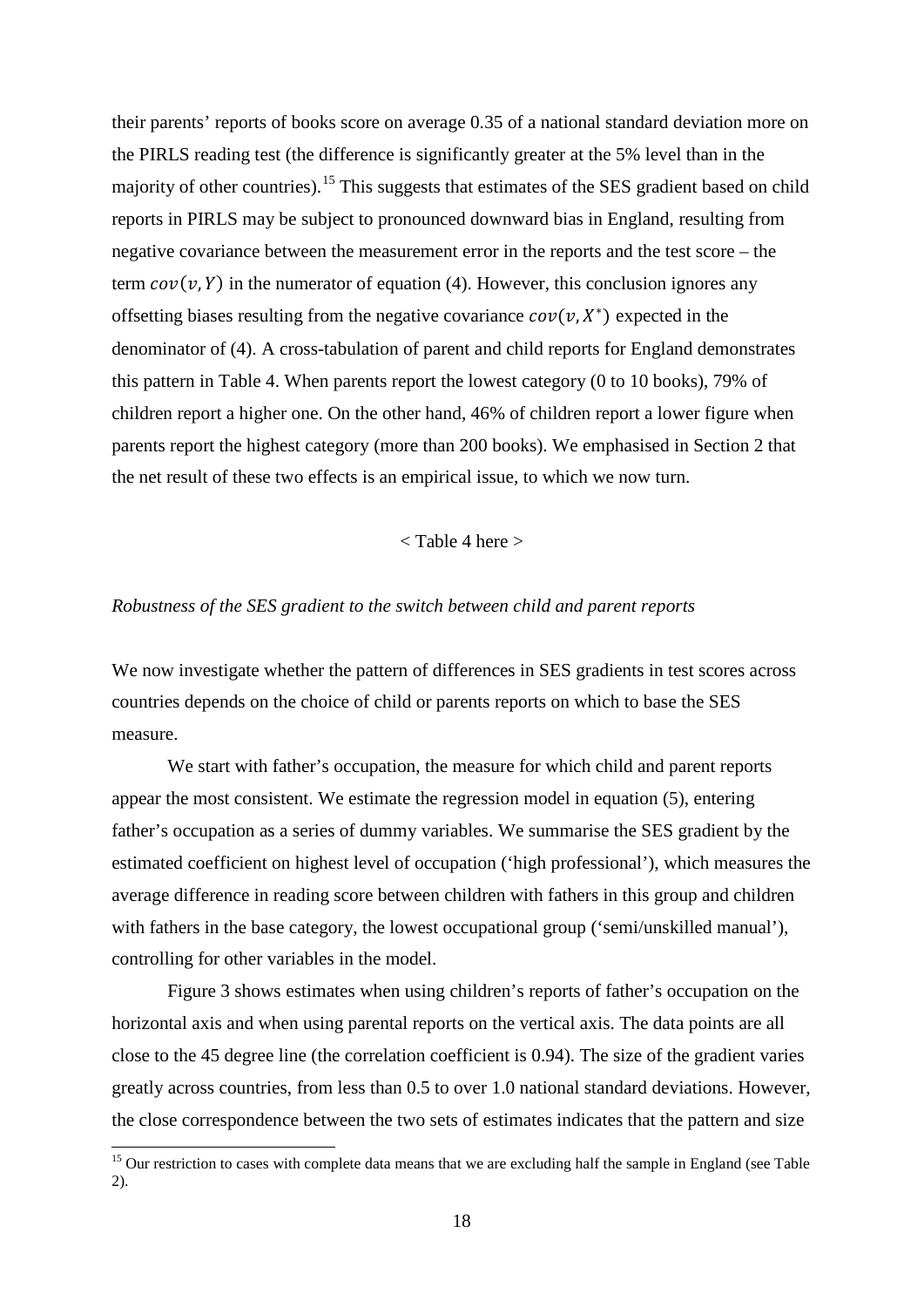of the differences in the SES gradient across countries is robust to the choice of child or parental reports on which to base the measure – in line with our finding of a high degree of consistency between the reports. We checked the sensitivity of our results to use of other occupational measures – the Ganzeboom and Treiman (1996) index and the ISCO nine major groups – based on the same underlying data collected from parents and children. The correlation between SES gradients based on child and parent reports remained around 0.9.<sup>[16](#page-19-1)</sup>

#### $\langle$  Figure 3 here  $>$

We now turn to parental education. We enter a series of dummy variables for parental education in the regression models (in place of those for father's occupation). The SES gradient is taken as the average difference in points scored between those who reported a low level of parental education (ISCED below level 3A – did not complete high school) and those who reported a high level (ISCED 5A and above – university degree), controlling for the other variables in the model. Estimates using children's reports are on the horizontal axis of Figure 4 and those using parental reports on the vertical axis. Since we are now using data for both 2006 and 2009, we append the last digit of the survey year to the two-letter country code (e.g. 'DE6' refers to Germany in 2006).

#### $\langle$  Figure 4 here  $>$

A striking feature of Figure 4 is that almost all the data points (17 out of 19) sit above the 45 degree line; the estimates are larger when using the parental reports. If the goal is to estimate the size of the SES gradient within any one country, then use of data on parental education reported by children will lead to an underestimate (assuming the parent reports are error-free). In terms of the direction of bias, this is consistent with measurement error in the child reports being classical in form although our analysis in Section 3 suggests this not to be the case. The magnitude of the bias is typically about 0.1 of a standard deviation but is larger in some countries, notably New Zealand. However, the similarity in the apparent bias across most countries means that that the correlation between the two sets of estimates of the SES gradient is quite high  $(r = 0.83)$ . Consequently, conclusions on the differences across

<span id="page-20-0"></span><sup>&</sup>lt;sup>16</sup> When using ISCO codes, we assigned children into one of three groups: 'high' (ISCO major groups 1 and 2), 'medium' (ISCO major groups 3, 4 and 5) and 'low' (ISCO major groups 6, 7, 8 and 9). The SES gradient was then defined as the test score difference between the 'low' and the 'high' group (again with controls).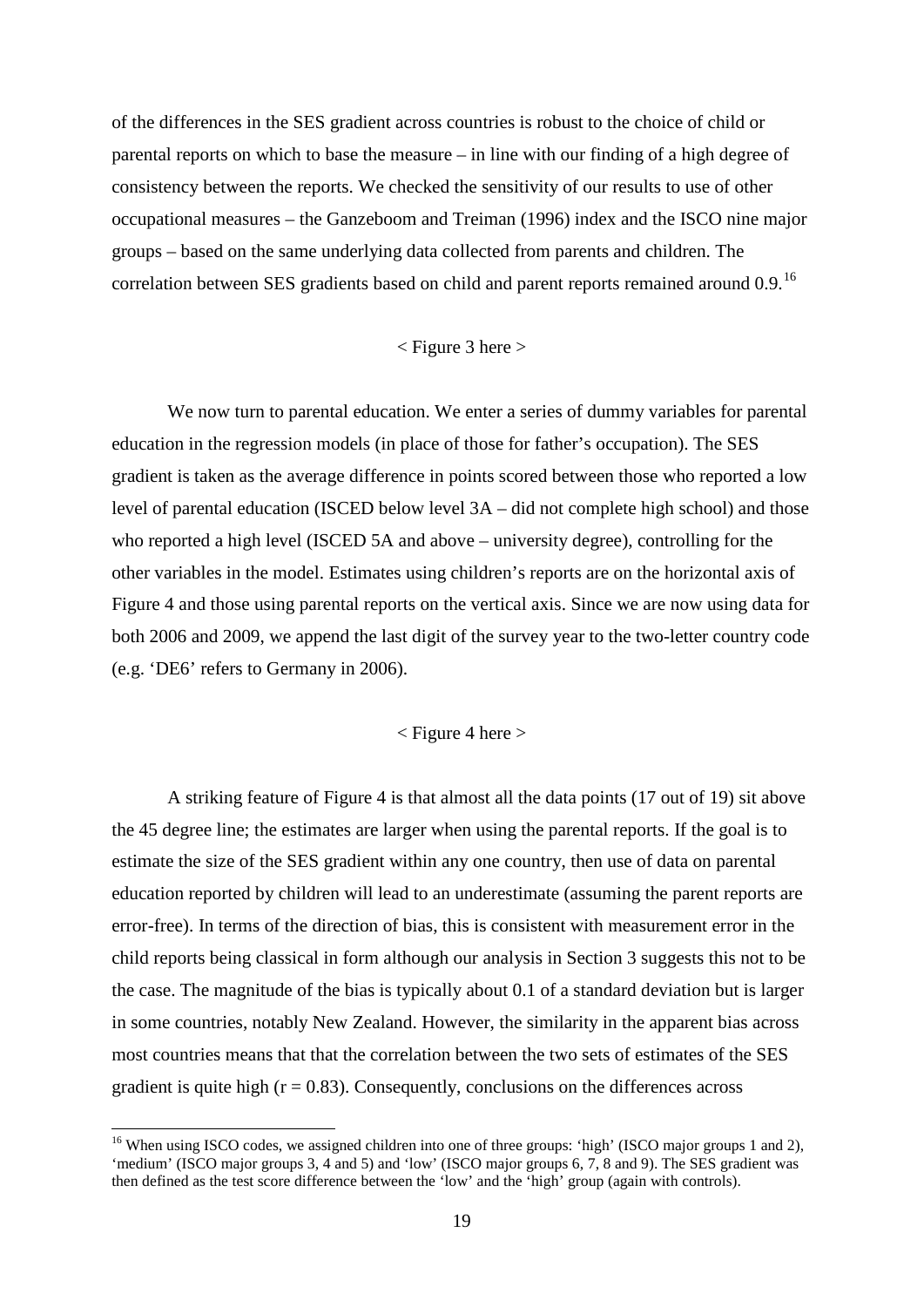countries in the SES gradient are moderately robust to whether child or parent reports of parental education are used.

Finally we consider the number of books in the home (Figure 5). The SES gradient is estimated as the average difference in the test scores between children with many books in the home (more than 200) and those with few books (0 to 25), controlling for the other variables in the regression. There are many more data points than in Figures 3 and 4 as information for books in the home is drawn from the PIRLS surveys where parental questionnaires were administered in a much larger number of countries than in the PISA surveys.

# **<** Figure 5 here >

The correlation between the estimates based on parent reports and estimates based on child reports is clearly lower than for the other two SES measures  $(r=0.37)$ . Moreover, there is no obvious overall pattern of an upward or downward change in the estimates based on the parent reports compared to those based on the child reports: there is a fair amount of scatter around the 45 degree line. There are a number of outlier countries where there is a large change in results, e.g. Italy and Greece. The cross-country pattern of differences in SES gradients is not that robust to the switch between child reports and parent reports. It is difficult to have confidence in the finer details of the pattern of estimates when using books in the home, particularly when trying to identify the countries where SES gradients in test scores are atypically large or small.

To illustrate this point, we highlight the case of England. Using TIMSS data, Schütz et al. (2008) found England to have a particularly strong association between books in the home and children's test scores, a finding that has been widely cited (e.g. Chevalier et al. 2009, Machin 2009, Crawford et al. 2011, Ermisch and Del Bono 2010, Jerrim 2012). Yet England is a notable outlier in the Figure 5 results based on PIRLS; it is only when using children's reports that SES differences stand out as large in England compared to those elsewhere. The estimate for England based on parental reports is about 40% smaller, and below the international average. $17$ 

<sup>&</sup>lt;sup>17</sup> If we estimate the model using all children in the PIRLS sample reporting books in the home (rather than the 'complete case' sample) England still stands out as a country where the SES gradient is particularly large. For example, the difference in test scores between children with few  $(0 - 25)$  and many (more than 200) books is bigger in England than in 18 of the 21 other counties included in our analysis from the PIRLS 2006 wave.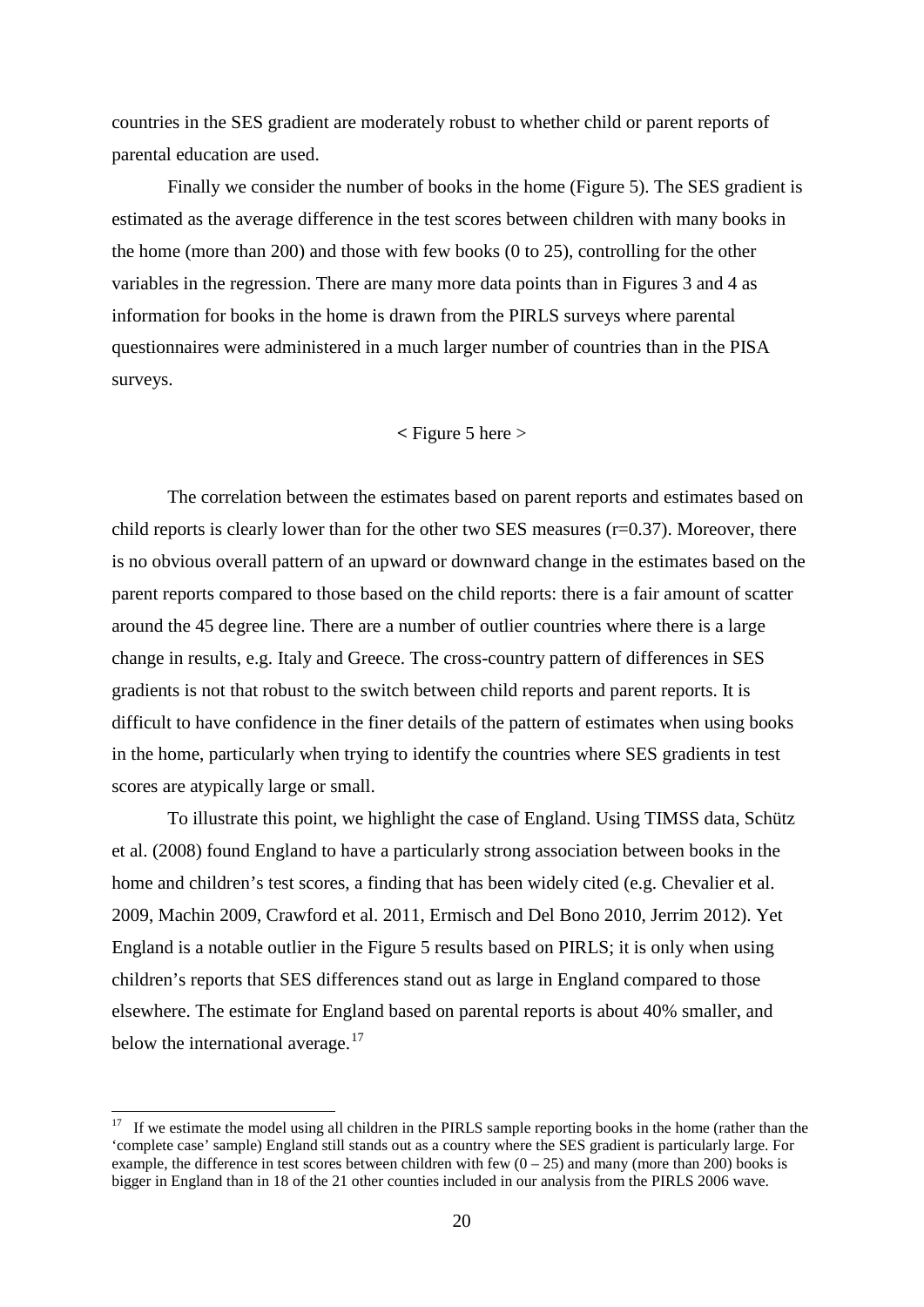The results in Figures 3-5 refer to differences in average test scores (controlling for other characteristics in the regression model) between children in the top and bottom categories of each of the SES variables, i.e. the most and the least advantaged backgrounds. We now check the robustness of our results to the selection of other pairs of categories for each SES measure. For example, we can redefine the SES gradient as the average difference (conditional on the control variables) between test scores in the top category of a variable and an intermediate category, rather than the bottom category. In each case we re-compute the correlation coefficient for the set of country SES gradients based on child reports and the set based on parent reports. We do this for all possible pairs of categories for each SES measures (Table 5). The circled figures refer to the correlations reported earlier for Figures 3-5.

#### < Table 5 near here >

For father's occupation, most of the correlations are high. (The lowest figures, 0.75 and 0.77, refer to SES gradients estimated using adjacent categories.) Largely speaking, the pattern of variation across countries in the SES gradients is robust both to whether the child or the parent reports the information on family background and to the selection of the occupational groups to compare.

There is more sensitivity of the results to the selection of comparison groups in the case of parental education. Low correlations are found when comparing children in the ISCED level 3 group to the other categories – the correlation is below 0.45 in each case and is only just positive for the level 3/below 3A comparison. One possible explanation is that the questions asked to parents and children were not identical, with the main discrepancy occurring around the ISCED level 3A category (see Section 3). Alternatively, it could just be that this is a problematic category for children to report. Otherwise, the correlations are all in the range 0.62 to 0.84, suggesting that our results in Figure 4 are reasonably robust. However, in most cases, the data points in analogous graphs (not shown) no longer clearly sit above the 45 degree line: the general pattern of attenuation in estimates of SES gradients based on the children's reports that we saw in Figure 4 when comparing top and bottom categories is no longer found.

For books in the home, the correlations range from 0.51 to a low of 0.07, with all but one of the six figures below a modest 0.40. This re-iterates the point made earlier: crossnational comparisons of SES gradients in test score based on books in the home seem to be

21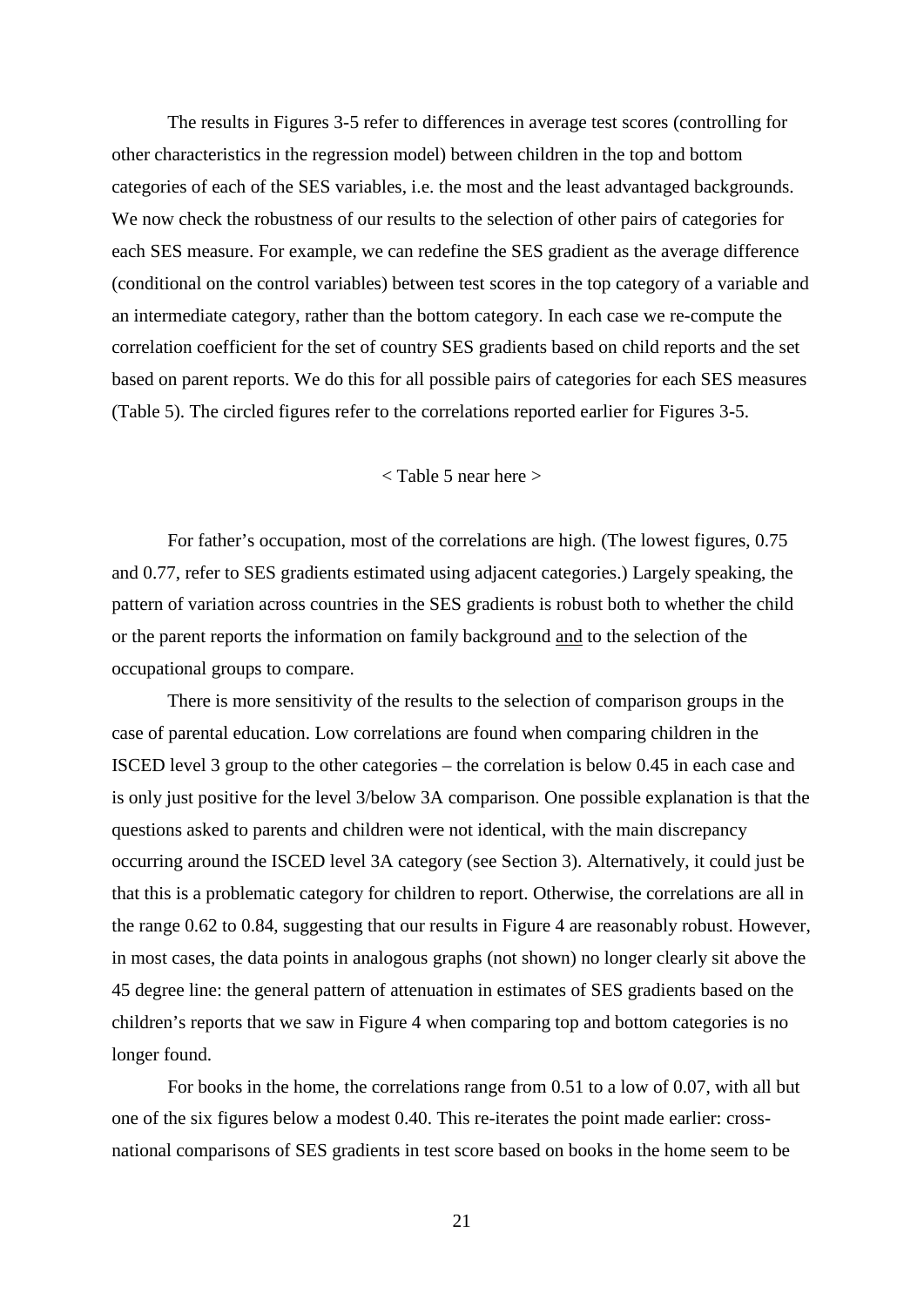quite sensitive to whether the child or the parent provides the information on the number of books.

#### **5. Conclusions**

We have investigated whether estimates of differences across countries in SES gradients in test scores in international surveys of children's reading achievement are robust to who reports the SES information, parent or child. Using data drawn from PISA and PIRLS, we have considered SES measures based on parental occupation, parental education, and the number of books in the home. This is an important exercise given the reliance on the child reports in much research with the international surveys. Analysts of these surveys either must use the child reports to construct SES variables (TIMSS or early rounds of PISA) or may choose to do so in order maximise the number of countries under investigation (PIRLS and, even more the case, later rounds of PISA) and the number of cases with complete information (we have shown there to be substantial non-response to the parental questionnaires, especially in PISA).

There is substantial agreement between parental reports of father's occupation and those of their 15 year old children in the PISA data for the 10 countries that we have been able to analyse. In only one country did average reading test scores differ significantly between children reporting the same category of father's occupation (out of five possible categories) and those reporting a different category, suggesting a lack of any systematic reporting bias linked to reading ability. The differences across countries in SES gradients in test scores seem robust to whether the child or the parent reports are used as the basis for the SES measure. Although we would like to see these findings replicated for a larger number of countries, we think these results imply that children's reports of parental occupation provides a reliable basis with which to explore cross-national differences in SES test score gradients.

We are less sanguine about books in the home. There is much lower agreement between parent and child reports over the number of books in the home than for parental occupation, although we cannot tell to what extent this is due to the data relating to a younger group of children, 9/10 year olds. In all but one of the 24 countries in our PIRLS data, less than 50% of children report the same category of books in the home as their parents (out of five possible categories). Children reporting a different category from their parents have average reading scores that are almost always significantly lower than those reporting the same category, suggesting that reporting error – assuming the parental reports to be closer to

22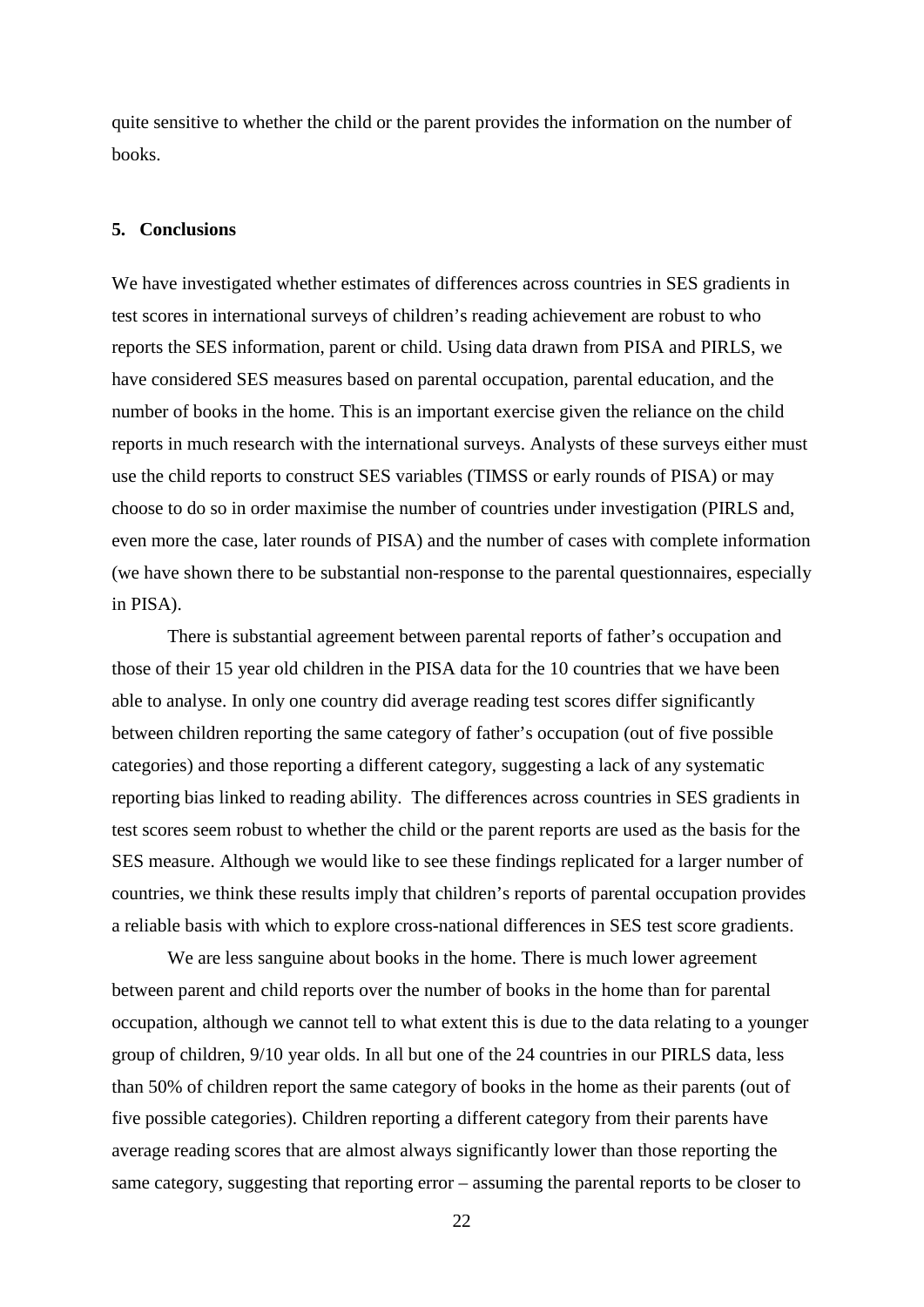the truth – is not 'classical' in form. Estimates of cross-national differences in the SES gradient of reading test scores are quite sensitive to who provides the information, the parent or the child, with some countries moving dramatically in the international rankings e.g. England. Hence we advise caution with the use of this variable when estimating SES differences in children's test scores. (This is without questioning its validity as an SES measure.)

The appropriate conclusion regarding parental education is not quite so obvious. Although the consistency of the information given by parents and children was reasonable, reports given by children in some countries appear better than in others. The pattern of differences across countries in the SES gradients was fairly robust to the choice of parent or child reports when comparing the most and least advantaged groups, yet not all such comparisons based on the reported data were quite so encouraging. The evidence available does not seem strong enough for us to either clearly reject or support the use of this SES measure.

Information on family background is a key component in any survey of school children. Collecting that information from children only is likely to remain an attractive lowcost option. Our recommendation to the PISA, PIRLS and TIMSS survey organisers is that further efforts be made to validate the quality of children' reports of SES measures, encompassing all participating countries. Researchers using data from these surveys to investigate SES differences in test scores should take heart from some of our findings while proceeding with caution given others. At least some of the information available on family background seems to be quite well reported by children, judging by the yardstick of their parents' reports of the same information.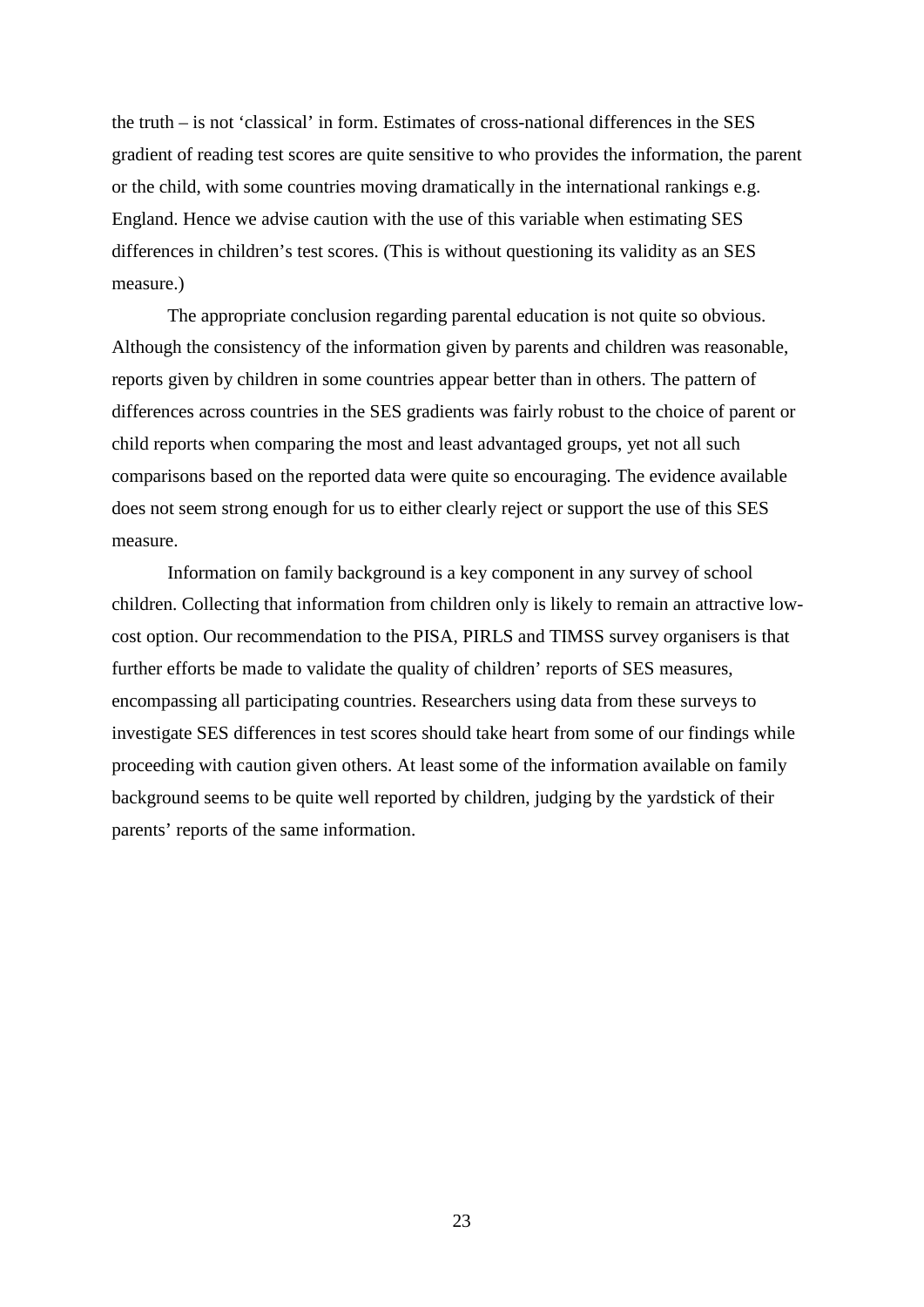# **References**

Adams, R. and Wu, M. (2002) *PISA 2000 Technical Report,* Paris: OECD

Ammermueller, A. (2006) 'Educational opportunities and the role of institutions', ZEW Discussion Paper, Number 05-44

Ammermueller A. and Pischke J. (2009) 'Peer effects in European Primary Schools: Evidence from the Progress in International Reading Literacy Study', *Journal of Labor Economics*, 27 (3): 315-48.

Bound, J., Brown, C., and Mathiowetz, N. (2001) 'Measurement error in survey data' in J. Heckman and E. Leamer (eds.) *Handbook of Econometrics*, vol. 5, Amsterdam: Elsevier.

Brunello, G., Weber, G., and Weiss, C. (2012), 'Books are forever: early life conditions, Education and Lifetime Income'. IZA Discussion Paper 6386.

Buchmann, C. (2002) 'Measuring family background in international studies of education: conceptual issues and methodological challenges' in A. Porter and A. Gamoran (eds.) *[Methodological Advances in Cross-National Surveys of Educational Achievement](http://www.nap.edu/catalog.php?record_id=10322)*, Washington DC: National Academy Press.

Cameron, C. and Trivedi, P. (2005) *Microeconometrics*, Cambridge: Cambridge University Press.

Chevalier, A., Denny, K. and McMahon, D. (2009) 'Intergenerational mobility and education equality', in P. Dolton, R. Asplund and E. Barth (eds), *Education and Inequality across Europe*, London: Edward Elgar

Crawford, C., Johnson, P., Machin, S. and Vignoles, A. (2011) 'Social Mobility: A Literature Review', Department for Business, Innovation and Skills research report March 2011

Ermish, J. and Del Bono, E. (2010) *[Education Mobility in England –](http://www.suttontrust.com/reports/Education_mobility_in_england.pdf) The link between the [education levels of parents and the educational outcomes of teenagers](http://www.suttontrust.com/reports/Education_mobility_in_england.pdf)*, Sutton Trust research report

Evans, M., Kelley J., Sikora J., and Treiman, D. (2010) 'Family scholarly culture and educational success: books and schooling in 27 nations', *Research in Social Stratification and Mobility*, 28 (2): 171-97.

Ganzeboom, H. and Treiman, D. (1996) 'Internationally comparable measures of occupational status for the 1988 international standard classification of occupations', *Social Science Research*, 25: 201–239.

Haveman, R. and Wolfe, B. (1995). 'The determinants of children's attainments: a review of methods and findings.' *Journal of Economic Literature* 33(4): 1829-78.

Hanushek, E. and Woessmann L. (2011) 'The economics of international differences in educational achievement' in E. Hanushek, S. Machin and L. Woessmann (eds.) *Handbook of the Economics of Education*, volume 3, North-Holland.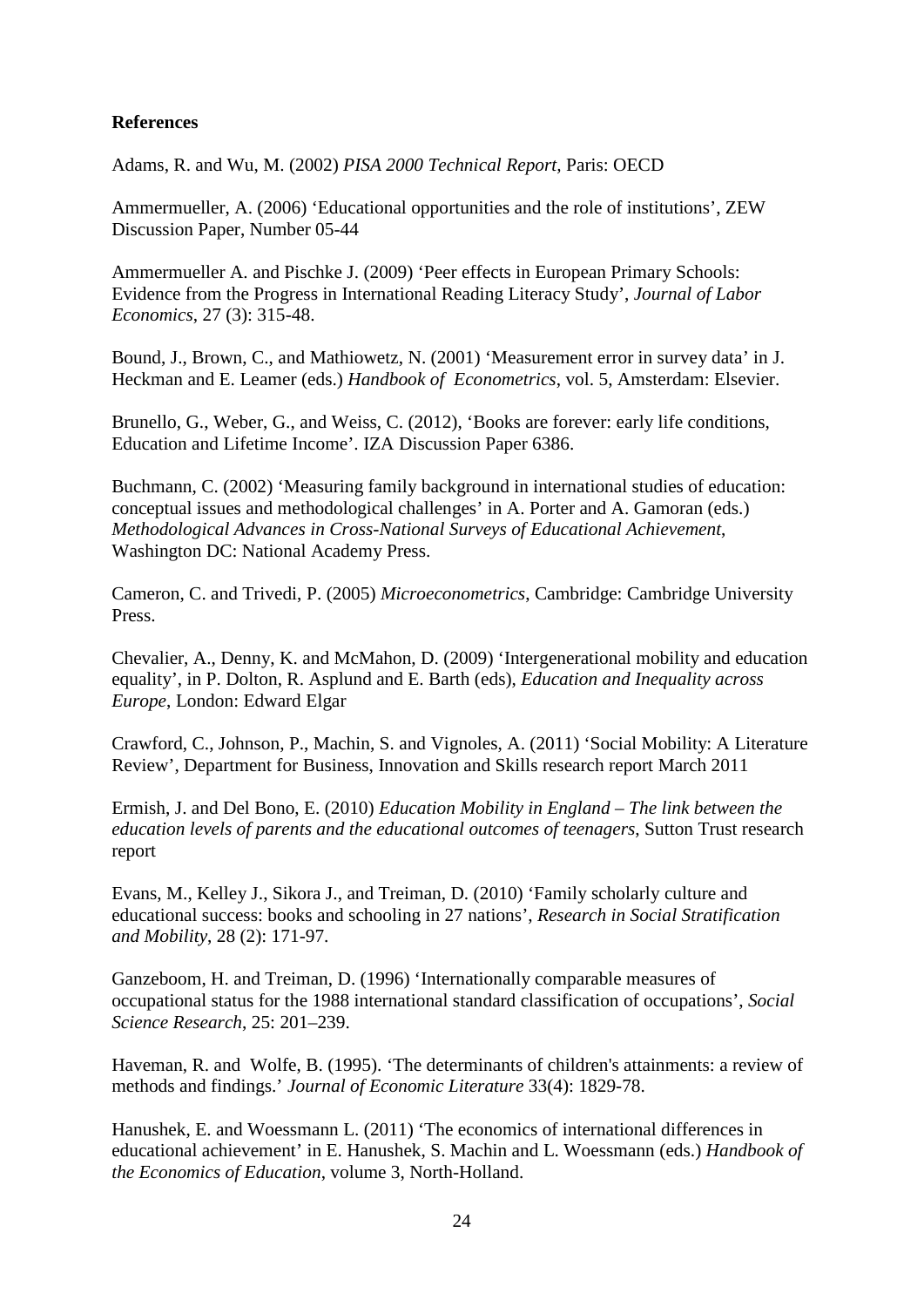Hendrickx, J. (2004) ['ISKO: Stata module to recode 4 digit ISCO-88 occupational codes'](http://ideas.repec.org/c/boc/bocode/s425802.html), Boston College Department of Economics.

Hermann, Z. and Horn, D. (2011) 'How inequality of opportunity and mean student performance are related? A quantile regression approach using PISA data', IEHAS Discussion Papers 1124.

Jakubowski, M. (2010) 'Effects of tracking on achievement growth: exploring difference-indifferences approach to PIRLS, TIMSS and PISA data' in J. Dronkers (ed) *Quality and Inequality of Education*. Springer: Netherlands.

Jerrim, J. (2012). 'The socio-economic gradient in teenagers' reading skills: how does England compare to other countries?', *Fiscal Studies*, 33 (2) 2: 159-84.

Jerrim, J. and Micklewright, J. (2012). 'Parental socio-economic status and children's cognitive achievement at ages 9 and 15: how do the links vary across countries?' in J. Ermisch, M. Jantti and R. Erikson (eds) *From Parents to Children: The Intergenerational Transmission of Advantage*, New York: Russell Sage Foundation.

Koretz, D. (1992) *Evaluating and validating indicators of mathematics and science education*, RAND note N-2900-NSF. Santa Monica, CA: RAND.

Kreuter, F. Eckman, S. Maaz, K. and Watermann, R. (2010) 'Children's reports of parents' education level: does it matter whom you ask and what you ask about?', *Survey Research Methods*, 4(3): 127-138.

Landis, J. and Koch, G. (1977) 'The measurement of observer agreement for categorical data', *Biometrics*, 33 (1): 159-174.

Looker, D. (1989) 'Accuracy of proxy reports of parental status characteristics', *Sociology of Education*, 62 (4): 257-276.

Lien, N. Friestad, C. and Klepp, K. (2001) 'Adolescents' proxy reports of parents' socioeconomic status: how valid are they?', *Journal of Epidemiology and Community Health*, 55: 731–737.

Machin, S. (2009) 'Inequality and education' in W. Salverda, B. Nolan, and T. Smeeding (eds.) *The Oxford Handbook of Economic Inequality*. Oxford: Oxford University Press.

Marks, G. (2005) 'Cross-national differences and accounting for social class inequalities in education', *International Sociology*, 20 (4): 483–505.

Marks, G. (2006) 'Are between- and within-school differences in student performance largely due to socio-economic background? Evidence from 30 countries', *Educational Research*, 48  $(1): 21-40.$ 

Mason, W., Hauser, R. M., Kerckhoff, A. C., Poss, S. S., & Manton, K. (1976). 'Models of response error in student reports of parental socioeco-nomic characteristics' in W. H. Sewell,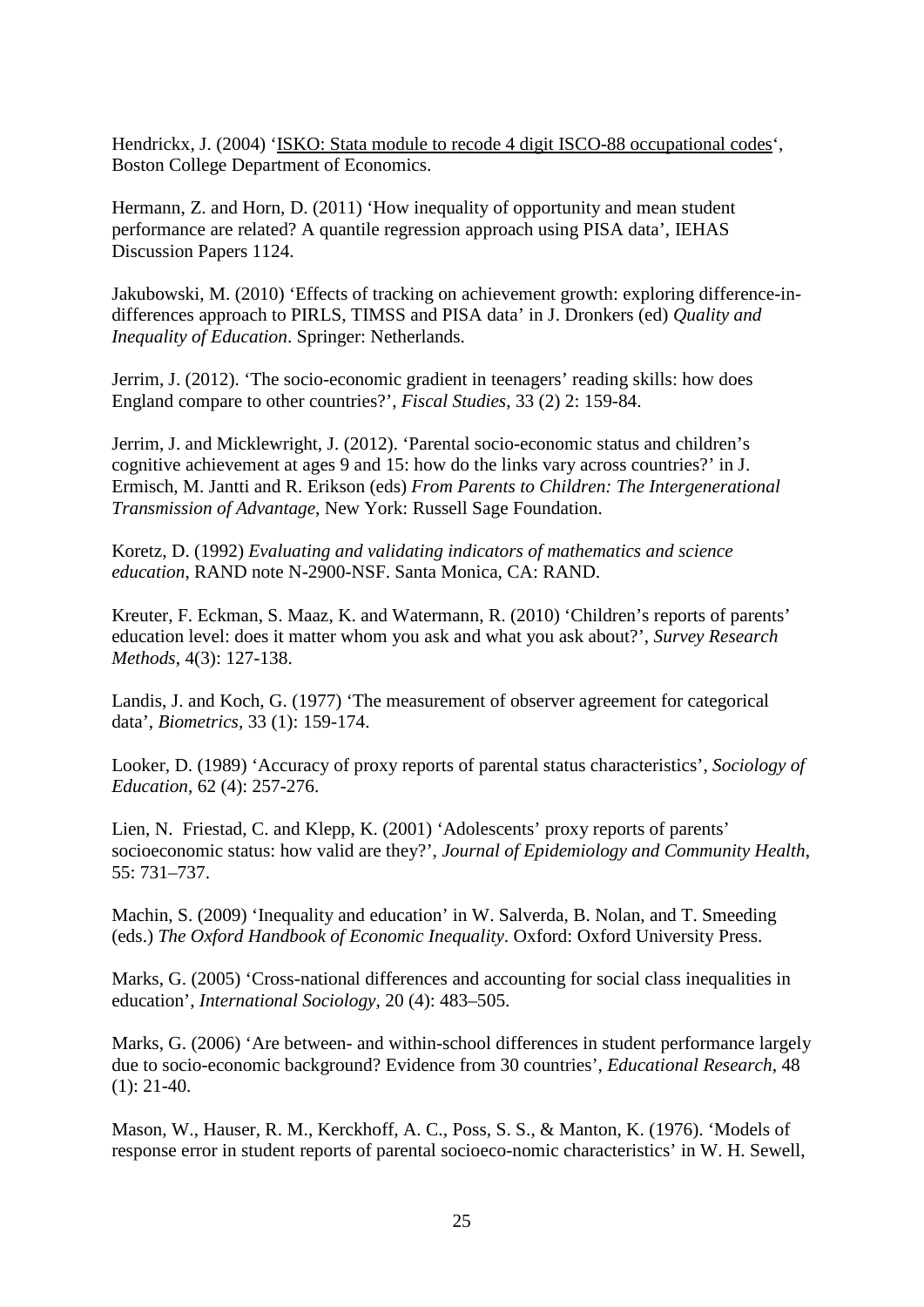R. M. Hauser, & D. L. Featherman (eds.), *Schooling and achievement in American society* (pp. 443-519). New York: Academic Press.

OECD (2001) *Knowledge and Skills for Life – First results from PISA 2000*, OECD, Paris.

OECD (2009) *PISA data analysis manual: SPSS second edition*, Paris: OECD

Schulz, W. (2006) 'Measuring the socio-economic background of students and its effect on achievement in PISA 2000 and PISA 2003', Annual Meetings of the American Educational Research Association. San Francisco (April 7-11, 2005).

Schütz G., Ursprung, H. and Woessmann, L. (2008) 'Education policy and equality of opportunity' *Kyklos*, 61 (2): 279–308.

Vereecken C., Vandegehuchte A. (2003) 'Measurement of parental occupation: Agreement between parents and their children' *Archives of Public Health*, 61: 141-9.

Waldinger, F. (2007) 'Does ability tracking exacerbate the role of family background for students' test scores?', unpublished manuscript, London School of Economics.

West, P., Sweeting, H. and Speed, E. (2001) 'We Really Do Know What You Do: A Comparison of Reports from 11 Year Olds and Their Parents in Respect of Parental Economic Activity and Occupation', *Sociology*, 35 : 539-59

Woessmann, L. (2008) 'How equal are educational opportunities? Family background and student achievement in Europe and the United States', *Zeitschrift für Betriebswirtschaft*, 78  $(1): 45-70.$ 

Wooldridge, J. (2002) *Econometric Analysis of Cross Section and Panel Data*, Cambridge MA: The MIT Press.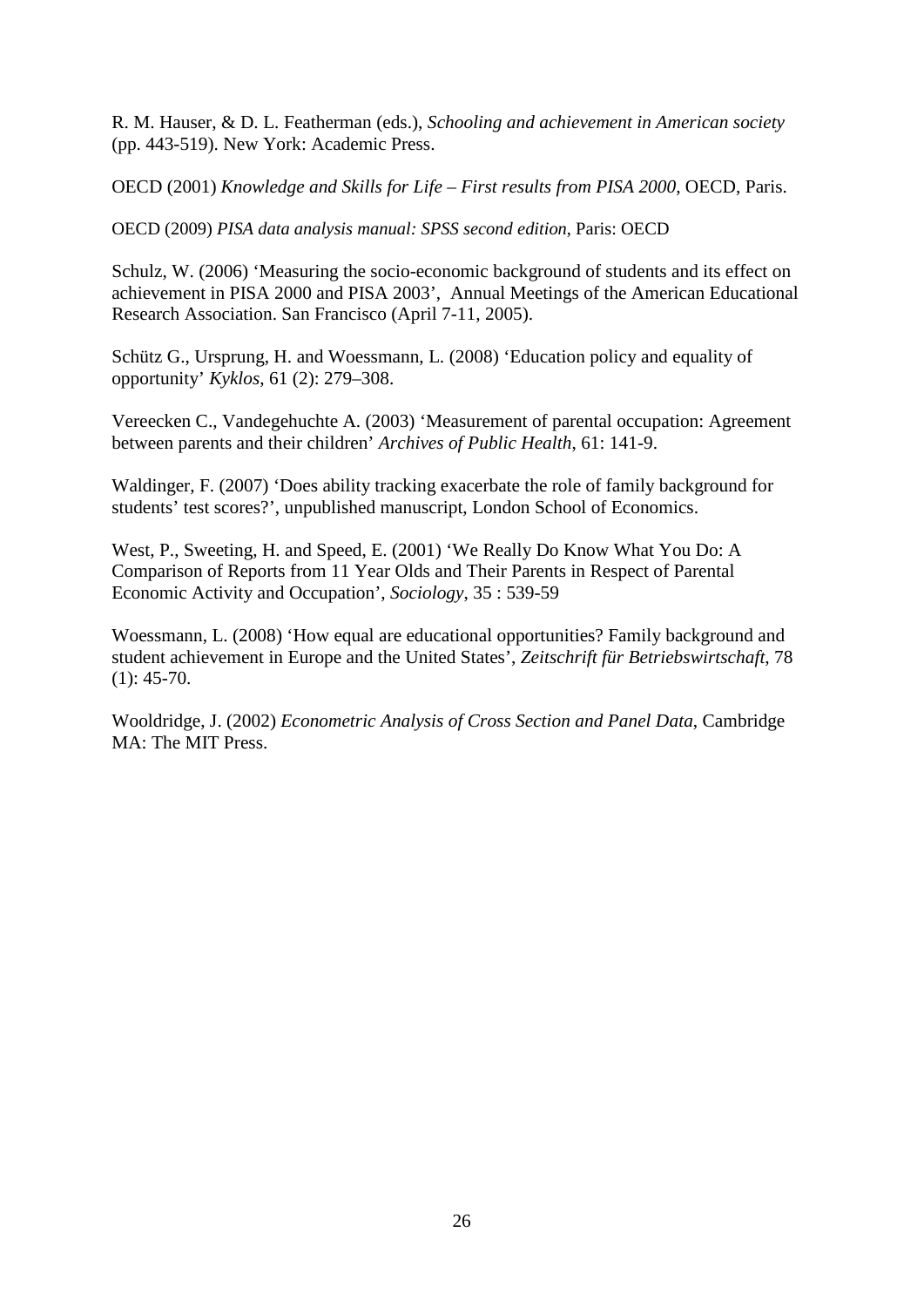|                     |                  |              |              | $\overline{2}$                             | 3                        | $\overline{4}$                       | 5          |
|---------------------|------------------|--------------|--------------|--------------------------------------------|--------------------------|--------------------------------------|------------|
|                     |                  |              | Parent and   | Child                                      | Parent                   | Parent and                           |            |
|                     |                  |              | child report | report                                     | report                   | child report                         |            |
|                     |                  |              | present      | missing                                    | missing                  | missing                              | Total      |
|                     | Country          | $\mathbf n$  | $(\%)$       | (%)                                        | (%)                      | (%)                                  | $(\%)$     |
|                     | Korea            | 5176         | 92           | $\mathbf{1}$                               | $\overline{4}$           | $\sqrt{2}$                           | 100        |
|                     | Poland           | 5547         | 86           | 5                                          | 5                        | 5                                    | 100        |
|                     | Turkey           | 4942         | 84           | $\mathbf{1}$                               | 6                        | $\,8\,$                              | 100        |
|                     |                  | 2177         |              |                                            |                          |                                      |            |
| Father's            | Italy            | 3            | 79           | $\overline{2}$                             | 17                       | $\sqrt{2}$                           | 100        |
| Occupation          | Portugal         | 5109         | 74           | $\overline{4}$                             | 16                       | 6                                    | 100        |
|                     | Germany          | 4891         | 64           | $\,8$                                      | 18                       | 9                                    | 100        |
|                     | Luxembourg       | 4567         | 62           | 5                                          | 25                       | $\boldsymbol{7}$                     | 100        |
|                     | New Zealand      | 4823         | 58           | $\overline{4}$                             | 29                       | 8                                    | 100        |
|                     | Iceland          | 3789         | 57           | $\overline{\mathcal{L}}$                   | 35                       | $\overline{4}$                       | 100        |
|                     | Denmark          | 4532         | 48           | 8                                          | 33                       | 11                                   | 100        |
|                     | Korea            | 5176         | 93           | $\overline{2}$                             | $\overline{4}$           | $\mathbf{1}$                         | 100        |
|                     | Poland           | 5547         | 93           | 3                                          | 3                        | $\overline{c}$                       | 100        |
|                     | Turkey           | 4942         | 88           | $\overline{2}$                             | 10                       | $\mathbf{1}$                         | 100        |
|                     | Portugal         | 5109         | 78           | $\overline{3}$                             | 17                       | $\overline{2}$                       | 100        |
| <b>Parental</b>     |                  | 2177         |              |                                            |                          |                                      |            |
| <b>Education</b>    | Italy            | 3            | 77           | $\overline{2}$                             | 20                       | $\overline{2}$                       | 100        |
|                     | Germany          | 4891         | 69           | $\boldsymbol{7}$                           | 18                       | $\tau$                               | 100        |
|                     | Iceland          | 3789         | 59           | 3                                          | 34                       | $\overline{4}$                       | 100        |
|                     | Luxembourg       | 4567         | 59           | $\overline{7}$                             | 28                       | 6                                    | 100        |
|                     | New Zealand      | 4823         | 57           | $\overline{7}$                             | 27                       | 9                                    | 100        |
|                     | Denmark          | 4532         | 55           | 3                                          | 37                       | 5                                    | 100        |
|                     | Slovakia         | 5337         | 95           | $\mathbf{1}$                               | $\overline{3}$           | $\overline{0}$                       | 100        |
|                     | Belgium          |              |              |                                            |                          |                                      |            |
|                     | (Flemish)        | 4552         | 95           | $\boldsymbol{2}$                           | $\overline{4}$           | $\boldsymbol{0}$                     | 100        |
|                     | Italy<br>Poland  | 3581         | 94<br>93     | $\overline{c}$                             | $\overline{\mathcal{A}}$ | $\boldsymbol{0}$                     | 100        |
|                     | Slovenia         | 4854<br>5337 | 93           | $\overline{\mathcal{L}}$<br>$\overline{c}$ | 3<br>5                   | $\boldsymbol{0}$<br>$\boldsymbol{0}$ | 100<br>100 |
|                     | Austria          | 5067         | 92           | 3                                          | 5                        | $\boldsymbol{0}$                     | 100        |
|                     |                  |              |              |                                            |                          |                                      |            |
|                     | Denmark          | 4001         | 91           | 2                                          | 6                        | $\boldsymbol{0}$                     | 100        |
|                     | Sweden           | 4394         | 90           | 3                                          | 7                        | $\mathbf{1}$                         | 100        |
|                     | Luxembourg       | 5101         | 89           | $\mathbf{1}$                               | 10                       | $\boldsymbol{0}$                     | 100        |
| <b>Books</b> in the | Hungary          | 4086         | 89           | $\overline{c}$                             | 9                        | $\mathbf{1}$                         | 100        |
| home                | France           | 4404         | 87           | 5                                          | 7                        | $\mathbf{1}$                         | 100        |
|                     | Norway           | 3837         | 85           | $\overline{7}$                             | 7                        | $\mathbf{1}$                         | 100        |
|                     | Belgium (French) | 4552         | 84           | 6                                          | 9                        | $\mathbf{1}$                         | 100        |
|                     |                  | 2056         |              |                                            |                          |                                      |            |
|                     | Canada           | 5            | 81           | 4                                          | 14                       | $\mathbf{1}$                         | 100        |
|                     | Germany          | 7899         | 80           | $\boldsymbol{7}$                           | 10                       | $\overline{4}$                       | 100        |
|                     | Iceland          | 3673         | 73           | $\mathbf{2}$                               | 23                       | $\sqrt{2}$                           | 100        |
|                     | Netherlands      | 4156         | 67           | $\mathbf{1}$                               | 31                       | $\mathbf{1}$                         | 100        |
|                     | New Zealand      | 6256         | 60           | 3                                          | 33                       | 3                                    | 100        |
|                     | Spain            | 4094         | 60           | $\overline{2}$                             | 35                       | $\sqrt{2}$                           | 100        |
|                     | Scotland         | 3775         | 51           | $\mathbf{1}$                               | 47                       | $\sqrt{2}$                           | 100        |
|                     | England          | 4036         | 46           | $\mathbf{1}$                               | 52                       | $\mathbf{2}$                         | 100        |

**Table 1. Parental and child reports of family background (PIRLS and PISA, 2006)**

Note: unweighted data.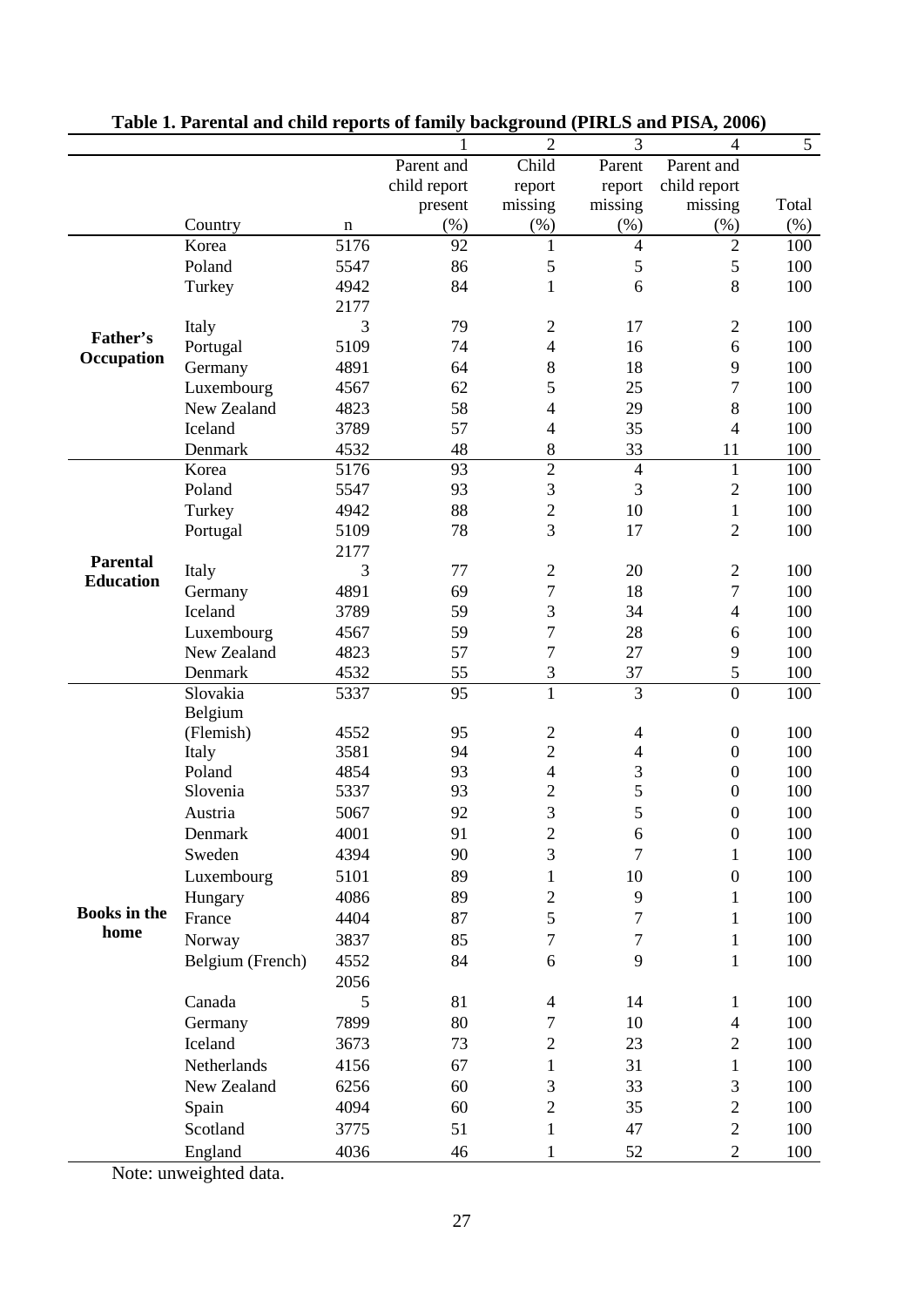# **Table 2. Difference in mean reading scores between children with missing SES information and those with complete information (PIRLS and PISA 2006)**

|                     |                  | Parent reports |      | Child reports |      |
|---------------------|------------------|----------------|------|---------------|------|
|                     | Country          | difference     | S.E. | difference    | S.E. |
|                     | Germany          | $-0.68$        | 0.06 | $-0.68$       | 0.06 |
|                     | Korea            | $-0.62$        | 0.09 | $-0.52$       | 0.09 |
|                     | New Zealand      | $-0.57$        | 0.04 | $-0.64$       | 0.06 |
|                     | Italy            | $-0.46$        | 0.05 | $-0.47$       | 0.09 |
| Father's            | Iceland          | $-0.43$        | 0.04 | $-0.49$       | 0.07 |
| Occupation          | Denmark          | $-0.40$        | 0.04 | $-0.36$       | 0.04 |
|                     | Luxembourg       | $-0.38$        | 0.08 | $-0.39$       | 0.06 |
|                     | Portugal         | $-0.29$        | 0.07 | $-0.33$       | 0.05 |
|                     | Poland           | $-0.22$        | 0.05 | $-0.31$       | 0.06 |
|                     | Turkey           | $-0.22$        | 0.07 | $-0.06$       | 0.07 |
|                     | Germany          | $-0.71$        | 0.06 | $-0.88$       | 0.07 |
|                     | New Zealand      | $-0.54$        | 0.04 | $-0.72$       | 0.05 |
|                     | Iceland          | $-0.48$        | 0.04 | $-0.70$       | 0.08 |
|                     | Korea            | $-0.42$        | 0.09 | $-0.29$       | 0.09 |
| <b>Parental</b>     | Italy            | $-0.42$        | 0.04 | $-0.58$       | 0.12 |
| <b>Education</b>    | Denmark          | $-0.41$        | 0.04 | $-0.84$       | 0.09 |
|                     | Portugal         | $-0.41$        | 0.07 | $-0.96$       | 0.09 |
|                     | Poland           | $-0.36$        | 0.11 | $-0.62$       | 0.12 |
|                     | Luxembourg       | $-0.32$        | 0.08 | $-0.29$       | 0.08 |
|                     | Turkey           | $-0.18$        | 0.06 | $-0.82$       | 0.16 |
|                     | Slovakia         | $-0.83$        | 0.19 | $-1.14$       | 0.17 |
|                     | Belgium          |                |      |               |      |
|                     | (Flemish)        | $-0.61$        | 0.11 | $-0.60$       | 0.13 |
|                     | Italy            | $-0.60$        | 0.09 | $-0.92$       | 0.19 |
|                     | Germany          | $-0.58$        | 0.12 | $-1.01$       | 0.16 |
|                     | Poland           | $-0.55$        | 0.09 | $-0.75$       | 0.09 |
|                     | Sweden           | $-0.54$        | 0.08 | $-0.67$       | 0.12 |
|                     | New Zealand      | $-0.53$        | 0.04 | $-0.88$       | 0.10 |
|                     | France           | $-0.50$        | 0.06 | $-0.40$       | 0.08 |
|                     | Norway           | $-0.50$        | 0.09 | $-0.61$       | 0.16 |
| <b>Books</b> in the | Austria          | $-0.48$        | 0.07 | $-0.94$       | 0.10 |
| home                | England          | $-0.46$        | 0.05 | $-1.22$       | 0.14 |
|                     | Netherlands      | $-0.46$        | 0.05 | $-0.88$       | 0.15 |
|                     | Denmark          | $-0.43$        | 0.08 | $-0.44$       | 0.14 |
|                     | Luxembourg       | $-0.42$        | 0.05 | $-0.66$       | 0.13 |
|                     | Slovenia         | $-0.40$        | 0.08 | $-0.99$       | 0.11 |
|                     | Scotland         | $-0.39$        | 0.04 | $-0.92$       | 0.15 |
|                     | Iceland          | $-0.34$        | 0.04 | $-0.88$       | 0.08 |
|                     | Canada           | $-0.30$        | 0.04 | $-0.77$       | 0.06 |
|                     | Spain            | $-0.29$        | 0.06 | $-1.10$       | 0.13 |
|                     | Belgium (French) | $-0.26$        | 0.09 | $-0.41$       | 0.11 |
|                     | Hungary          | $-0.24$        | 0.09 | $-0.80$       | 0.14 |

Note: we subtract the mean score for children with complete information from the mean for children with missing information. Figures reported in national z-scores. Final student weights applied.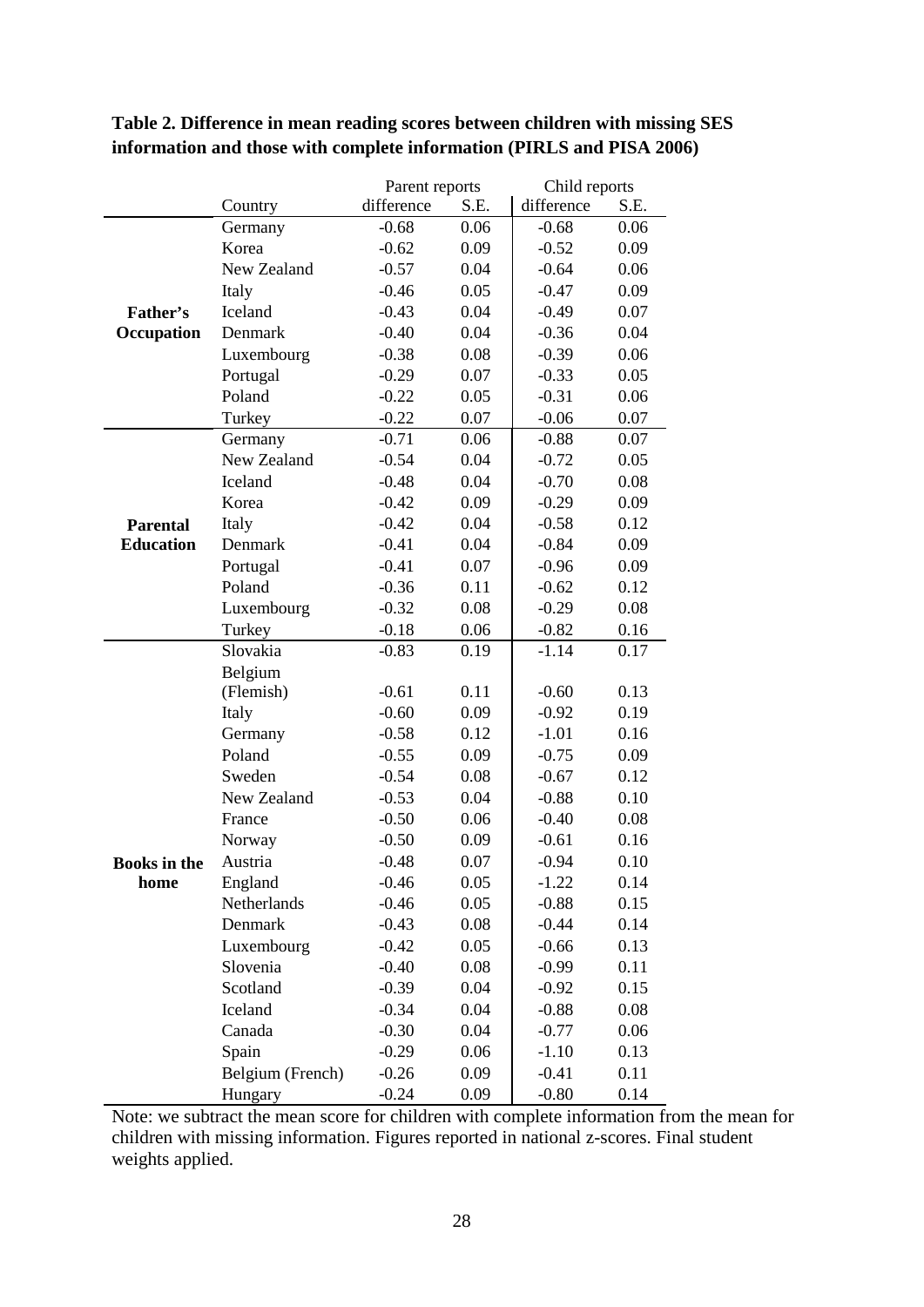|                 |           | <b>Books</b>             | Education                | Occupation |
|-----------------|-----------|--------------------------|--------------------------|------------|
|                 |           | $\%$                     | $\%$                     | $\%$       |
| Portugal        | PT        | $\overline{\phantom{0}}$ | 64                       | 76         |
| Denmark         | DK        | 42                       | 53                       | 75         |
| New Zealand     | NZ        | 36                       | 59                       | 72         |
| Germany         | DE        | 36                       | 52                       | 71         |
| Poland          | <b>PL</b> | 40                       | 79                       | 70         |
| Italy           | IT        | 37                       | 58                       | 69         |
| Iceland         | <b>IS</b> | 36                       | 56                       | 69         |
| Luxembourg      | LU        | 45                       | 51                       | 68         |
| Korea           | <b>KR</b> | $\overline{\phantom{0}}$ | 75                       | 58         |
| Turkey          | <b>TR</b> | 53                       | 85                       | 85         |
| Chile           | CL        |                          | 67                       |            |
| Hungary         | HU        | 42                       | 62                       |            |
| Slovakia        | <b>SK</b> | 47                       | $\overline{\phantom{0}}$ |            |
| Czech           | CZ        | 44                       |                          |            |
| Slovenia        | SI        | 44                       |                          |            |
| Sweden          | <b>SE</b> | 43                       |                          |            |
| France          | <b>FR</b> | 41                       |                          |            |
| Norway          | NO        | 40                       |                          |            |
| England         | GB(E)     | 39                       |                          |            |
| Spain           | <b>ES</b> | 39                       |                          |            |
| Canada          | CA        | 37                       |                          |            |
| Greece          | <b>GR</b> | 37                       |                          |            |
| Austria         | AT        | 37                       |                          |            |
| Flemish Belgium | $BE$ (Fl) | 36                       |                          |            |
| Scotland        | GB(S)     | 35                       |                          |            |
| French Belgium  | BE(Fr)    | 35                       |                          |            |
| Netherlands     | <b>NL</b> | 34                       |                          |            |
| Average         |           | 40                       | 63                       | 71         |

**Table 3. Percentage agreement between parent and child reports (PIRLS and PISA)**

Note: if data are available from more than one year (books in 2001 and 2006 and parental education in 2006 and 2009) we show the unweighted average of the figures for the two years. Calculations are based on unweighted data. The averages across all countries are unweighted figures.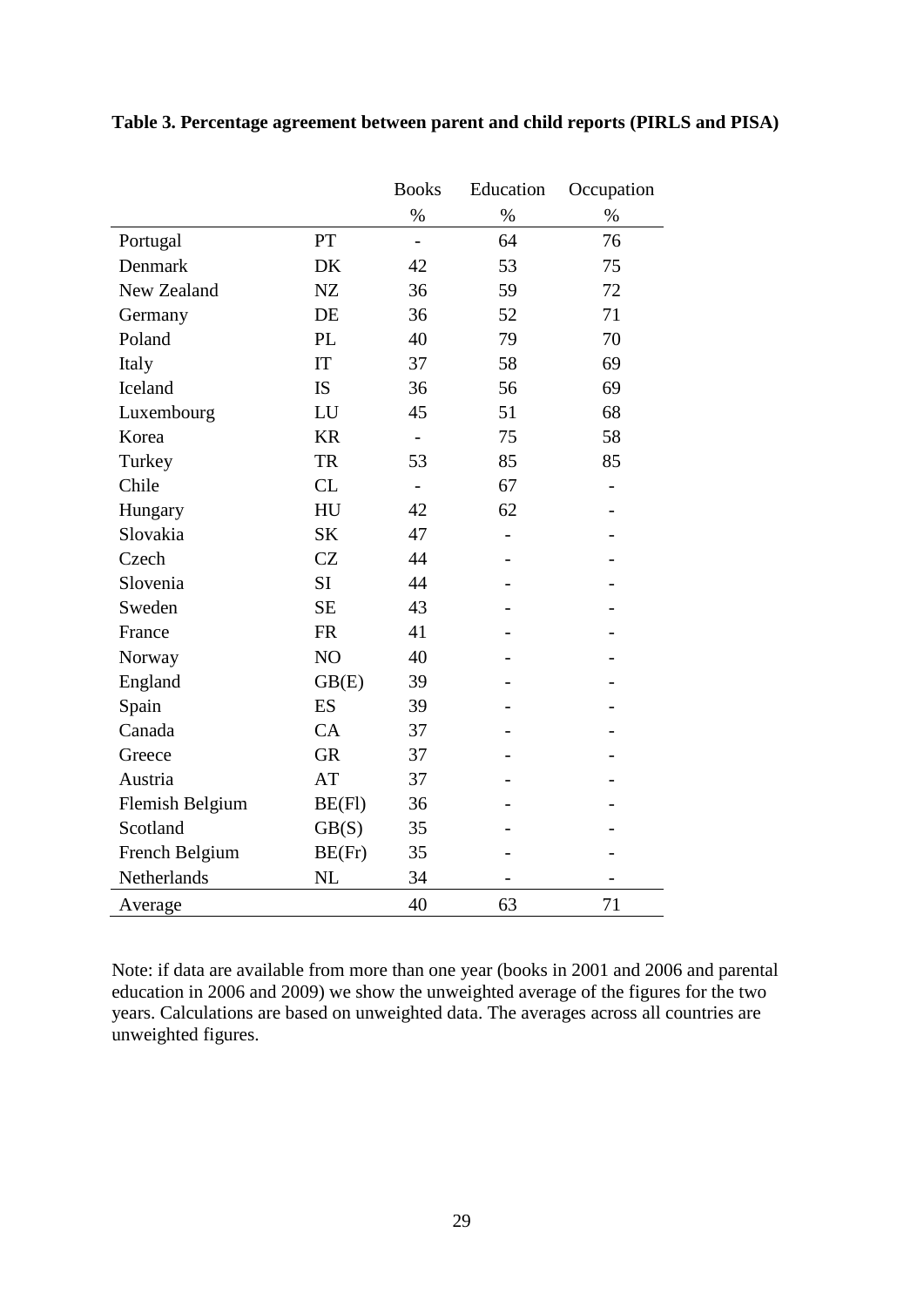|                  |                    |          |    | Child report       |              |       |       |       |
|------------------|--------------------|----------|----|--------------------|--------------|-------|-------|-------|
|                  | number<br>of books | $0 - 10$ |    | $11 - 25$ 26 - 100 | 101 -<br>200 | > 200 | total | n     |
|                  | $0 - 10$           | 21       | 30 | 34                 | 10           |       | 100   | 198   |
|                  | $11 - 25$          | 17       | 28 | 37                 | 12           | 6     | 100   | 468   |
| Parent<br>report | $26 - 100$         | 9        | 13 | 42                 | 19           | 17    | 100   | 1,133 |
|                  | $101 - 200$        | 3        |    | 30                 | 29           | 31    | 100   | 892   |
|                  | > 200              | ↑        | 4  | 20                 | 20           | 54    | 100   | 888   |

**Table 4. Parent and child reports of books in the home for England, PIRLS (row %)**

Notes: the data are the pooled PIRLS 2001 and 2006 samples. Unweighted data.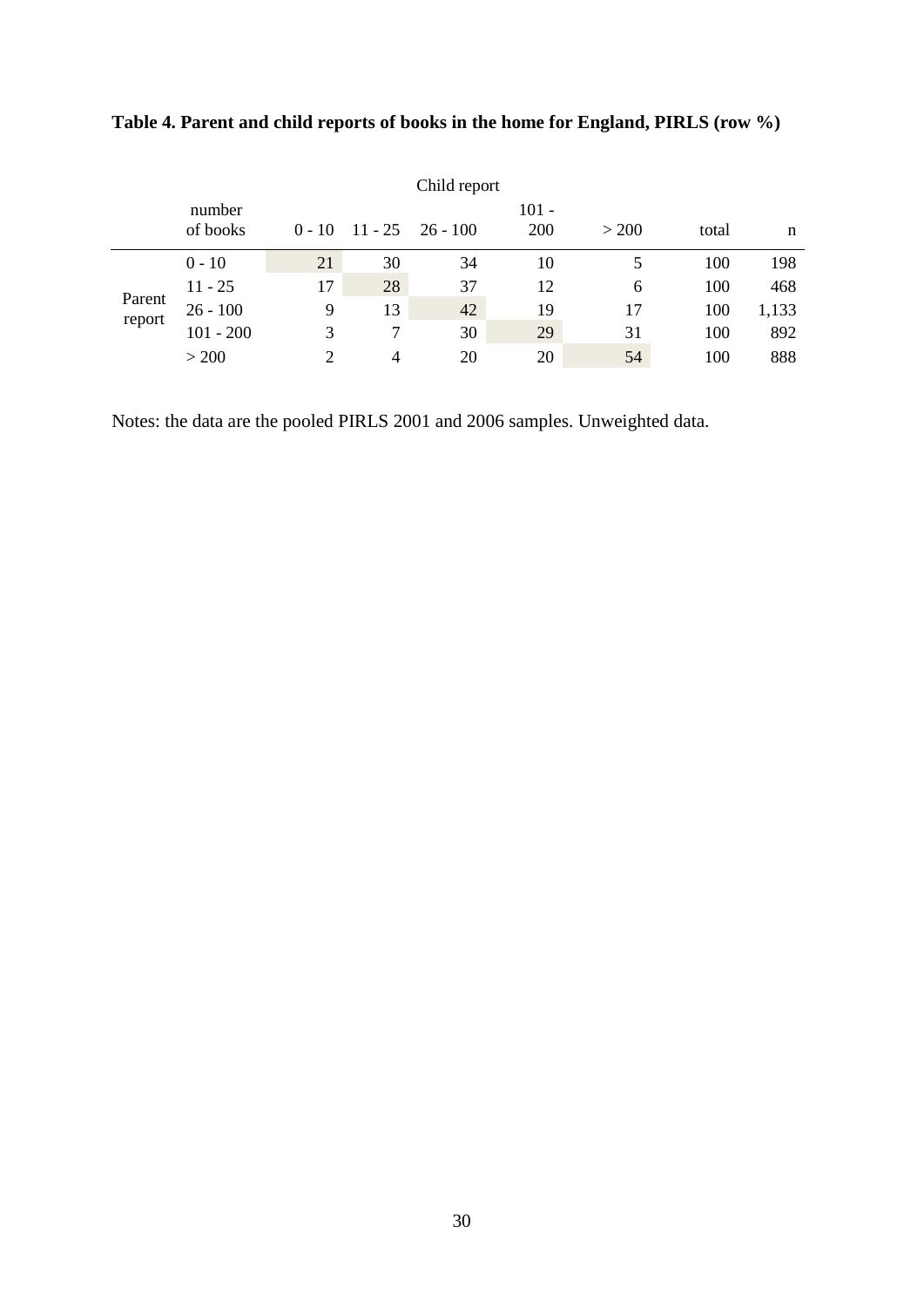# **Table 5. Correlations between country estimates of SES gradients in reading test scores based on parent and child reports**

*(a) Father's occupation*

|                        | High<br>professional     | Low<br>professional | Routine white<br>collar | Skilled<br>manual | Semi/unskilled<br>manual |
|------------------------|--------------------------|---------------------|-------------------------|-------------------|--------------------------|
| High professional      | $\overline{\phantom{a}}$ |                     |                         |                   |                          |
| Low professional       | 0.86                     |                     |                         |                   |                          |
| Routine white collar   | 0.80                     | 0.77                |                         |                   |                          |
| Skilled manual         | 0.92                     | 0.94                | 0.91                    |                   |                          |
| Semi/unskilled manual  | 0.94                     | 0.95                | 0.90                    | 0.75              |                          |
|                        |                          |                     |                         |                   |                          |
| (b) Parental education |                          |                     |                         |                   |                          |

|          | <b>ISCED 5A</b>          | <b>ISCED 5B</b>          | <b>ISCED4</b>            | <b>ISCED 3A</b> | Below 3A                 |
|----------|--------------------------|--------------------------|--------------------------|-----------------|--------------------------|
| 5A       | $\overline{\phantom{a}}$ |                          |                          |                 |                          |
| 5B       | 0.68                     | $\overline{\phantom{0}}$ |                          |                 |                          |
| 4        | 0.75                     | 0.83                     | $\overline{\phantom{a}}$ |                 |                          |
| 3A       | 0.39                     | 0.32                     | 0.43                     | ۰               |                          |
| Below 3A | 0.83                     | 0.62                     | 0.84                     | 0.05            | $\overline{\phantom{0}}$ |

*(c) Books in the home*

|          | $>200$ books             | 101-200 books | $26-100$ books           | $0-25$ books             |
|----------|--------------------------|---------------|--------------------------|--------------------------|
| $>200$   | $\overline{\phantom{0}}$ |               |                          |                          |
| 101-200  | 0.33                     | -             |                          |                          |
| $26-100$ | 0.51                     | 0.07          | $\overline{\phantom{0}}$ |                          |
| $0 - 25$ | 0.37                     | 0.27          | 0.39                     | $\overline{\phantom{0}}$ |
|          |                          |               |                          |                          |

Notes: SES gradients in reading test score have been estimated using every possible pair of categories within each of the measures. For each SES measure, the figures give the correlations between the two sets of estimates of gradients, one based on child reports of SES and one on parent reports. For example, the circled figure in panel (a) refers to the gradients estimated using the 'high professional' and 'semi/unskilled manual' groups (that is the difference in average reading test scores between these two categories, controlling for other variables in the regression model). The circled figures in each panel give the correlations for the scattergrams in Figures 3 to 5. Final students weights applied.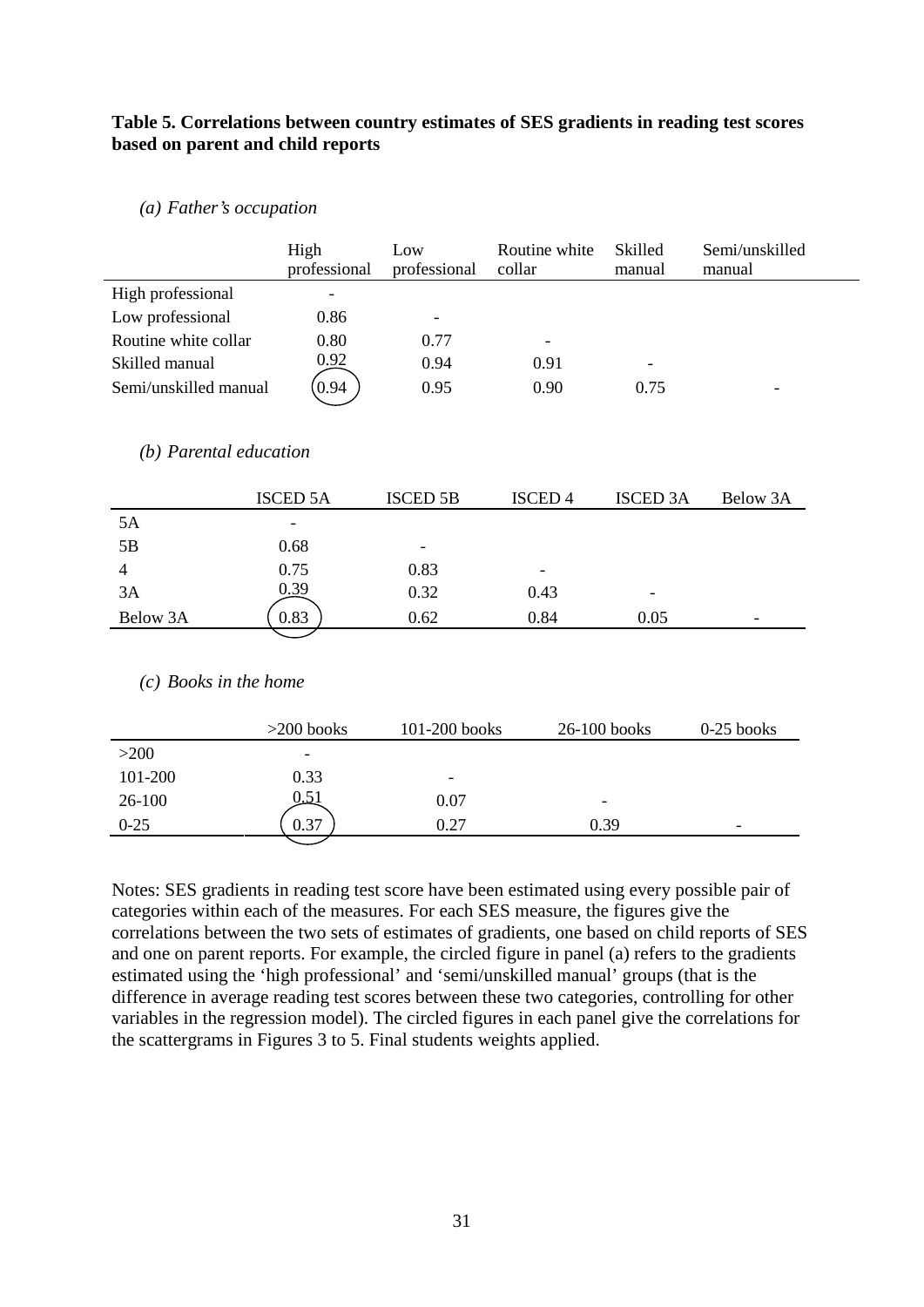**Figure 1. The extent of agreement between parent and child reports for different SES measures (PIRLS and PISA): Kappa statistics of inter-rate reliability**



Note: data on books in the home are from PIRLS 2001 and 2006, data on education are from PISA 2006 and 2009, data on occupation from PISA 2006. Kappa statistics are estimated for each country-year. Unweighted data.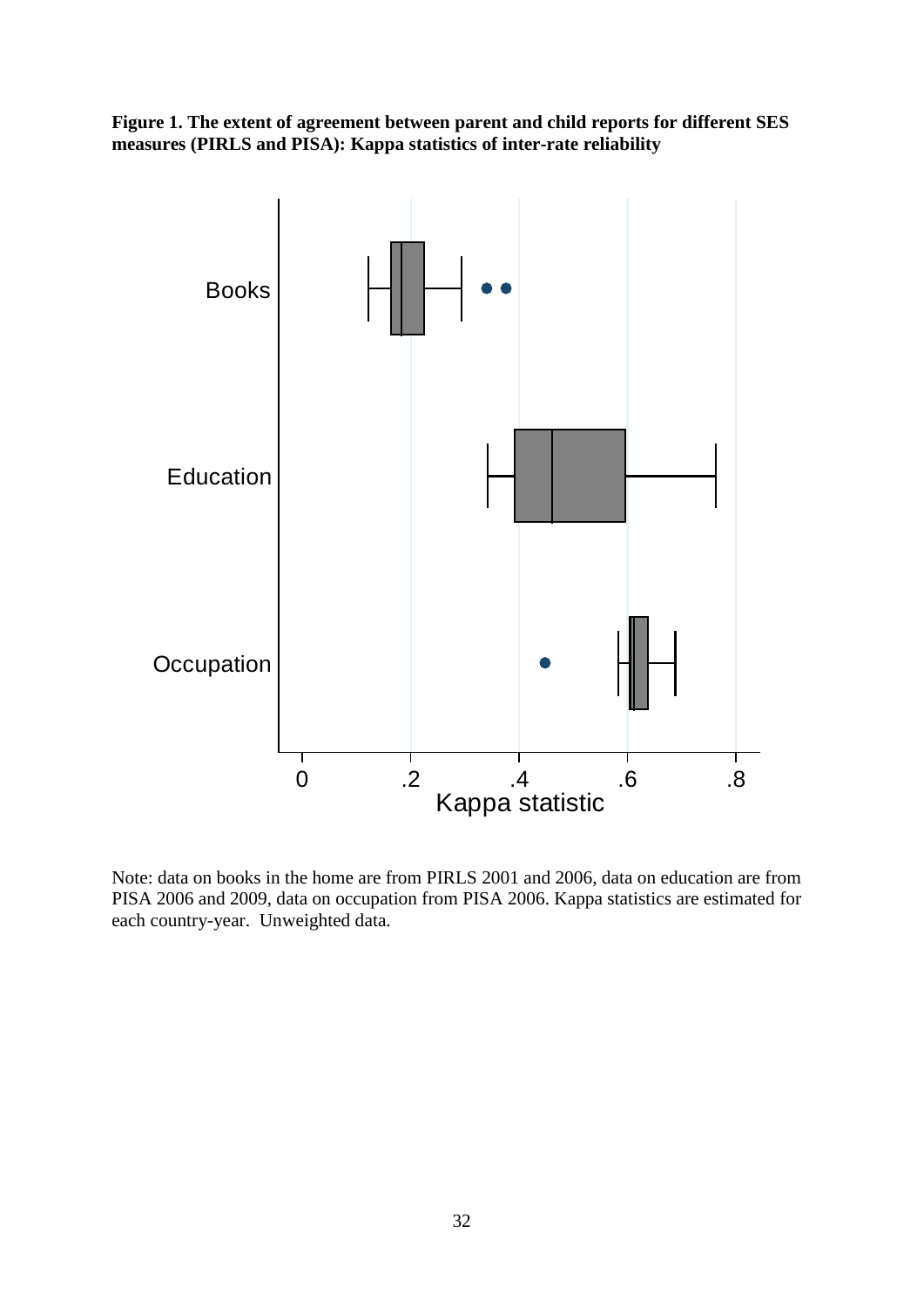**Figure 2. Difference in average test scores between children reporting the same SES category as their parents and those who do not (PISA and PIRLS 2006)**



Notes:

The graph shows the difference in average reading test scores between children who report the same SES category as their parents and those who do not (subtracting the latter from the former). All figures refer to national standard deviations. The line running through the centre of each bar shows the estimated 95% confidence interval. Final students weights applied.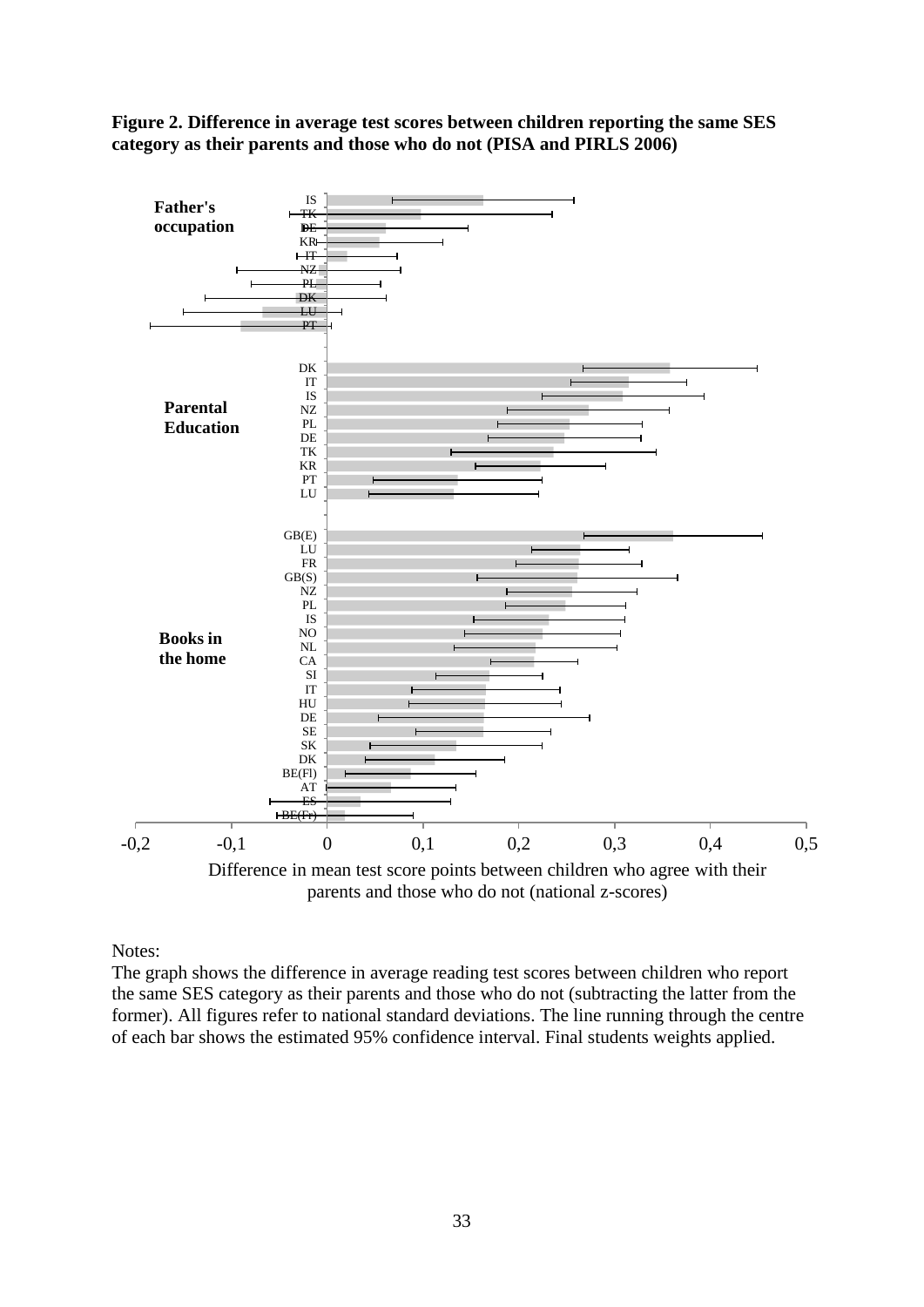

**Figure 3. Estimated SES gradient in child test scores – comparison of results based on parent reports and child reports of father's occupation (PISA)**

Notes: the graph shows the difference in average reading test scores, controlling for other variables included in the regression model, between children with the highest ('high controller') and lowest ('semi/unskilled manual') levels of father's occupation. The units are national standard deviations. The correlation between the two sets of estimates is 0.94. Two letter country abbreviations are given in Table 3. The data refer to 2006. Final students weights applied.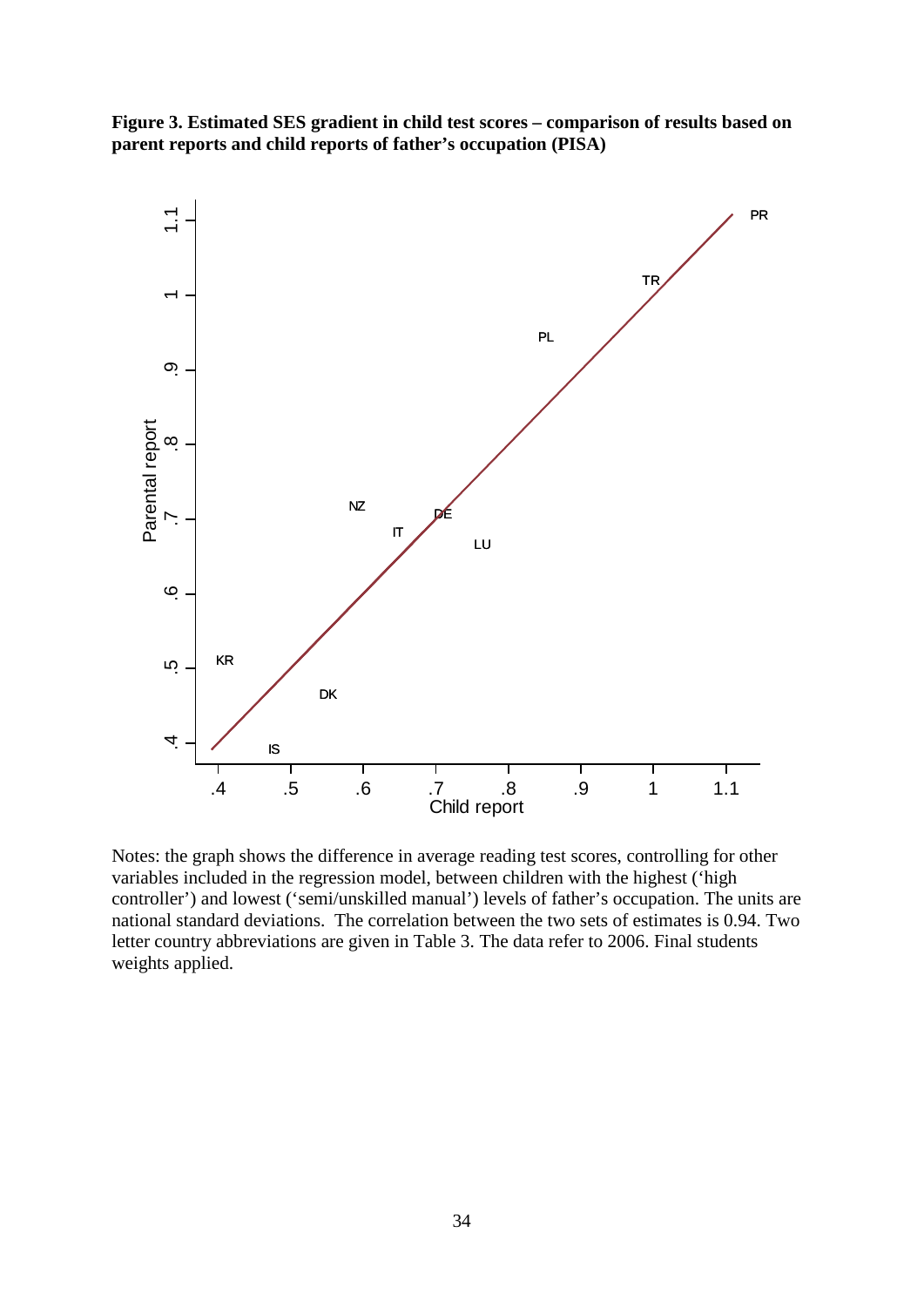



Notes: the graph shows the difference in average reading test scores, controlling for other variables included in the regression model, between children with the highest (ISCED 5A+) and lowest (ISCED below 3A) levels of parental education (father's or mother's education, whichever is higher). The units are national standard deviations. The correlation between the two sets of estimates is 0.83. Two letter country abbreviations are given in Table 3; the digit ending the label shows the year to which the data point refers ( $6' = 2006$ ,  $9' = 2009$ ). Final students weights applied.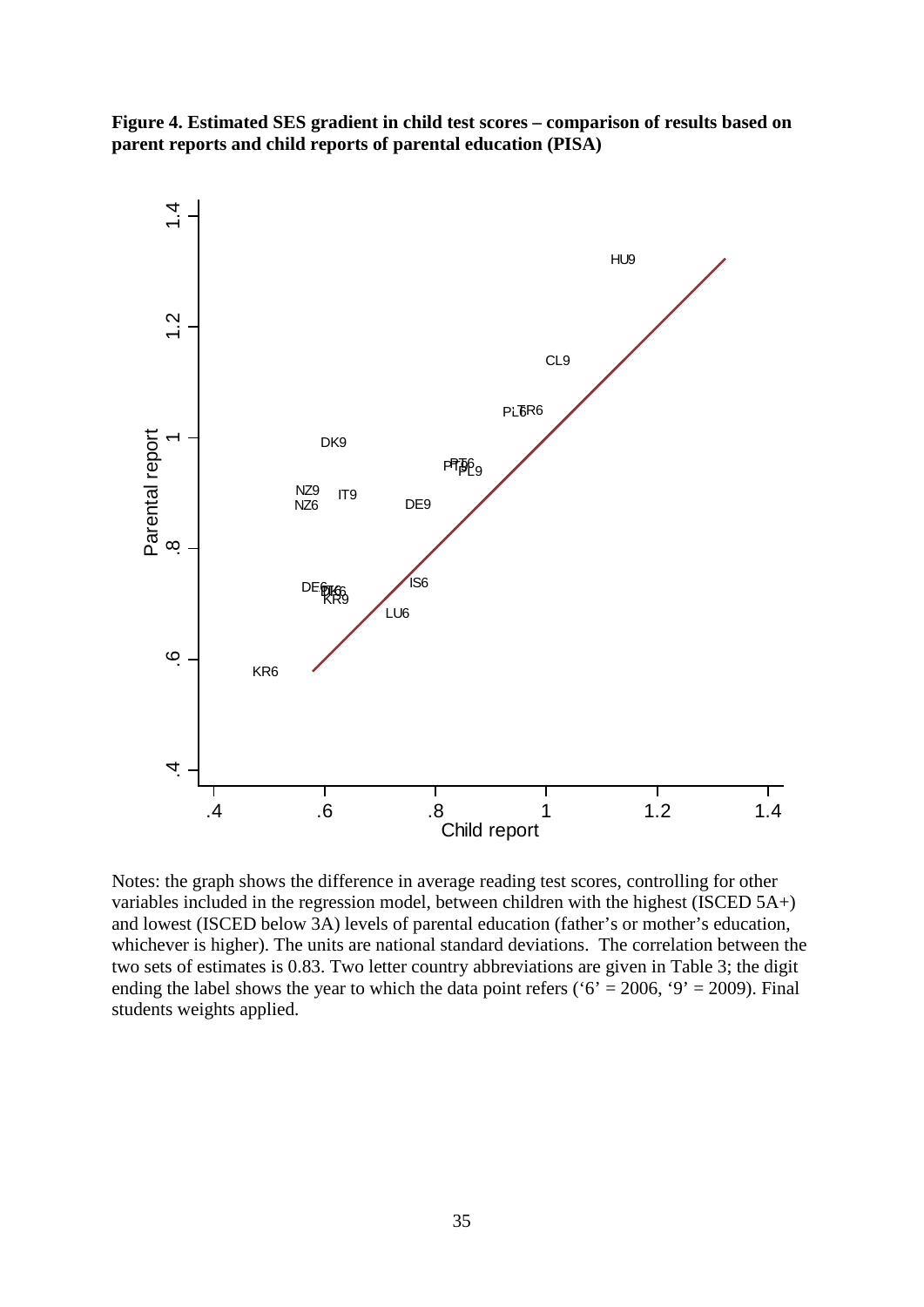



# Notes:

Notes: the graph shows the difference in average reading test scores, controlling for other variables included in the regression model, between children with the highest (more than 200 books) and lowest (0-25 books) reported levels of books in the home. The units are national standard deviations. The correlation between the two sets of estimates is 0.37. Two letter country abbreviations are given in Table 3; the digit ending the label shows the year to which the data point refers (' $1' = 2001$ , ' $6' = 2006$ ). Final students weights applied.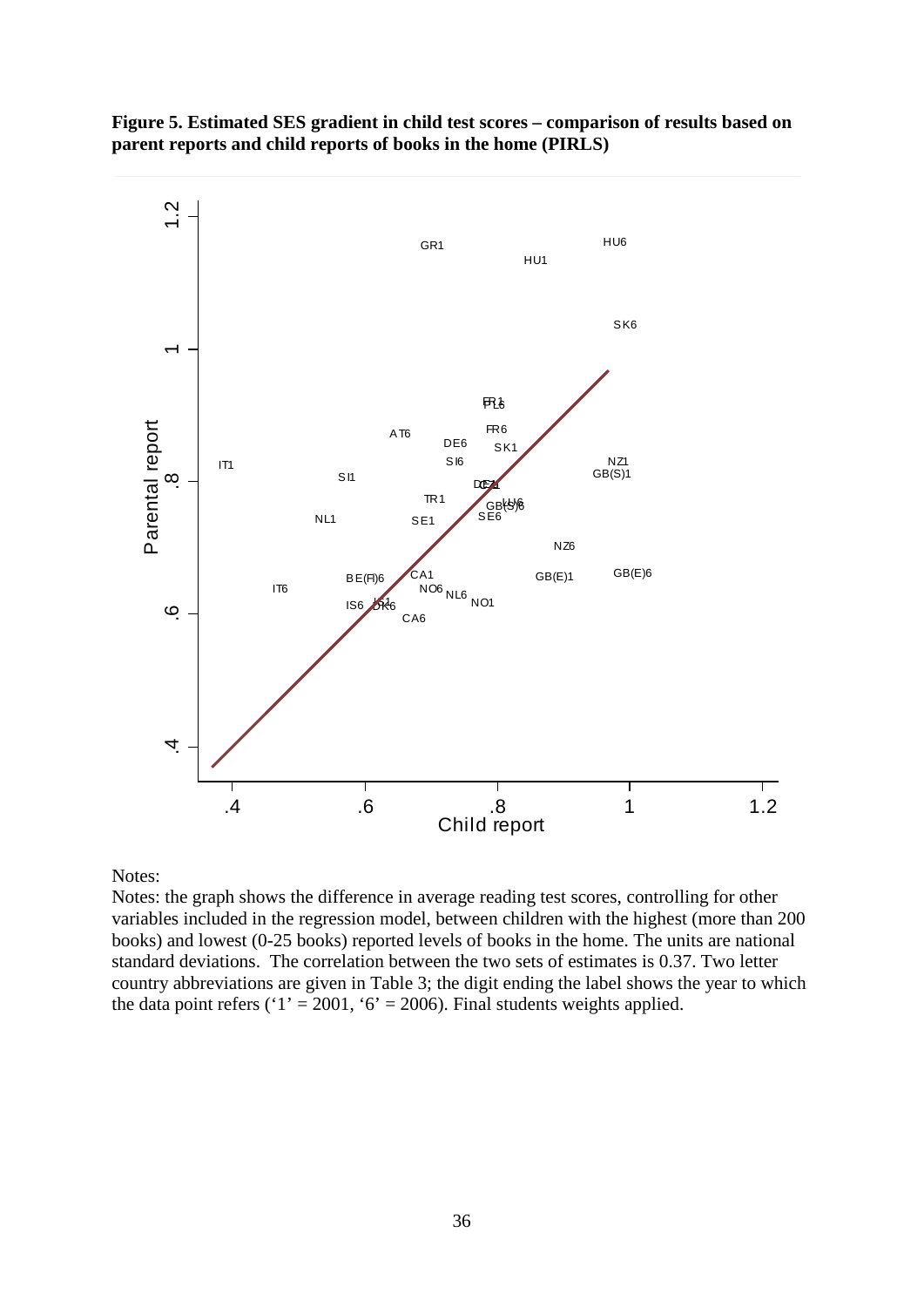#### **Appendix A. Consistency between parent and child reports of mother's occupation**

The main body of the paper investigated the consistency between parent and child reports of father's occupation. We extend this analysis by considering mother's occupation, using the same PISA 2006 data (recall that the parental questionnaire included questions about mother's and father's occupation only in this year). Table A.1 provides details on missing information. As noted in Section 3, much non-response is due to the entire parental questionnaire not being completed. However, comparing with Table 1 in the main paper, it seems missing information is a bigger problem for mother's occupation than for father's occupation in some countries due to greater item non-response, e.g. Italy, Korea, and most notably Turkey (the reporting of occupation for mothers not in work may be an issue). Additional analysis, not presented for brevity, suggests that children with missing data achieved lower PISA reading test scores on average. All results presented in this appendix are based upon the subset of children with both parent and child reports available.

Appendix Table A.2 presents kappa statistics for the consistency between parent and child reports, together with the percentage agreement (parents and children reporting the same occupational group). These are based upon the same five occupational groupings described in Section 3 (high professional, low professional, routine white collar, skilled manual, and semi-skilled or unskilled manual). It seems that information on maternal occupation provided by children is reasonably consistent with that provided by their parents. Kappa statistics in most countries sit around 0.65, with relatively modest cross-national variation (though estimates are notably smaller in South Korea, 0.48, and larger in Turkey, 0.84, than other countries). These findings are similar to those for father's occupation in Section 4.

In Figure A.1 we investigate whether children with higher PISA reading test scores are more likely to agree with parental reports of their mother's occupation (i.e. an indication of how the measurement error varies with the response,  $cov(v, Y)$ ). As described in Section 3, we create a binary variable that takes a value of 1 if parent and child reports agree, and 0 otherwise. Average reading test scores are then compared across the two groups. Recall that for father's occupation, differences in average reading test scores were not statistically different from 0 at the 5% level in nine of the ten countries considered (see Figure 2). Yet the same does not seem to hold true for maternal occupation. In five out of the ten countries (Poland, South Korea, New Zealand, Iceland, Germany) average reading test scores are significantly higher amongst children who report the same maternal occupation category as

37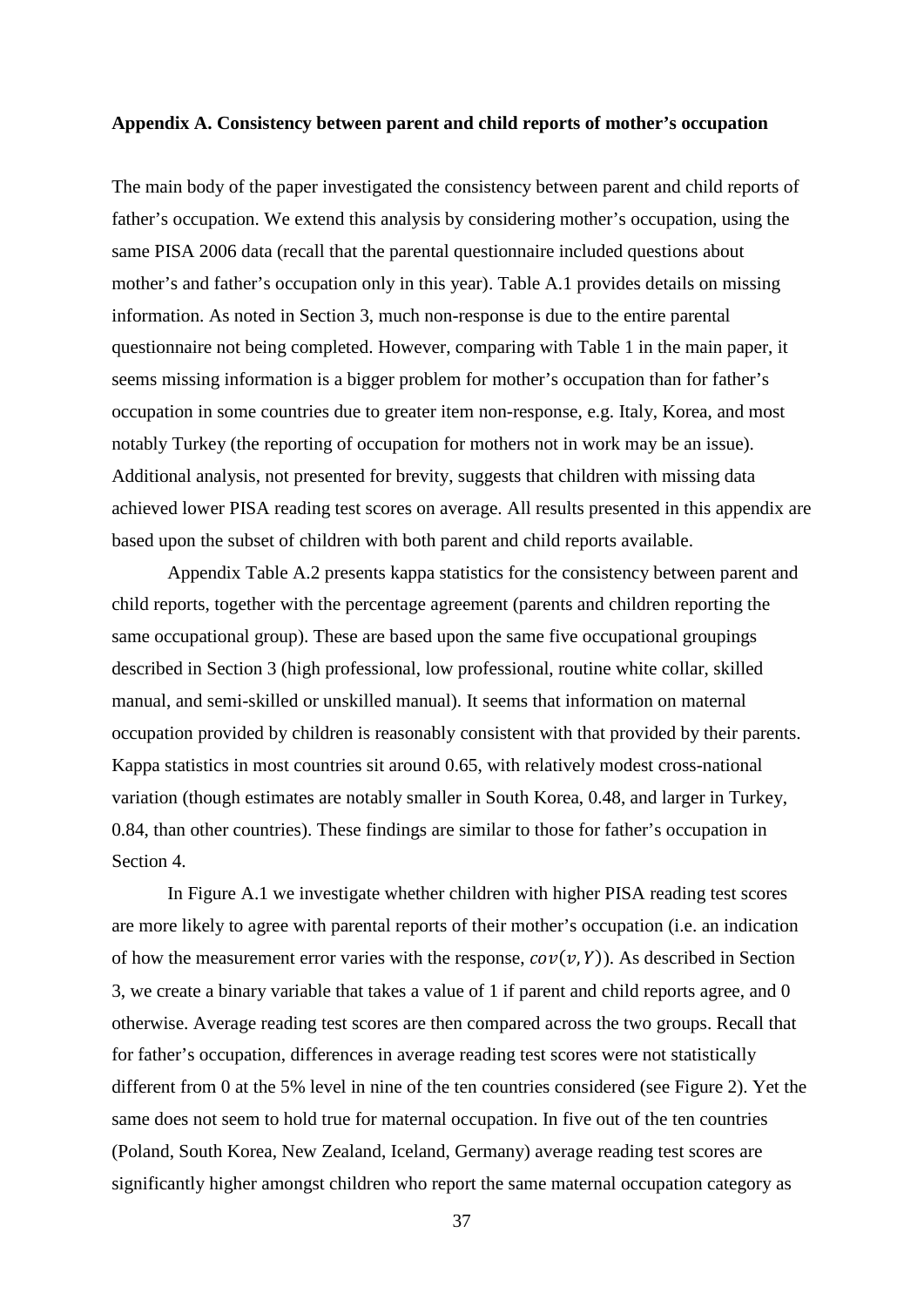their parents. However the estimated 95% confidence intervals continue to overlap for most countries, suggesting only limited evidence of cross-national variation in this result.

In Figure A.2 we re-estimate the regression model described in Section 3 using mother's occupation as the chosen measure of socio-economic status. The SES gradient is taken to be the average difference in points scored between the semi-skilled/unskilled manual group and the high professional group. Estimates when using children's reports are on the xaxis, and those using parental reports on the y-axis. The data points are generally quite close to the 45 degree line, with a correlation of 0.86 between the two sets of results. Although this correlation is slightly weaker than for father's occupation  $(0.94 - \text{see Figure 3})$ , it nevertheless suggests that cross-national comparisons of SES test score gradients based upon maternal occupation are quite robust to who reports this family background characteristic.

The results in Figure A.2 refer to differences in average test scores between children from the most (high professional) and the least (semi-skilled/unskilled) advantaged backgrounds. We now check the robustness of our results to the selection of other pairs of maternal occupation categories. In each case we re-compute the correlation coefficient for the set of country SES gradients based on child reports and the set based on parent reports. We do this for all possible pairs of categories. (The procedure is as for father's occupation described in Section 4.) Results are given in Table A.3. Most of the correlations are high, standing at 0.85 or above in all but one case. The exception (where the correlation is 0.56) refers to the comparison between the two lowest socio-economic groups (skilled manual and semi/unskilled manual). Thus the SES test score gradient seems robust to who provides information on mother's occupation, regardless of the categories that are compared. And overall, our results in this appendix for mother's occupation do not depart notably from those for father's occupation in the main paper.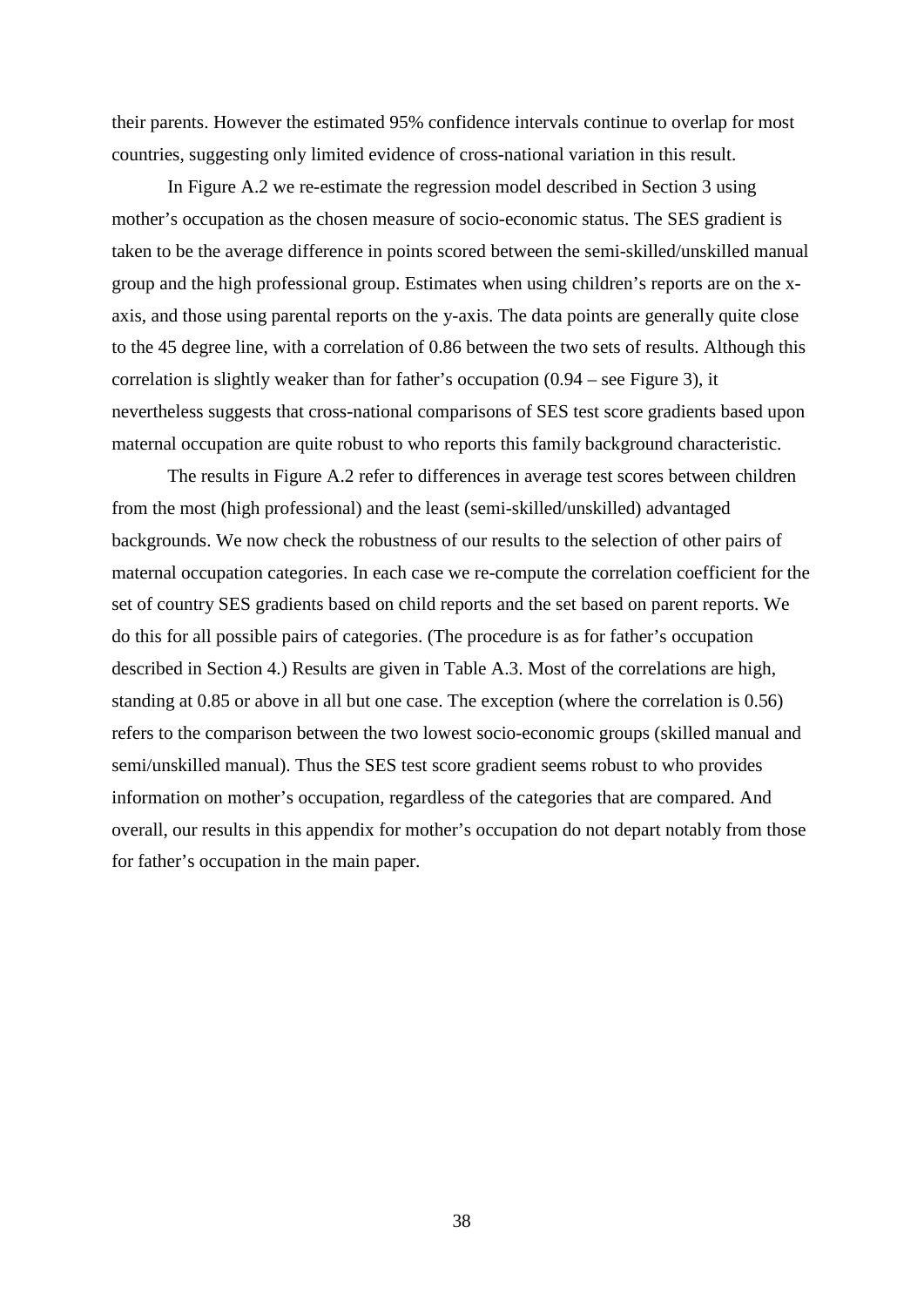|             |        |           | $\overline{2}$ | 3       | $\overline{4}$ | 5      |
|-------------|--------|-----------|----------------|---------|----------------|--------|
|             |        | Parent    | Child          | Parent  | Parent         | Total  |
|             |        | and child | report         | report  | and child      |        |
|             |        | report    | missing        | missing | report         |        |
|             |        | present   |                |         | missing        |        |
|             | n      | $(\%)$    | $(\% )$        | $(\%)$  | $(\%)$         | $(\%)$ |
| Poland      | 5,547  | 82        | 6              | 6       | 6              | 100    |
| Portugal    | 5,109  | 64        | 5              | 16      | 15             | 100    |
| Germany     | 4,891  | 62        | 8              | 19      | 11             | 100    |
| South Korea | 5,176  | 58        | 7              | 14      | 21             | 100    |
| New Zealand | 4,823  | 56        | 5              | 29      | 10             | 100    |
| Iceland     | 3,789  | 56        | $\overline{4}$ | 35      | 6              | 100    |
| Italy       | 21,773 | 54        | 6              | 15      | 25             | 100    |
| Luxemburg   | 4,567  | 54        | 8              | 25      | 13             | 100    |
| Denmark     | 4,532  | 50        | 7              | 33      | 11             | 100    |
| Turkey      | 4,942  | 13        | $\overline{2}$ | 3       | 83             | 100    |

**Table A.1. Missing parental and child reports of mother's occupation** 

# **Table A.2 Percentage agreement and kappa statistics for the consistency between parent and child reports of mother's occupation**

|                | Mother's Occupation |       |
|----------------|---------------------|-------|
|                | % agreement         | Kappa |
| Turkey         | 88                  | 0.84  |
| Luxemburg      | 77                  | 0.67  |
| Poland         | 75                  | 0.67  |
| Italy          | 75                  | 0.66  |
| Germany        | 75                  | 0.66  |
| Denmark        | 76                  | 0.66  |
| Portugal       | 75                  | 0.66  |
| New Zealand    | 74                  | 0.64  |
| <b>Iceland</b> | 72                  | 0.62  |
| Korea          | 63                  | 0.48  |
| Average        | 75                  | 0.66  |

Note: the average is the unweighted.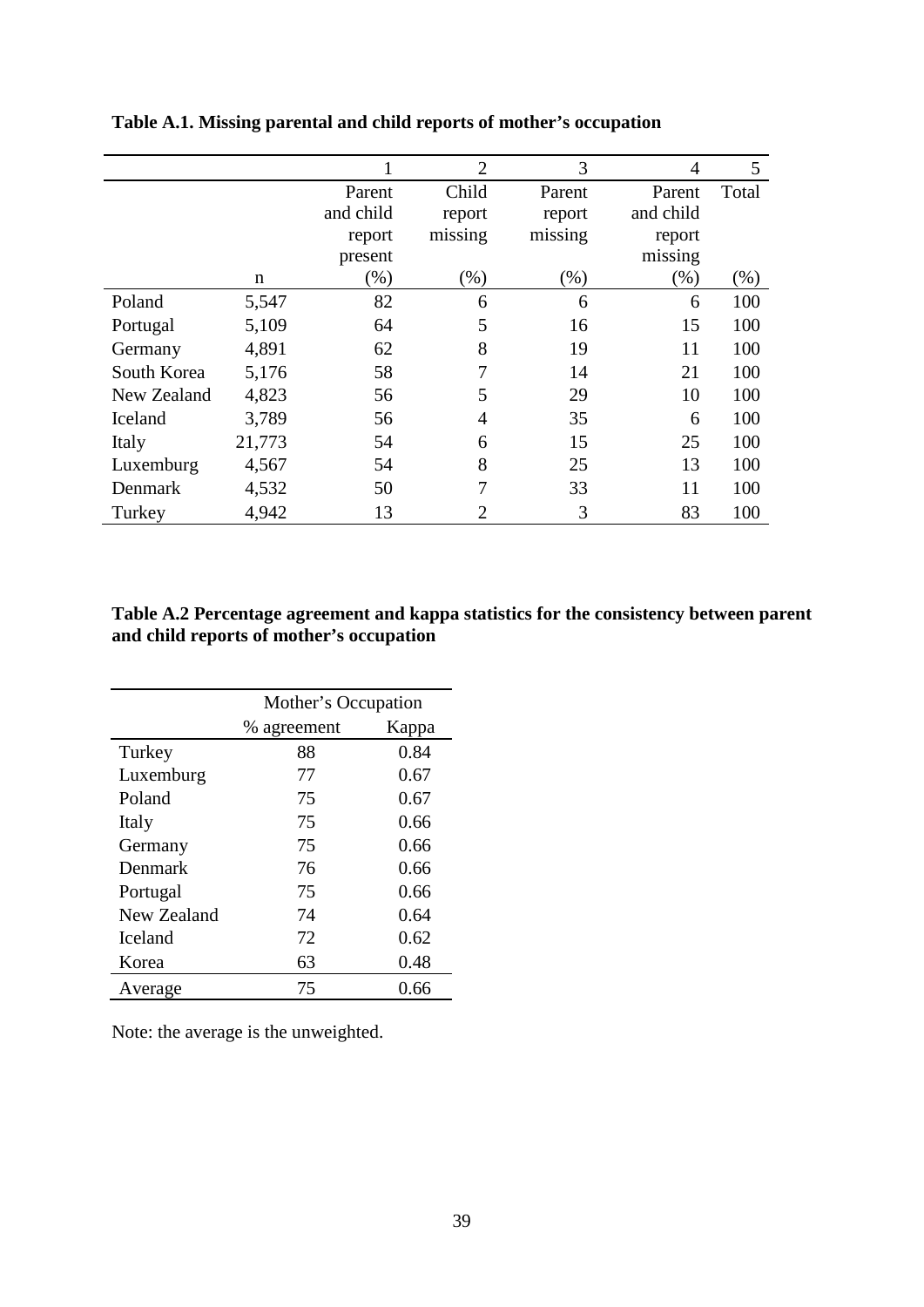|                       | High<br>professional     | Low<br>professional      | Routine<br>white collar | Skilled<br>manual        | Semi/unsk.<br>manual |
|-----------------------|--------------------------|--------------------------|-------------------------|--------------------------|----------------------|
| High professional     | $\overline{\phantom{a}}$ |                          |                         |                          |                      |
| Low professional      | 0.91                     | $\overline{\phantom{0}}$ |                         |                          |                      |
| Routine white collar  | 0.94                     | 0.91                     | -                       |                          |                      |
| Skilled manual        | 0.94                     | 0.86                     | 0.92                    | $\overline{\phantom{0}}$ |                      |
| Semi/unskilled manual | 0.86                     | 0.96                     | 0.84                    | 0.56                     |                      |

**Table A.3 Correlation matrices showing the consistency of the estimated socio-economic gradient between parent and child reports**

Note: see text for explanation.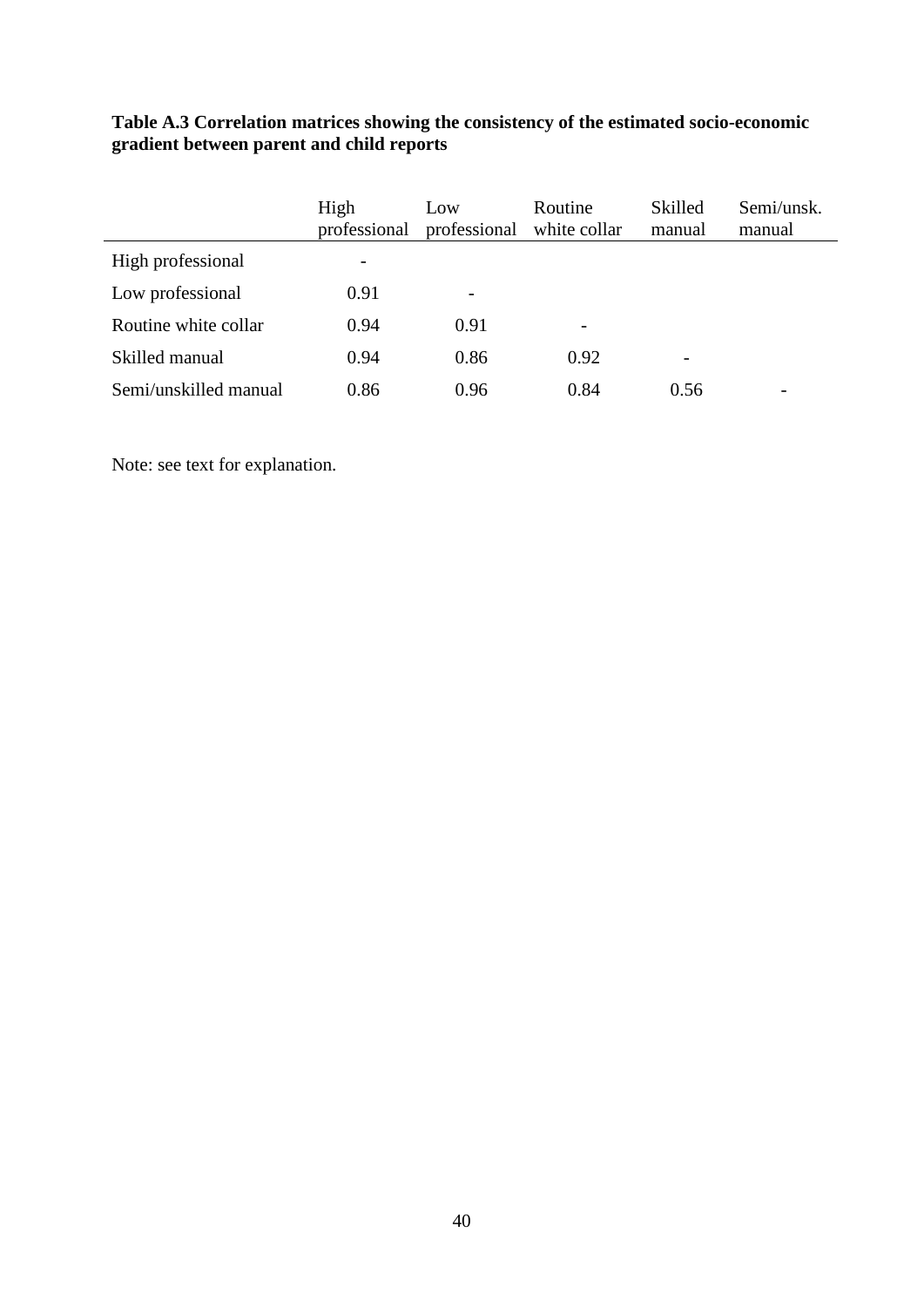**Figure A.1 Difference in average test scores between children reporting the same maternal occupation category as their parents and those who do not (PISA 2006)**



Notes: The graph shows the difference in average reading test scores between children who report the same maternal occupation category as their parents and those who do not (subtracting the latter from the former). All figures refer to national standard deviations. The line running through the centre of each bar shows the estimated 95% confidence interval.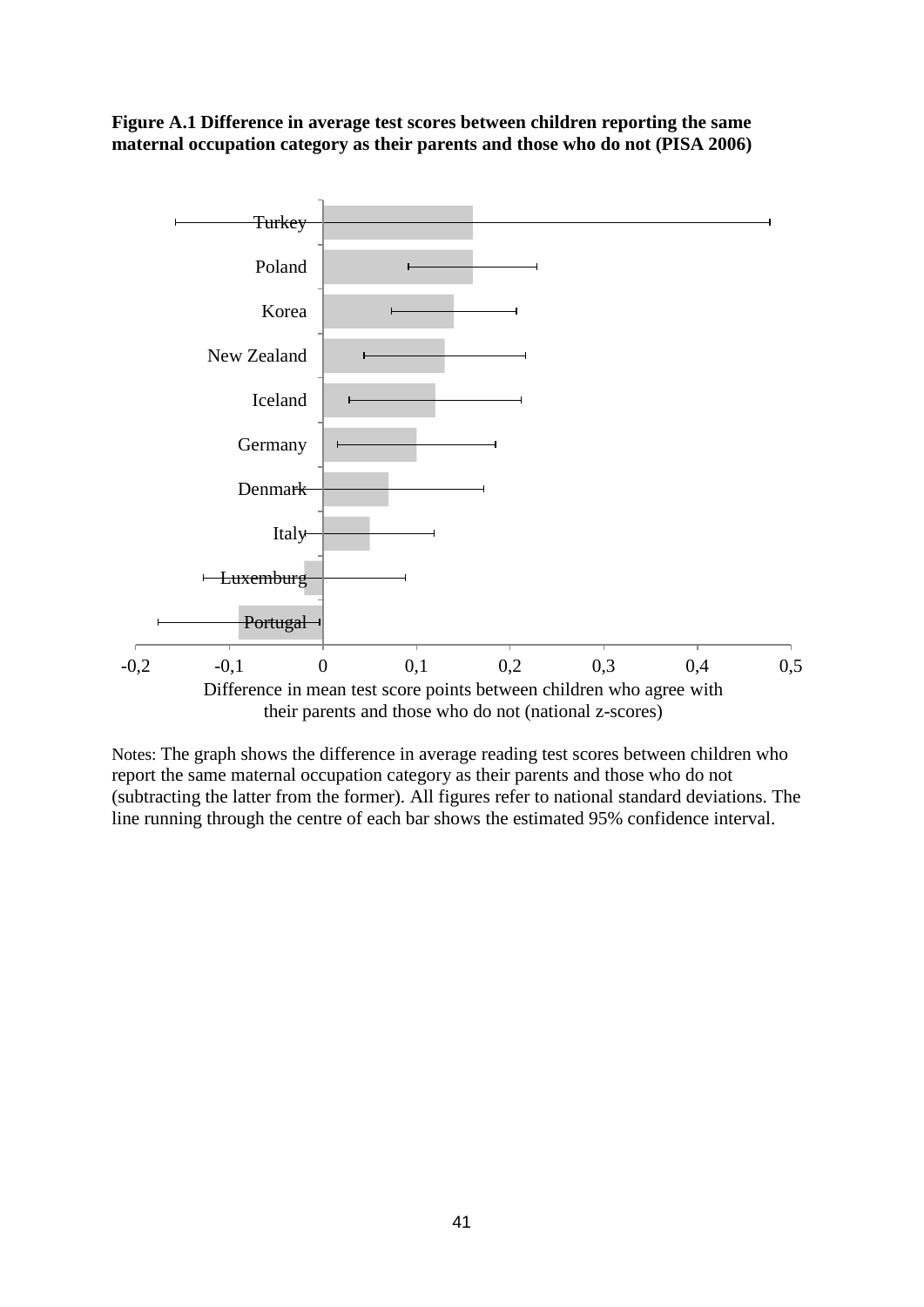

**Figure A.2 Estimated SES gradient in child test scores – comparison of results based on parent reports and child reports of mother's occupation (PISA)**

Notes: the graph shows the difference in average reading test scores, controlling for other variables included in the regression model, between children with the highest ('high controller') and lowest ('semi/unskilled manual') levels of mother's occupation. The units are national standard deviations. The correlation between the two sets of estimates is 0.86. Two letter country abbreviations are given in Table 3. The data refer to 2006.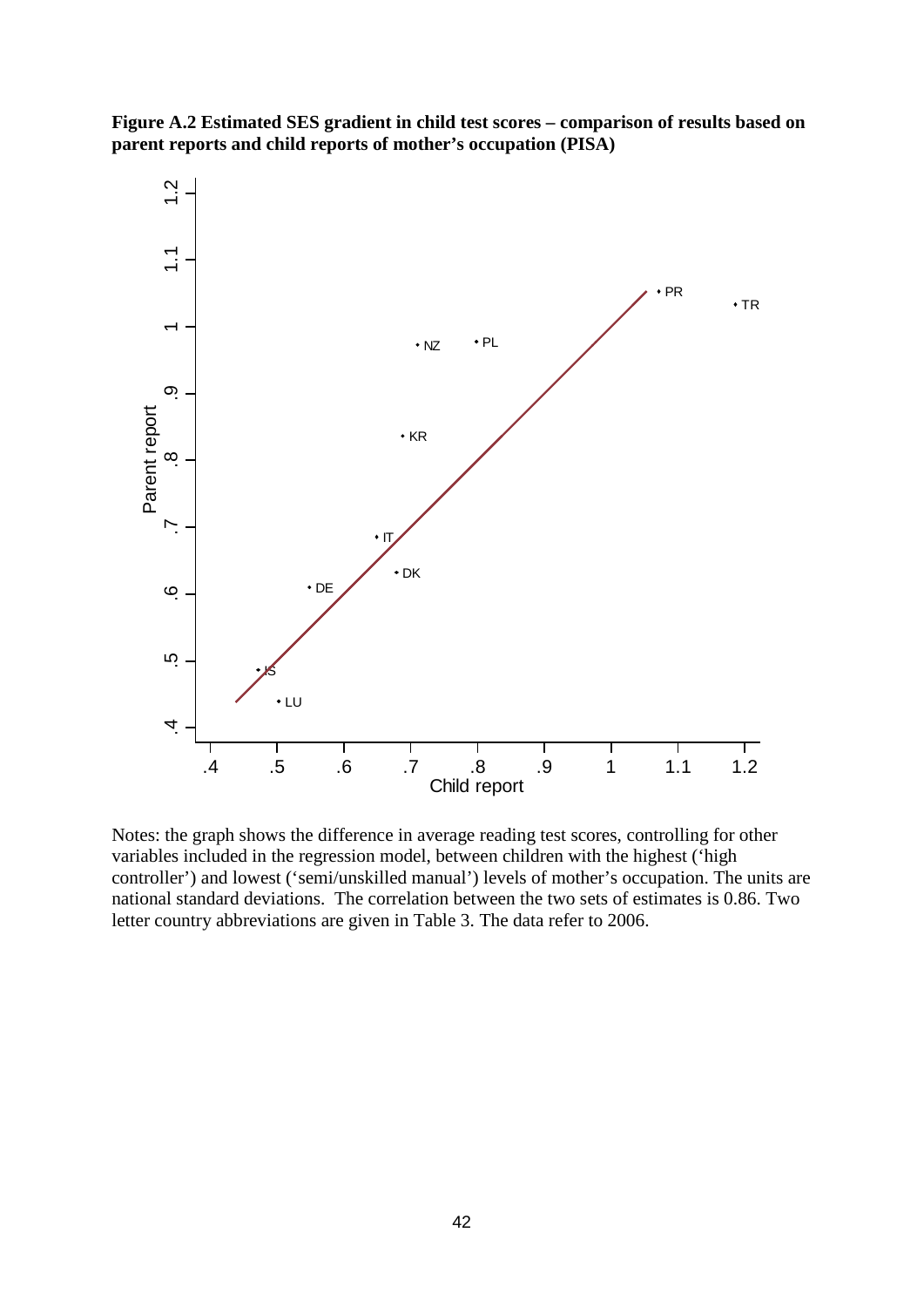# **Appendix B. Consistency between parent and child reports of mother's and father's education**

In the main body of the paper we investigated the consistency of parental and child reports for the highest level of parental education. This appendix provides separate results for the education level of the mother and the education level of the father. All analyses are based on the subset of children with complete information – the extent and pattern of missing data is very similar to that reported elsewhere in the paper (see Table 1 and Table A.1). To begin, we consider the consistency between parent and child reports, measured by Kappa statistics and percentage agreement (same level of education reported by parent and child) – see Table B.1. The consistency between parent and child reports of maternal education is reasonable, although with moderate variation across countries. Kappa statistics range from 0.31 in Germany to 0.69 in Turkey, with the median percentage agreement across the countries standing at 57%. Results for father's education are very similar.

Figure B.1 illustrates how average reading test scores differ between the group of children who report the same education category as the parent and the group who do not. For both mother's and father's education, the difference in test scores is statistically significant at the 5 percent level in most of the countries considered. In other words, children with higher PISA reading test scores are more likely to report the same category as their parents. This suggests that the measurement error in children's reports may be differential, under the assumption that parental reports are closer to the 'truth'. This is consistent with results for highest level of parental education presented in the main body of the paper (see Figure 2).

The regression model described in Section 3 is now estimated using either mother's education (left hand panel) or father's education (right hand panel) as the chosen measure of socio-economic status. The SES gradient is taken to be the average difference in points scored between those who reported a low level of mother/father education (below ISCED level 3A) and those who reported a high level (ISCED level 5A and above). Results can be found in Figure B.1. Estimates when using children's reports can be found on the x-axis, with parental reports on the y-axis. One can see that almost every data point (for both maternal and paternal education) sits above the 45 degree line. Thus the general pattern of attenuation reported in the main body of the paper (Figure 4) continues to hold. However, the correlation between the two sets of estimates is slightly stronger for father's education ( $r = 0.88$ ) than it is for mother's  $(r = 0.81)$ .

43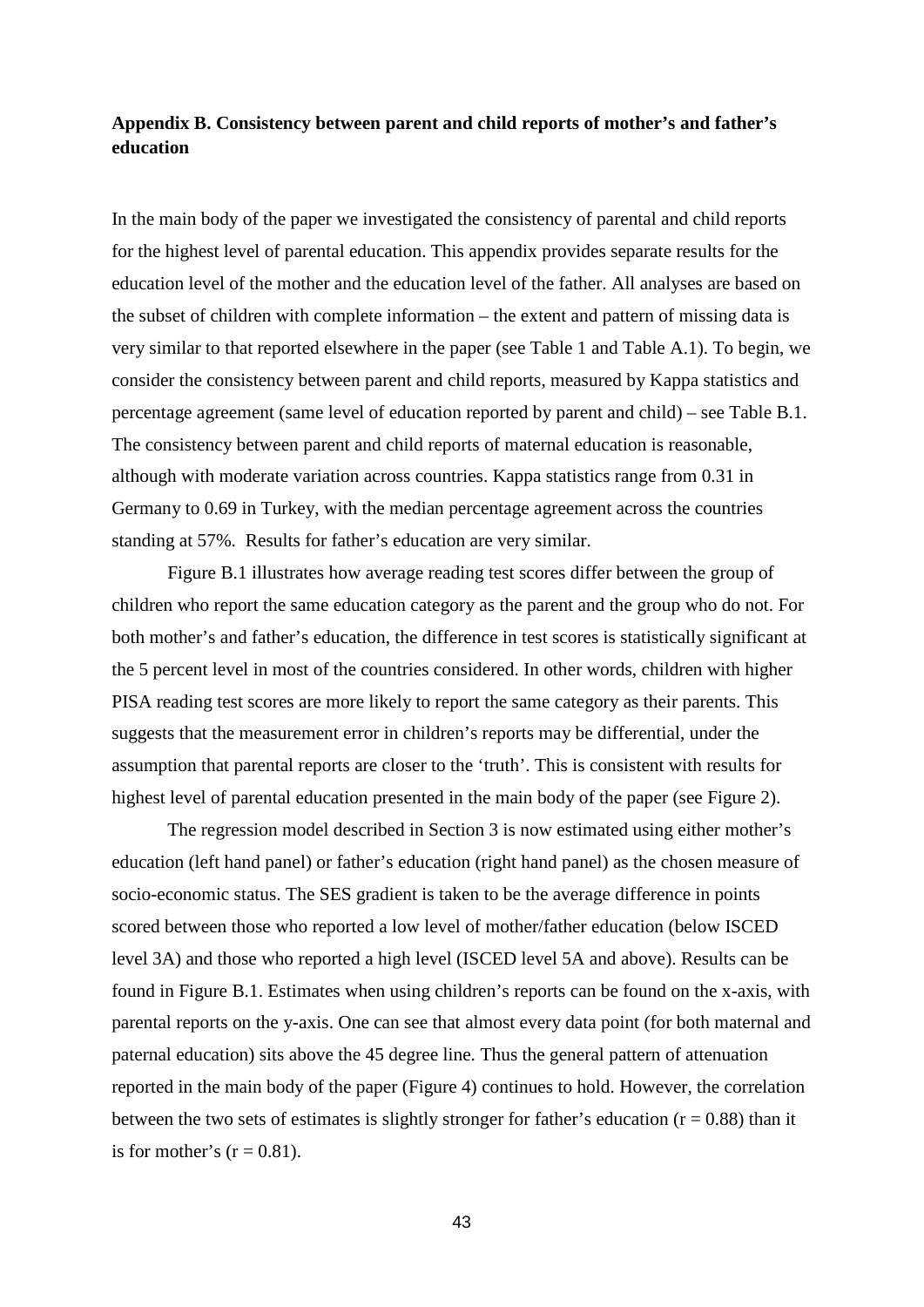Finally, rather than simply defining the socio-economic gradient as the difference in test scores between the top and bottom SES categories, we now look at the consistency of results when drawing comparisons between all possible combinations of socio-economic groups. For instance, with parental education we no longer solely focus on the test score difference between the ISCED 5A/6 category and the ISCED below 3A groups, and whether this particular estimate varies between parent and child reports. Rather, we also look at difference between (say) the ISCED 5B and ISCED 3A categories as well. Our results are presented as Pearson correlation coefficients (analogous to those in Table 5 discussed in the main text) and can be found in Table B.3. Results are somewhat mixed, with particularly low correlations for comparisons involving the ISCED level 3A group. Otherwise, the correlations are generally satisfactory (around 0.70 to 0.80). This holds for both mother's and father's education.

These results are consistent with those for highest level of parental education presented in the main body of the paper. Indeed, the same conclusion regarding the robustness of SES test score gradients hold whether one focuses on mother's education, father's education, or the higher of the two.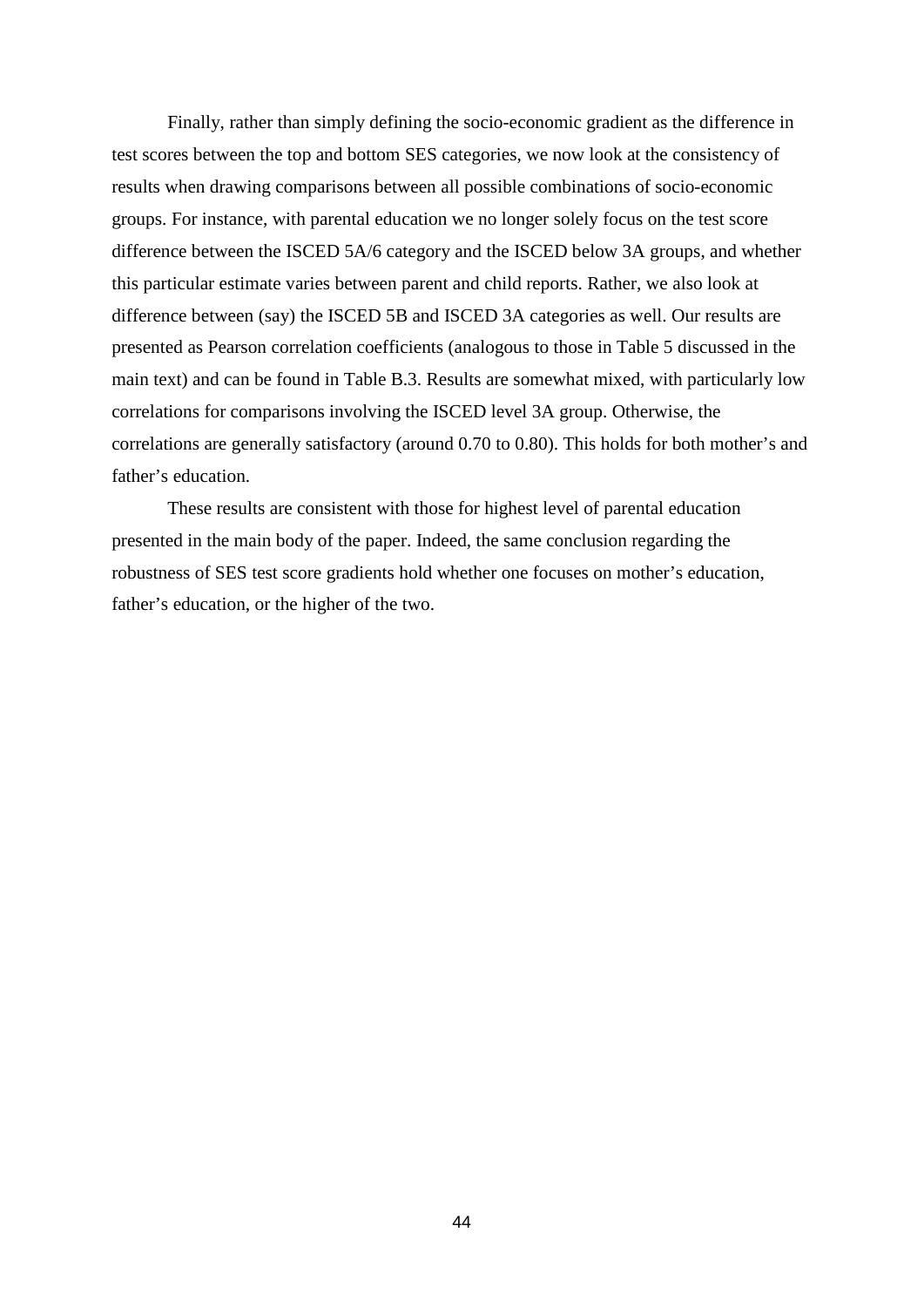|                | Mother's Education |       | Father's Education |       |  |
|----------------|--------------------|-------|--------------------|-------|--|
| Country        | % agreement        | Kappa | % agreement        | Kappa |  |
| Turkey         | 86                 | 69    | 85                 | 76    |  |
| Poland         | 80                 | 68    | 81                 | 62    |  |
| Chile          | 70                 | 60    | 68                 | 57    |  |
| South Korea    | 69                 | 53    | 69                 | 56    |  |
| Portugal       | 66                 | 49    | 64                 | 44    |  |
| Hungary        | 64                 | 54    | 59                 | 46    |  |
| <b>Iceland</b> | 58                 | 46    | 57                 | 43    |  |
| Italy          | 58                 | 43    | 60                 | 47    |  |
| New Zealand    | 57                 | 43    | 60                 | 48    |  |
| Denmark        | 53                 | 34    | 52                 | 36    |  |
| Luxemburg      | 52                 | 36    | 53                 | 41    |  |
| Germany        | 49                 | 31    | 52                 | 38    |  |
| Average        | 63                 | 49    | 63                 | 49    |  |

**Table B.1. Percentage agreement and Kappa statistics for the consistency between parent and child reports of mother's/father's education (PISA 2006 data)**

Notes: where data are available from more than one year (both 2006 and 2009) we show the unweighted average of the figures for the two years. The averages across all countries are unweighted figures.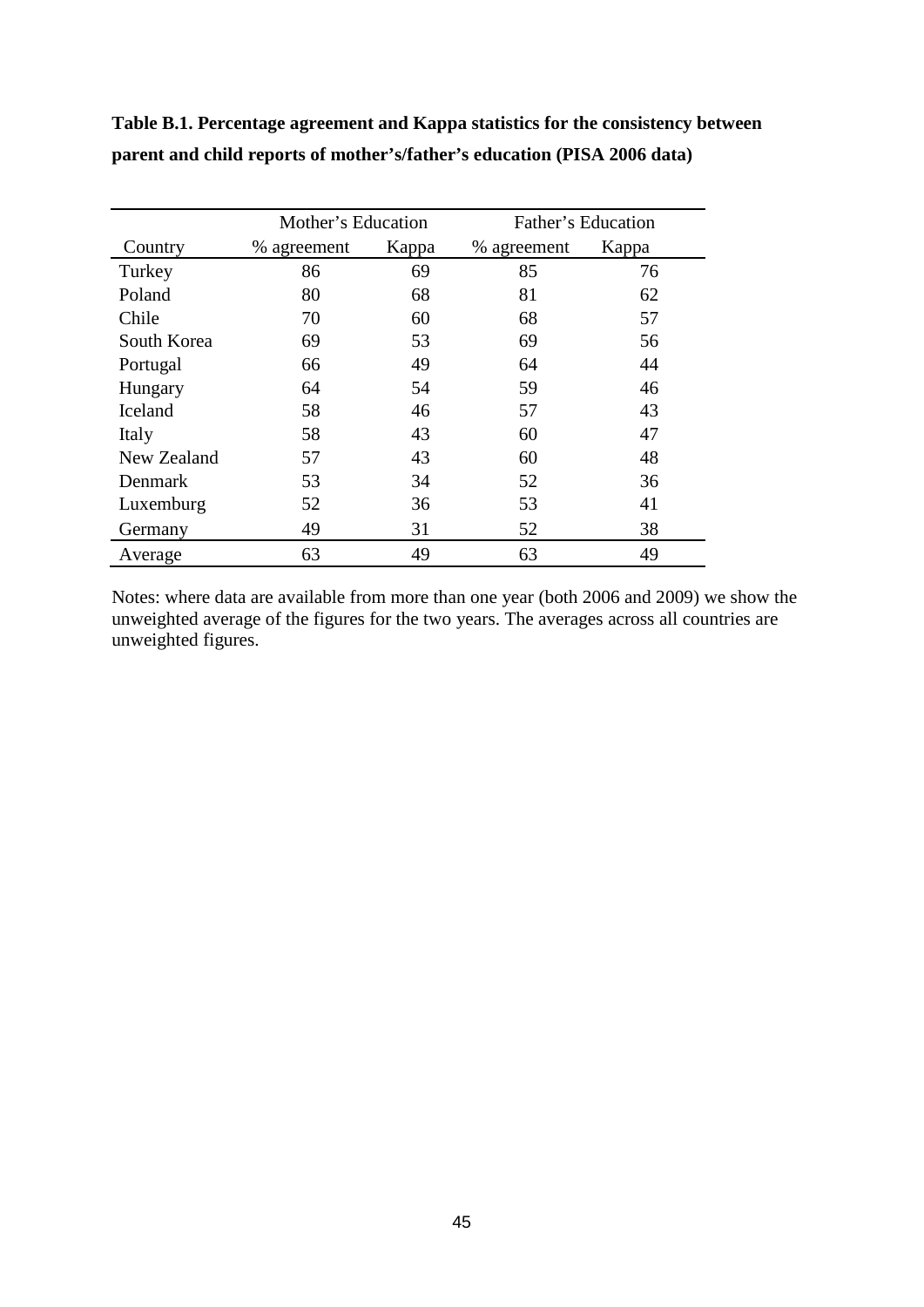| Table B.2. Correlation matrices illustrating the consistency of the estimated socio- |
|--------------------------------------------------------------------------------------|
| economic gradient between parent and child reports                                   |

|                          | <b>ISCED 5A</b> | <b>ISCED 5B</b> | ISCED <sub>4</sub> | ISCED 3A        | Below 3A |
|--------------------------|-----------------|-----------------|--------------------|-----------------|----------|
| 5A                       |                 |                 |                    |                 |          |
| 5B                       | 0.60            |                 |                    |                 |          |
| $\overline{4}$           | 0.71            | 0.77            |                    |                 |          |
| 3A                       | 0.47            | 0.24            | 0.49               |                 |          |
| Below 3A                 | 0.81            | 0.64            | 0.93               | 0.18            |          |
| $(b)$ Father's education |                 |                 |                    |                 |          |
|                          | ISCED 5A        | <b>ISCED 5B</b> | <b>ISCED</b> 4     | <b>ISCED 3A</b> | Below 3A |

*(a) Mother's education*

 $5A$ 5B 0.73 - 4 0.79 0.70 - 3A 0.47 0.24 0.38 -Below 3A  $(0.88)$  0.61 0.86 0.24

Notes: SES gradients in reading test score have been estimated using every possible pair of categories within each measure. For each SES measure, the figures give the correlations between the two sets of estimates of gradients, one based on child reports of maternal/paternal education and one on parent reports. For example, the circled figure in panel (a) refers to the gradients estimated using father's education and the 'ISCED 5A' and 'ISCED Below 3A' groups (that is the difference in average reading test scores between these two categories, controlling for other variables in the regression model described in Section 3).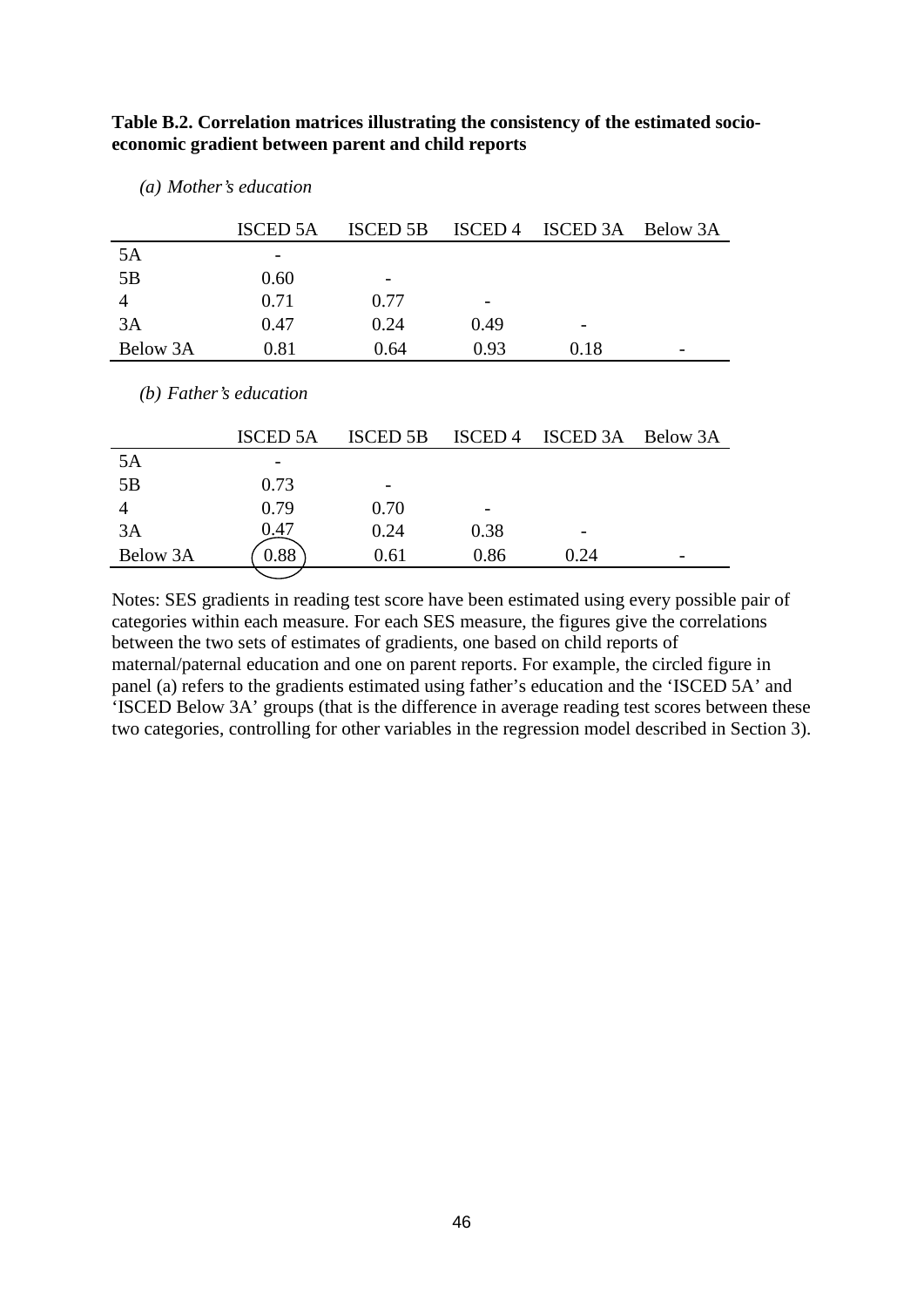**Figure B.1 Difference in average test scores between children reporting the same mother / father education category as their parents and those who do not (PISA 2006)**



Notes: The graph shows the difference in average reading test scores between children who report the same maternal/paternal education category as their parents and those who do not (subtracting the latter from the former). All figures refer to national standard deviations. The line running through the centre of each bar shows the estimated 95% confidence interval.